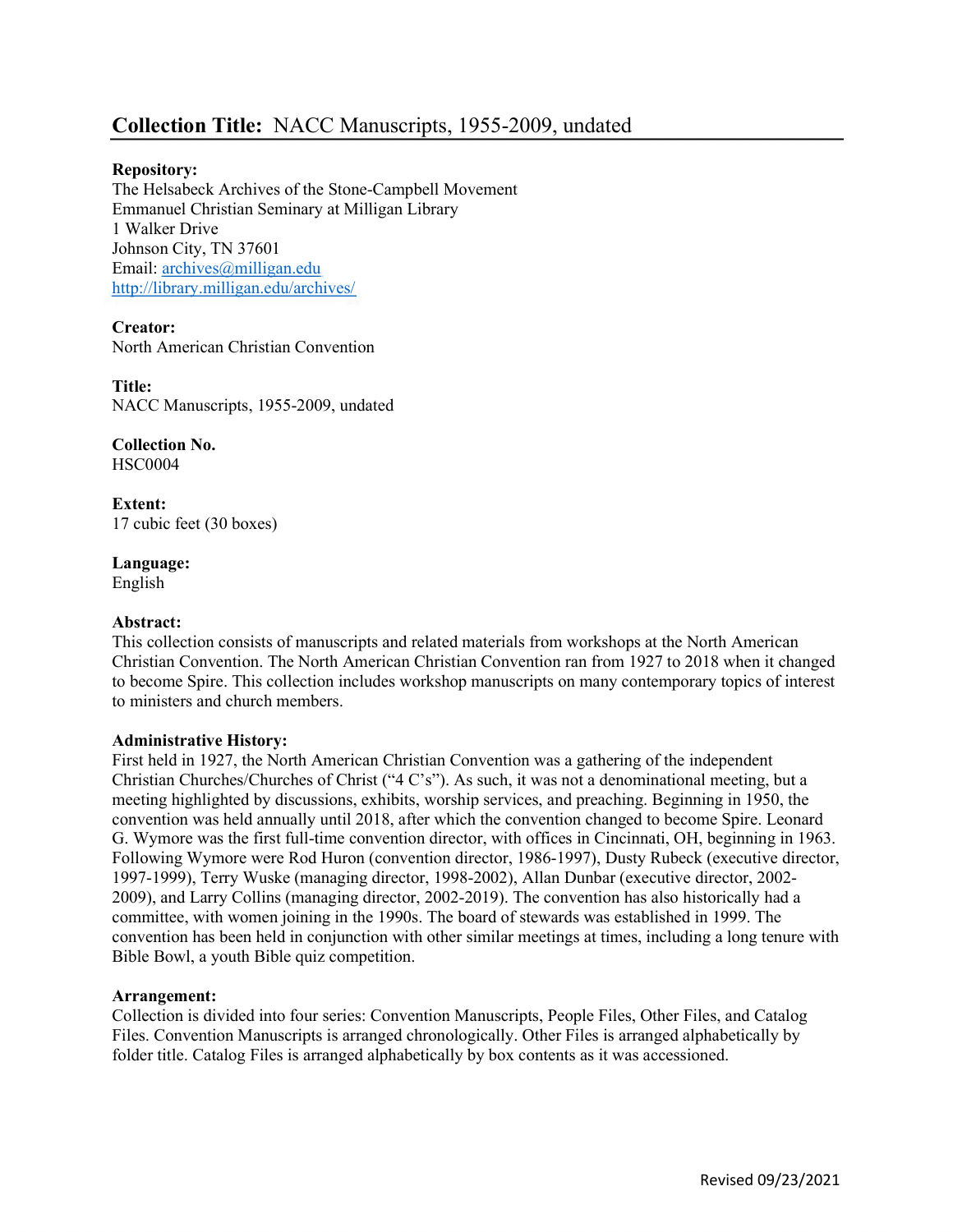#### Scope and Content Note:

The records of the North American Christian Convention Manuscripts are arranged in four series: I. Convention Manuscripts, II. People Files, III. Other Files, and IV. Catalog Files. The Convention Manuscripts series spans 1955 to 2009 and contains undated material. It includes manuscripts from workshops presented at the conventions. The People Files series spans 1974 to 2000 and includes undated material. This series contains manuscripts filed by author. The Other Files series spans 1967 to 1996 and includes undated material. This series includes files that were with the manuscripts but are different in nature, such as sermons and pamphlets. The Catalog Files series is undated and includes indexing information on manuscripts, indexed by author and by subject and title. The first set of cards by subject and title is currently missing.

Administrative Information Acquisition Information Accession 2018/003

### Access Restrictions:

Collection is open for research. The archivist reserves the right to determine on a case-by-case basis if certain folders within the collection that have been requested for viewing cannot be made available due to various restriction compliance, including but not limited to student information, private personal information, and organizational information of a restricted nature.

### Preferred Citation

"[Item], NACC Manuscripts, Collection HSC0004, The Helsabeck Archives of the Stone-Campbell Movement, Johnson City, TN."

#### Processing Information Processed by: Katherine Banks

Completed in 2021.

#### Folder List

| Box 1 | I. Series: Convention Manuscripts, 1955-2009, undated |  |
|-------|-------------------------------------------------------|--|
|       | 1955                                                  |  |
|       | 1957                                                  |  |
|       | 1970-1972                                             |  |
|       | 1973                                                  |  |
|       | 1974                                                  |  |
|       | 1975                                                  |  |
|       | 1976                                                  |  |
|       | 1977                                                  |  |
|       | 1978                                                  |  |
|       | 1979, Copy 1                                          |  |
|       | 1979, Copy 2                                          |  |
|       | 1980, Copy 1                                          |  |
|       | 1980, Copy 2                                          |  |
|       | 1980, Copy 3                                          |  |
|       | 1981                                                  |  |
| Box 2 | 1982, Folder 1                                        |  |
|       | 1982, Folder 2                                        |  |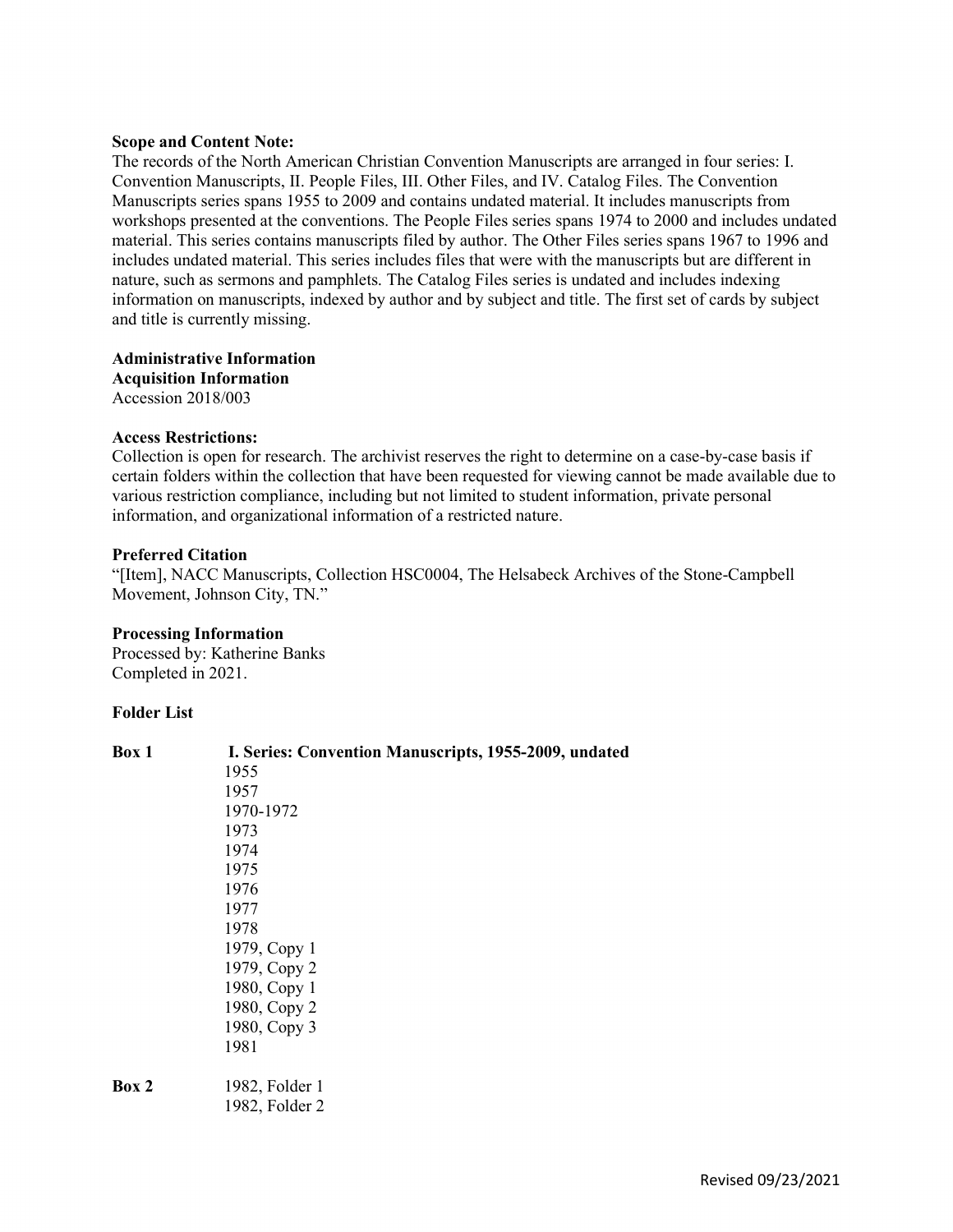|       | 1982, Folder 3         |
|-------|------------------------|
|       | 1983, Folder 1         |
|       | 1983, Folder 2         |
|       | 1983, Folder 3         |
|       |                        |
|       | 1983, Folder 4         |
|       | 1983, Folder 5         |
|       | 1983, Folder 6         |
|       | 1983, Folder 7         |
|       | 1984, Folder 1         |
|       | 1984, Folder 2         |
|       | 1984, Folder 3         |
|       |                        |
| Box 3 | 1985, Folder 1         |
|       | 1985, Folder 2         |
|       | 1985, Folder 3         |
|       |                        |
|       | 1985, Folder 4         |
|       | 1985, Folder 5         |
|       | 1986, Folder 1         |
|       | 1986, Folder 2         |
|       | 1986, Folder 3         |
|       | 1986, Folder 4         |
|       | 1987                   |
|       | 1988, Folder 1         |
|       | 1988, Folder 2         |
|       | 1988, Folder 3         |
|       |                        |
|       |                        |
| Box 4 | 1989                   |
|       | 1990, Folder 1         |
|       | 1990, Folder 2         |
|       | 1992, Folder 1         |
|       | 1992, Folder 2         |
|       | 1994                   |
|       | 1995, Folder 1         |
|       | 1995, Folder 2         |
|       | 1996, Copy 1           |
|       |                        |
|       | 1996, Copy 2           |
|       | 1996, Copy 3           |
|       | 1998                   |
|       | 1999                   |
|       | 2000                   |
|       | 2001                   |
|       | 2002, Copy 1           |
|       | 2002, Copy 2, Folder 1 |
| Box 5 | 2002, Copy 2, Folder 2 |
|       | 2003, Folder 1         |
|       | 2003, Folder 2         |
|       | 2005                   |
|       |                        |
|       | 2009                   |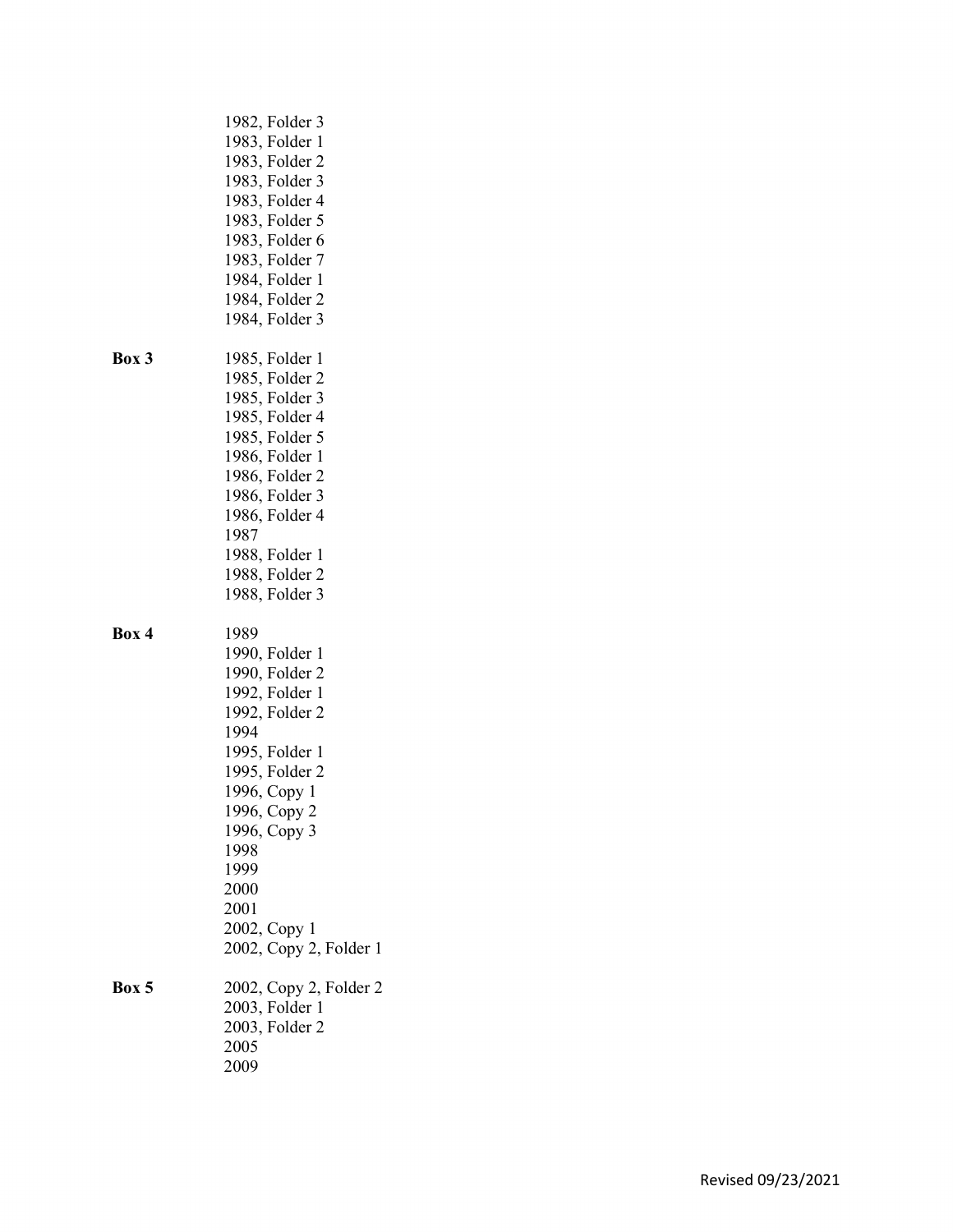Box 6 II. Series: People Files, 1974-2000, undated Assorted Signatures of NACC Personnel, undated Table of Contents, undated Kenyon Ackeberg, undated Adams, Betty M., undated Adams, Thomas, undated Ahlberg, Becky, undated Ahlgrim, Alan, undated Akers, Charles, undated Alber, Raymond L., undated Albinger, Lila, undated Alder, George, undated Aldhizer, H. T., 1994 Aldridge, Betty, undated Aldridge, Dale, undated Alexander, Ben, undated Alexander, Carl, undated Alexander, Dick, 1991 Alexander, Joan, 1986 Rebecca Keefauver Alexander, 1998 Alexander, Robert, undated Allcorn, Terry, 1995 Allen, Al, undated Allen, Bertram, 1989 Allen, Dr. Charles L., undated Allen, Don, 1995 Allen, Robert, undated Alley, Tom, 1992 Alley, Marty, 1992 Alley, Steve & Cora, 1986 Allsbury, Mary, 1986 Alpaugh, Barbara, 1996 Alverson, Terry K., 1994 Ammerman, Bruce, undated Anderson, Gary, undated Anderson, J. Lucille, undated Anderson, Louise, undated Anderson, Roy, 1992 Anderson, Richard, undated Andrews, Gene, 1989 Anness, Milford, undated Appel, Gene, 1989 Appel, Leon H., undated Appel, Veva, 1986 Applegate, Richard, 1983 Gary Armes, undated Armstrong, Dennis H., undated Armstrong, Harold, undated Armstrong, Marilyn, undated Arnett, Thomas, undated Arnold, James, 1992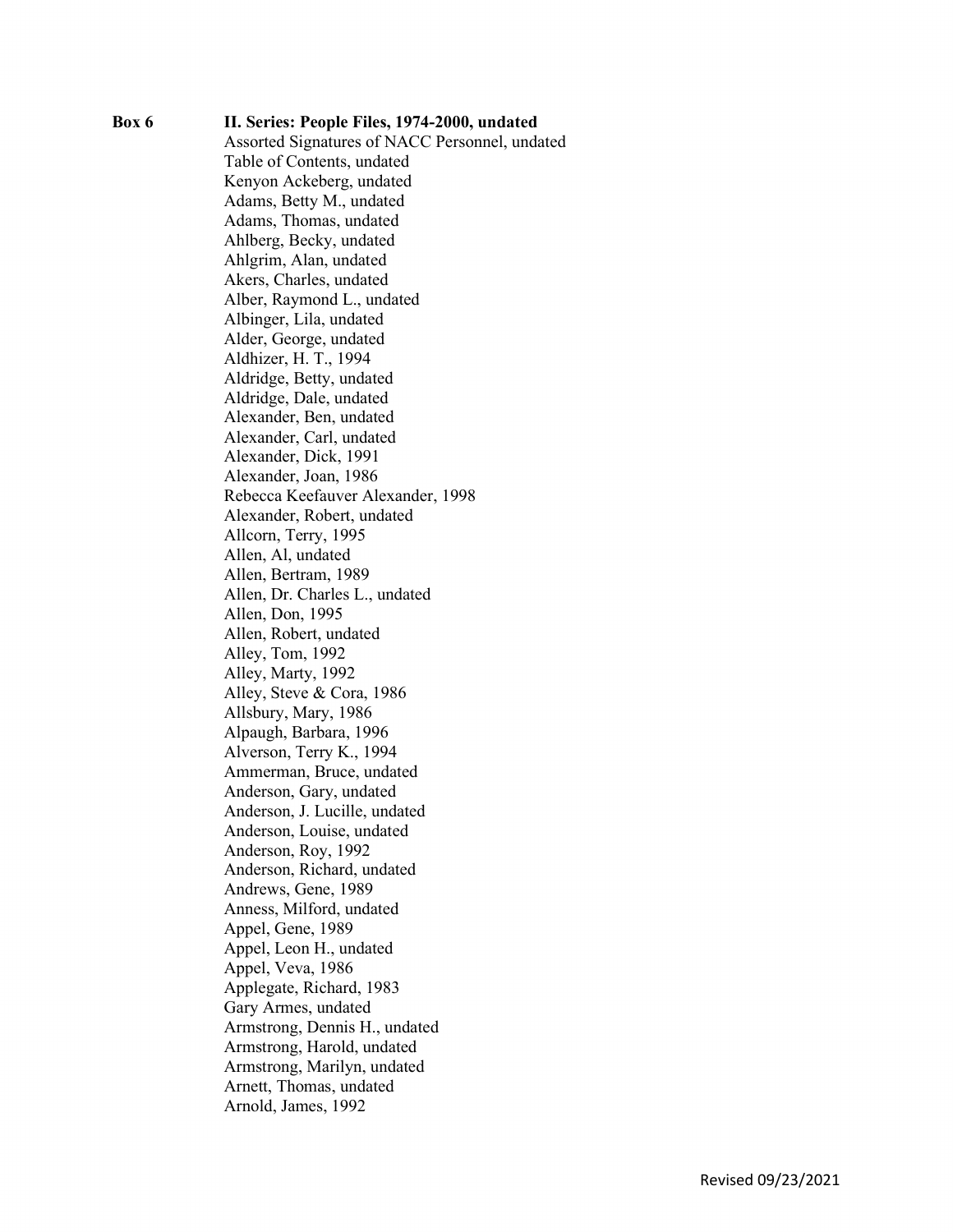Rita Arnold, undated Aronis, Carol and Musick, David, undated Asbury, Harry, undated Asquith, Glenn H., undated Atkin, David L., undated Aubrey, Alfred D., 1994 Ausburger, Myron S., undated Austin, Patti, 1991 Austin, Spencer, undated Avery, Jim, 1988 Baucus, Harvey, undated Bagby, Cletis, 1995 Bailey, Barry, undated Baird, Harry, 1990 Baker, William R., 1994 Baley, Jerry & Rosemary, undated Ballard, Jack H., undated Banas, Bonny and Blythe, Anne & Leona, undated Banas, Gary A., undated Banks, Phyllis J., 1994 Bankston, Susan, 1984 Bannister, Tracy L., 1994 Banowsky, Dr. William S. Banta, Mrs. Paul J., undated Banta, Paul J., undated Barajas, Francisco G., 1986 Garland Bare, undated Barger, Barbara, 1995 Barnhart, Cynthia, 1992 Barnish, Winston, 1986 Barr, Regan, 1989 Barrett, Ethel, undated Barry, John J., undated Bartchy, S. Scott, undated Bartchy, Walker Diane, undated Bartosch, Bob and Pauline, 1992 Bartchy, Diane Walker, 1981 S. Scott Bartchy, undated Bartlett, Margaret, undated Barton, Glen E., undated Todd Barton, 2000 Basey, Glen R., undated Bash, Gerald, undated Baugh, Dick, undated Bayless, David. 1986 Bean, Ben Ray, 1982 Becker, Richard F., undated Beavis, Elaine, David A., undated Beckner, W. Thom, undated Beddow, Virginia, undated Beeman, June, undated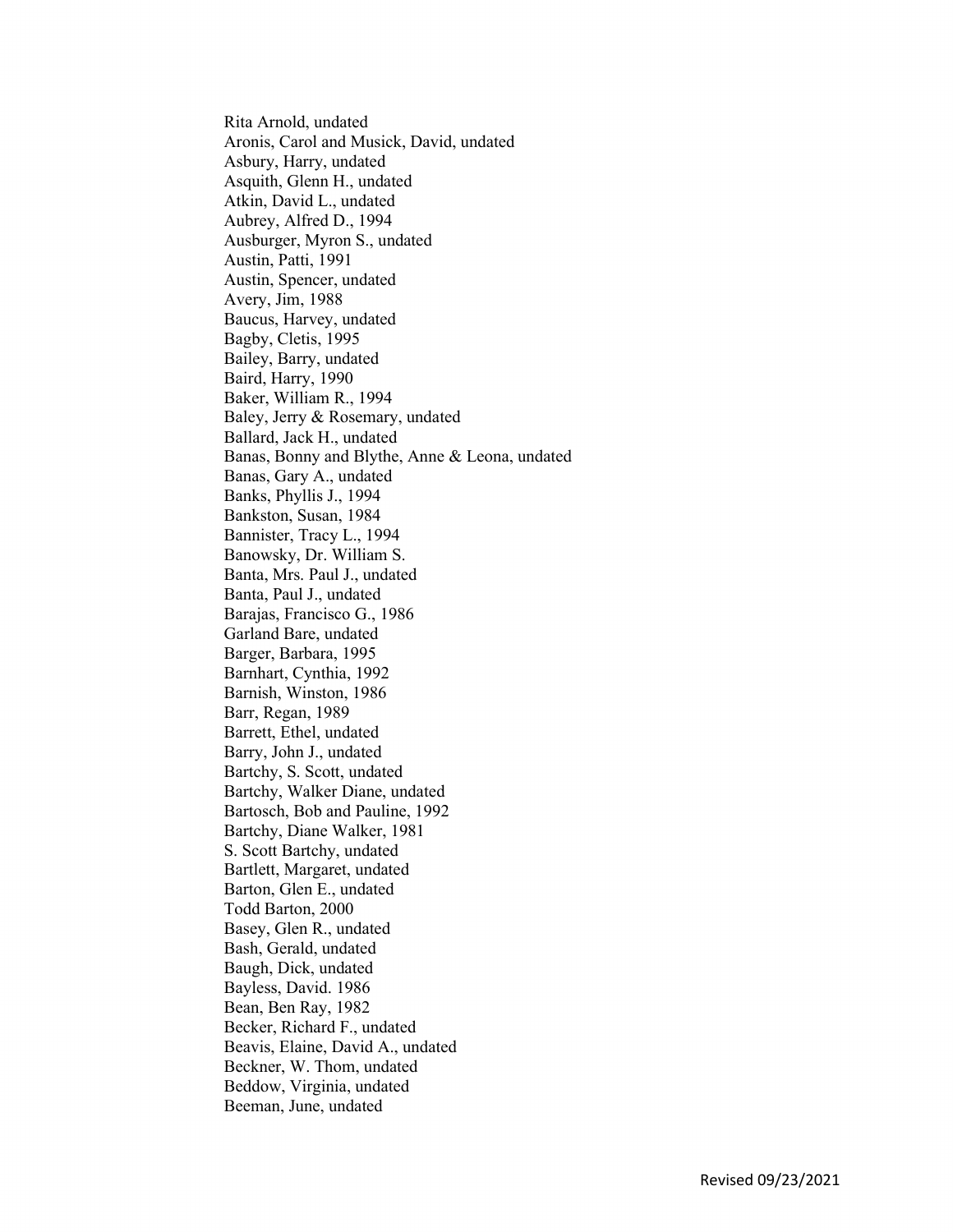Beeman, Ellwood & June, 1996 Beeman, June, undated Behnke, Lynn Campbell, 1990 Bell, R. M., undated Belcastro, Jos, Th.D., undated Belcher, Darrin G., 1995 Bell, Robert M., undated Bell, Wesley, 1996 Bender, McQuiston, 1995 Benjamin, Paul, undated Benjamin, Paul, 1993 Benjamin, Thomas, undated Bennett, Bob, 1986 Bennett, Cecil, undated Bennett, David A., 1988 Bennett, Dink & Palma, 1979 Bennett, Jimmy and Shelby, undated Bennett, Jimmy, 1988 Bennett, Kenneth, undated Bennett, Rebecca J., undated Bennett, Marian & Rebecca, undated Bennett, Ralph Kinney, undated Bernard, Ed, undated Berrier, Mark D., undated Becky Bennett, 2000 Besteder, Richard, undated Byron T. Bezdek, 1988 Jeff Bigelow, undated Marcus Bigelow/Dean Pense, 2000 Bigelow, Wayne, M.D., undated Bilbro, Jim, 1991 Bird, Jim, undated Claibourne, Thomas D., 1994 Birney, Walter L., undated Black, Gary, 1989 Black, Willard, 1991 Blackmore, Roy, undated Blakely, Given O., 1996 Bledsoe, Paul, undated Blevins, Wm. R., undated Bliffen, Jack, undated Blomberg, Craig, 1999 Blowers, Marian J., 1991 Blowers, Russell F., undated Blowers, Russ, 1991 Boal, Jack E., undated Boatman, Charles R., undated Boatman, Charles R., 1992 Boatman, Don Earl, undated Boatman, Don E., undated Boatman, Paul E., 1986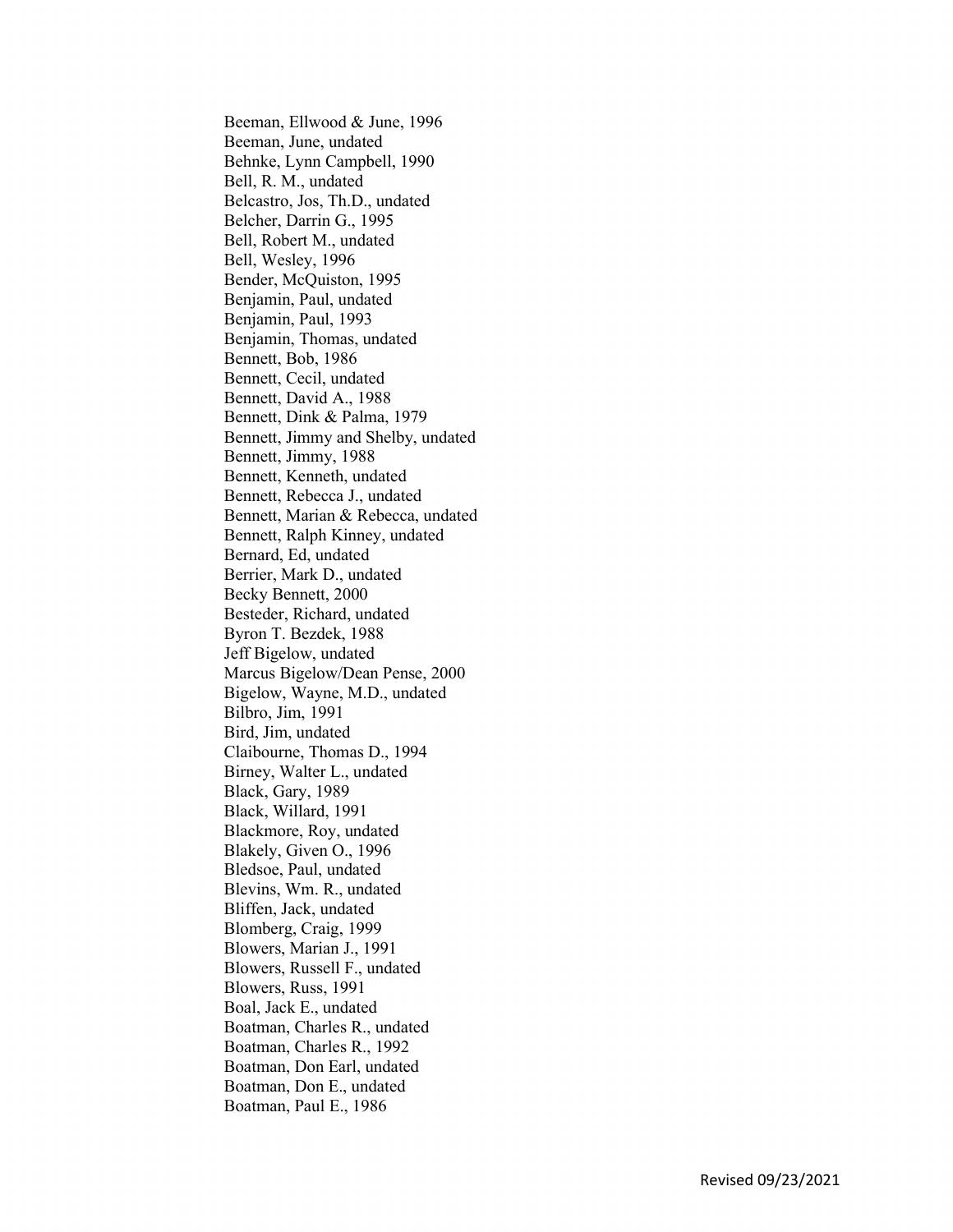Boatman, Russell, undated Bobo, David H., undated Bolen, R. Darryl, undated Boice, Dr. William S., undated Bolden, J. LeRoy, undated Bolen, Darryl, undated Boles, Kenny, undated Bolton, Barbara J., 1994 Barbara Bolton, 2000 Bolton, Barbara, undated Bolton, Barbara, 1996 Bolton, Dickie, undated Bondurant, Greg, 1995 Bonner, Pat, 1992 Booher, John H., 1994 Booher, Michael D., 1986 Borden, Arthur C., undated Borton, Jerry L., undated Borton, Jerry, 1995 Borton, Pierson, Williams, undated Boselli, E. H., 1988 Boston, Darel, undated Glenn Bourne, 1986 Bourne, Richard L., undated Bouma, Donald, undated

Box 7 Bower, Samuel C., undated Bowes, Dr. K. R., undated Bowman, Greg and Waugh, Allen, 1991 Bradley, Kevin, undated Bradley, Kevin, 1994 Bradds, Terry, undated Bradley, Martha, undated Bradshaw, Sandy, undated Brammer, Howard, 1993 Brandon, Larry L., undated Brandon, Max, 1986 Brannen, J. B., undated Bratcher, Robert, undated Bratton, Dennis, 1994 Bratton, Lois, 1990 Bray, Joe, 1986 Bream, Harvey, C., Jr., undated Breaux, Mike, undated Breedlove, Lois, undated Breland, Michel D., 1988 Brewer, Elaine, 1991 Brewer, Everett D., 1994 Brickler, James (Ted), undated Bridges, Carl, 1994 Carl B. Bridges, 1998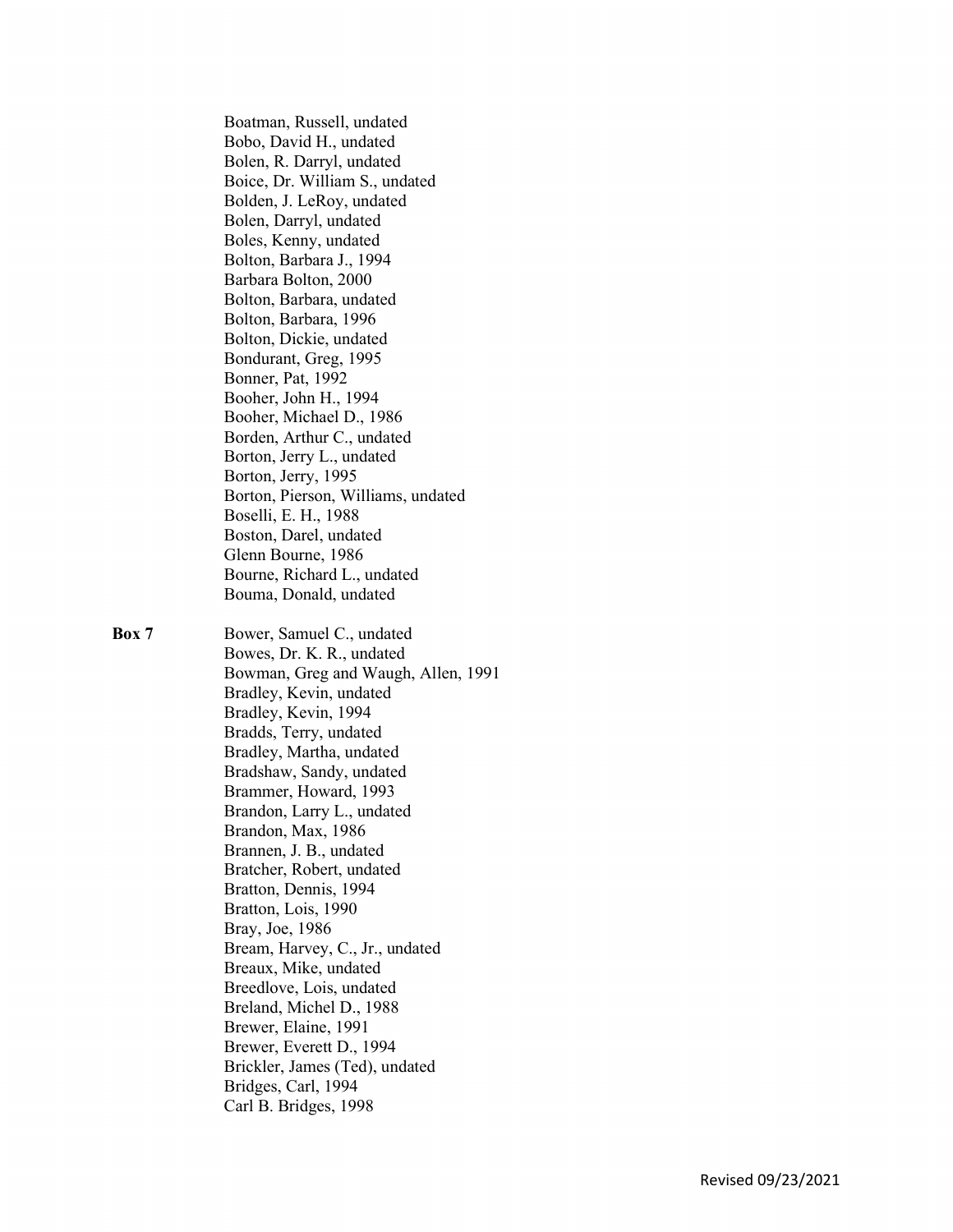Bob Brock, 1999 Brooks, Gerry, 1994 Don Brookshire, undated Brossman, Dan W., undated Brown, Arvil B., undated Brown, Delno W., undated Brown, Frank, undated Marie Brown, undated Brown, Richard, undated Brownlee, John H., undated Brownlee, John H., 1993 John/Joyce Brumbaugh, undated Bruning, Frank J., 1995 Brunsman, Debbie, undated Brunsman, Debbie, 1994 Brunson, Rod A. and Dorothy, 1996 Bryant, Beauford H., undated Bryant, Grace, undated Bryant, Gregory, 1995 Bryant, JoAnn, 1988 Bryant, Rees O., undated Brycroft, David, undated Bucalstein, Harry, undated Buche, David L., undated Bruce Burdick, 1986 Burget, Madonna, undated Burke, Bill/Carol, undated Burkett, Larry, 1981 David Burkum, undated Lowell A. Burkum, undated Burlington, Gary, undated Burns, Robert W., undated Local Committee, undated Burris, Luther Don, undated Burris, Steve, 1990 Burrus, L. D., undated Burt, Ronald D., undated Burton, Lewis Carl, 1991 Burton, Dean E., undated Busby, Ruth, undated Busenius, Marvin K. & Cooper, Joseph L., 1995 Buche, Dr. Elwyn, undated Buchanan, Tony, undated Buckley, John F., 1986 Harriet Buffington, 1998 Bullard, Reuben, 1991 Buffalow, Cecil II, undated Bullard, Reuben G., undated Bullard, Reuben, 1989 Bullard, Rick, 1989 Bump, Freeman, 1991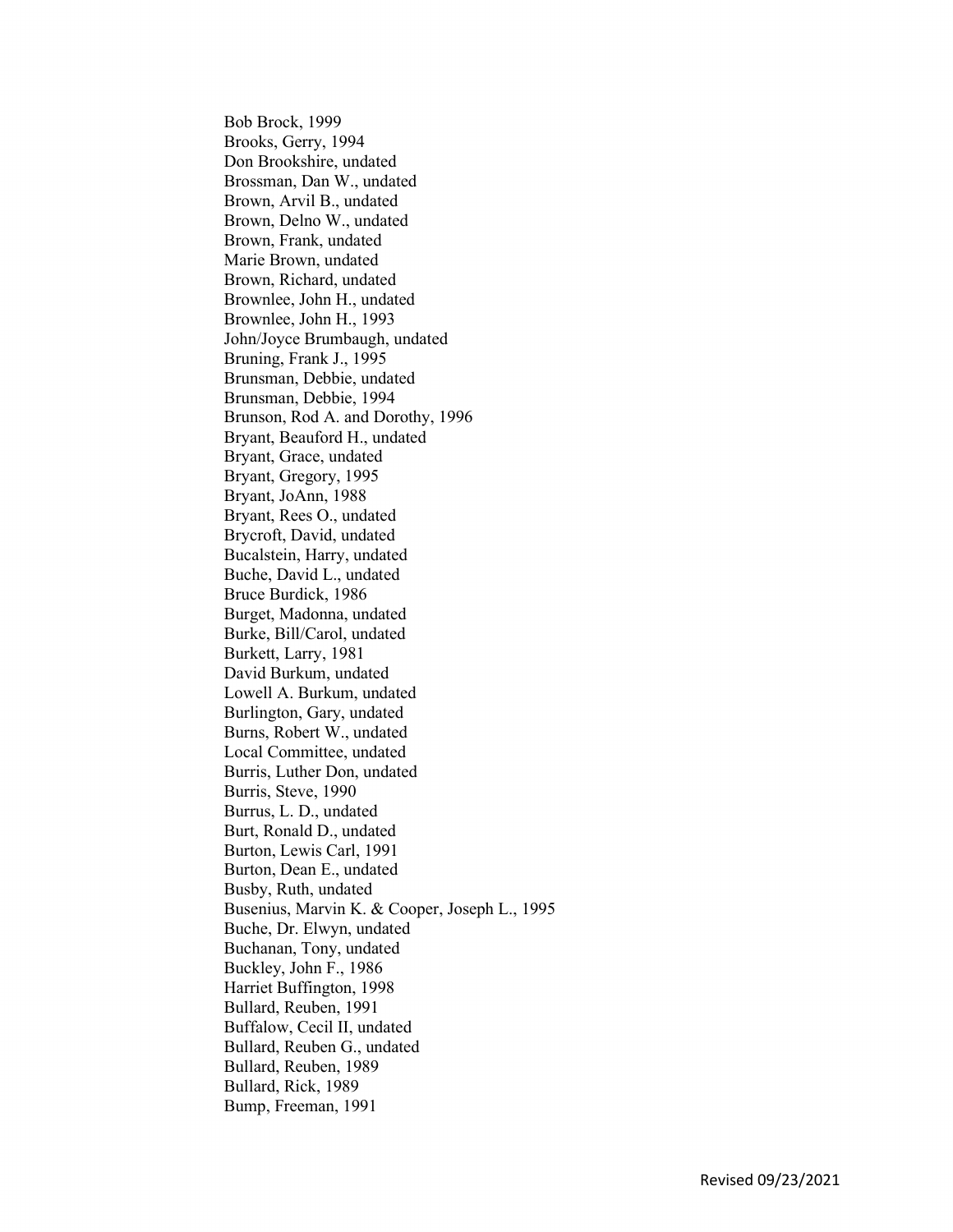Bunn, Keith E., 1988 Burberry, Mac, 1990 Burdette, Mary Ann, undated Burbrink, J. Tom, 1996 Rick Bushnell, 1999 Busmann, Gary, undated Bussard, Paula and Wyrtzen, Christine, undated Bussey, Todd, undated Butler, Burris, undated Butler, Burris, undated George Butler, undated Butler, Donald W., undated Butler, George, undated Butts, Dave, undated Butler, Jeff, 1994 Butler, Paul 1984 David Butts, 2000 Butts, Dave, 1991 Kim Butts, 2000 Bycroft, David, undated Byers, Don, 1995 Cabus, Harold J., undated Cabus, Mrs. Harold, undated Cachiaras, Dot, undated Tom Caffrey, 1998 Caldwell, John, undated Caldwell, John, 1996 Calhoun, Duane, undated Callahan, Roger, undated Callen, Barry L., undated Callen, Dr. Barry L. Cameron, Ron, undated Camp, Hal E., undated Ernie Campbell, undated Campbell, L. D., undated Campbell, L. D., 1994 Campbell, Patsy, undated Carl, Angela R., undated Carl, Asher D., undated John Carlson, 1998 Randy Carlson, undated Carman, Dennis R. and Janet Wagner, undated Carman, Dennis R. and Janet Wagner, 1994 Carpenter, Bruce, undated Carpenter, Bruce, 1989 Carpenter, Darrell and Sandra, undated Carpenter, Gary, 1989 Carrier, Paul, 1990 Carroll, Ben, undated Carson, Mr. & Mrs. Timotheus, undated Carmichael, Ralph, undated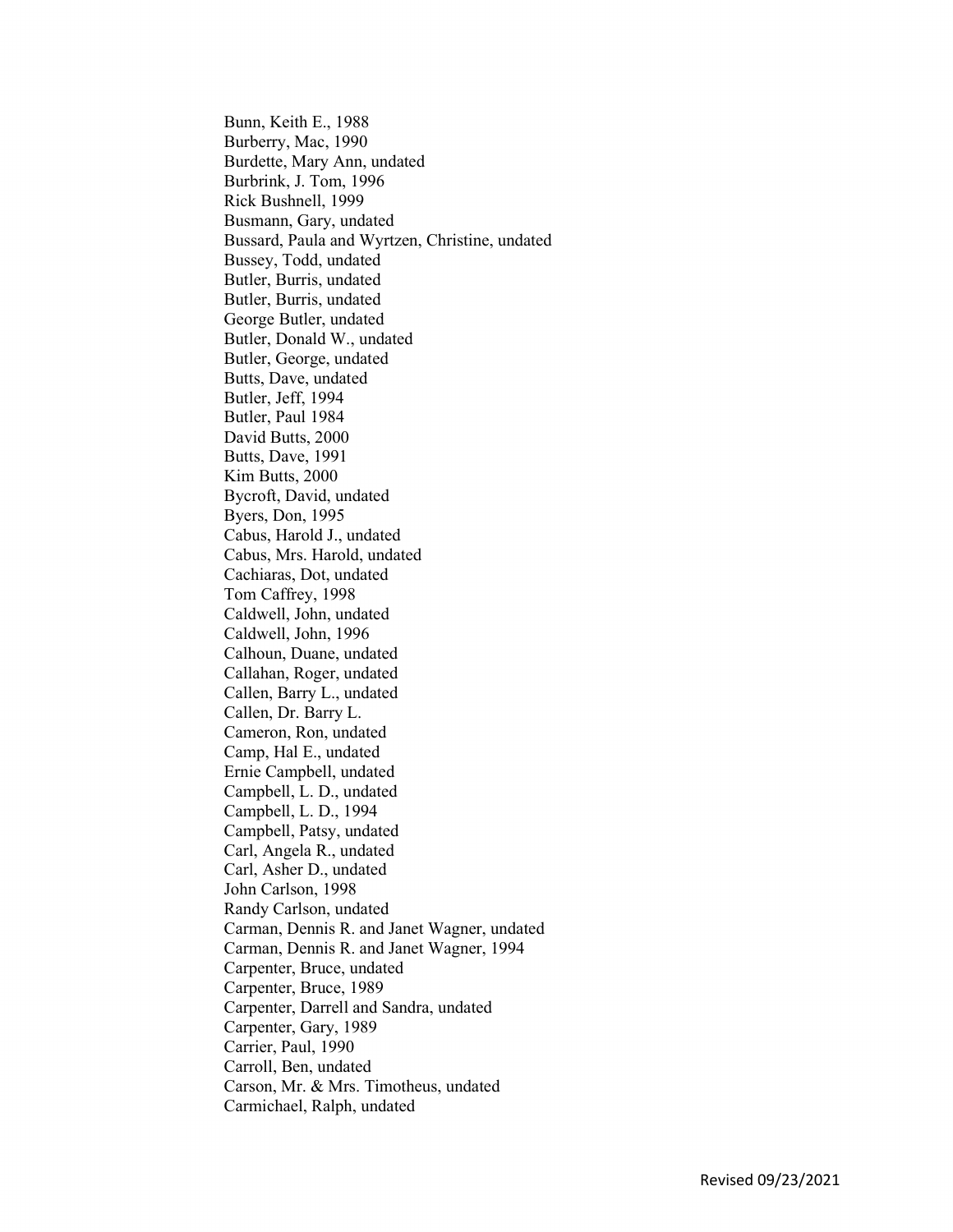Carr, James B., undated Carter, Bryan, undated Carter, Gene S., 1986 Carter, Joe Anna, 1988 Carter, Ron, 1990 Carter, John M., undated Carter, Leigh, 1992 Carver, Bob, 1995 Casey, John M., Ph.D., undated Casey, Phil & Susan, 1995 Cason, Tony L., 1994 Cassada, A. Clarice, 1994 Cassara, Michael J., 1988 Cassel, Hiram, undated Castelein, John, 1992 John Castlein, 1999 Caswell, Kenneth A., 1994 Caulley, Scott, 1990 Chae, Yoon Kwon, 1984 Chafin, Kenneth L., undated Chalk, John Allen, undated Chalk, John Allen, undated Ernest H. Chamberlain, 1998 Chamberlain, Tracey, undated Chamberlain, Zella, undated Chambers, Roger, undated Chapman, Steve and Annie, undated Chamberlain, Ernest, undated Chandler, Charlotte, undated Chanoine, Janet, undated Chappell, Clovis G., undated Chappell, Clovis G., undated Ed Charlton, 1986 Charlton, Robert (Maxine), undated Chase, Fred, 1994 Chace, John, 1994 Chase, John T., undated Cheatham, Greg L., 1994 Nancy Cheatham, undated Victoria A. Cheek, 1986 Chestnut, Charles C., undated Chestnut, Chas. C., Attorney, undated Chestnut, John, undated Chitwood, Dolly M., undated Chitwood, Bob, undated Chitwood, Dale, 1990 Chitwood, Dolly M., undated Chitwood, Mark, 1990 Doran Christensen, undated Jack Christensen, undated Christian, Randy, 1990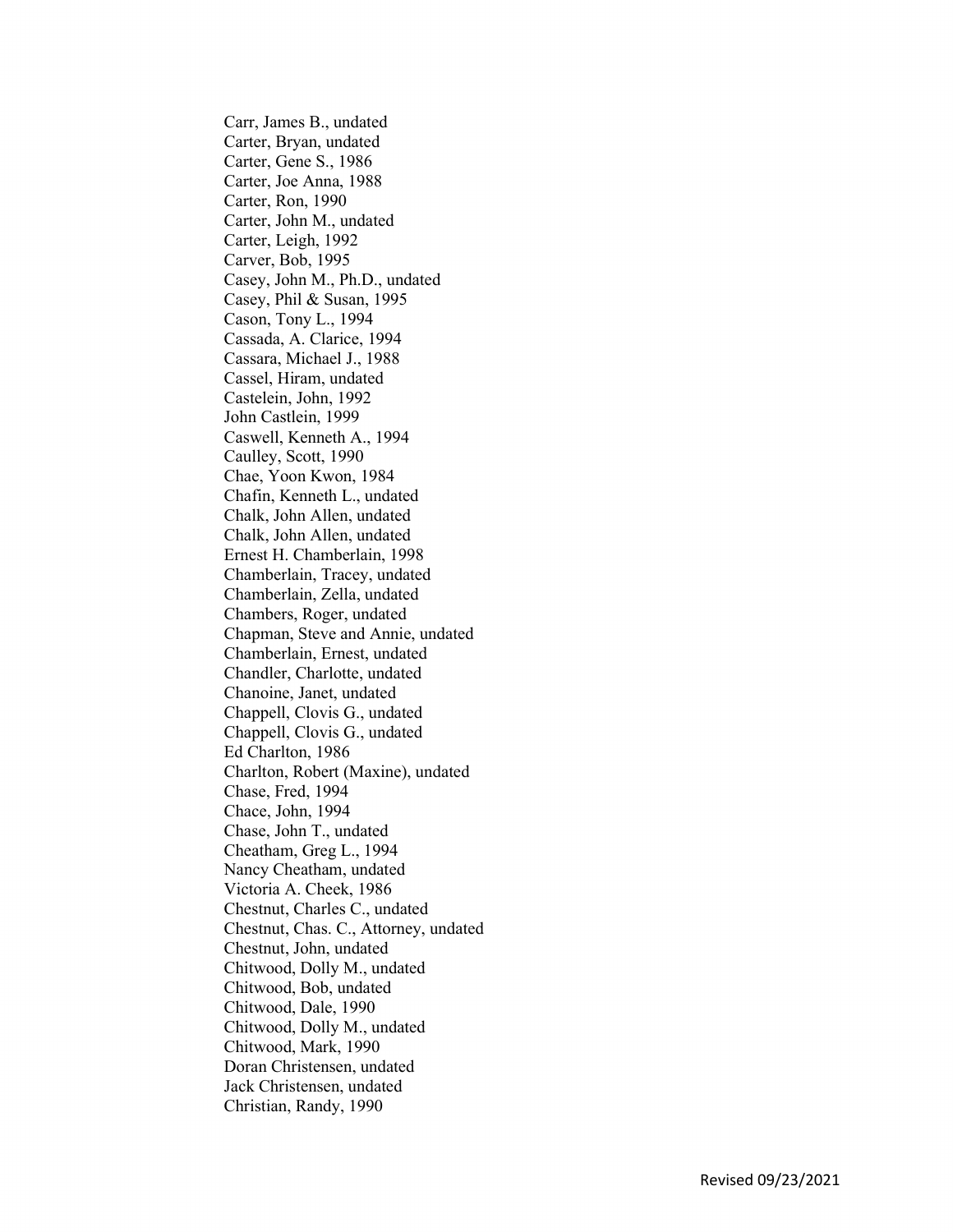Christie, Les, 1991 Les Christie, undated Christlieb, Kristine, 1989 Rick Chromey, 1998 Claibourne, Thomas D., undated Clapp, Bud, undated Carolyn Sue Clark, 2000 Clark, Debra G., 1992 Clark, Floyd E., undated David Clark, 2000 Clark, George T., 1988 Clark, Magnolia, 1989 Clark, Richard, 1989 Richard Clark, 2000 Clark, Ed.D., Roger L., undated Clawson, Barbara, undated Claycomb, Bill D., undated Clowe, Kim E., undated Cluggish, Jo, 1989 Clymer, Gordon, 1989 Coffey, Mark, undated Coleman, Gary E., undated Colina, Tessa, undated Collier, Art, undated Collins, Gary, 1992 Collins, Jeffery A., undated Shirley Comeaux, undated Cone, Derrel, 1989 Congdon, Gayla Cooper, undated Conover, Marion L., undated Conner, James H., undated Conner, Norman W., 1992 Gil Contreras, undated Cook, Charles, 1993 Cook, Raldo, undated Coop, Timothy A., undated Cooper, Joe, 1992 Conner, Dr. James H., undated Cordon, Gene, undated

- 
- **Box 8** Corley, Dennis, N., 1996 David L. Corts, undated Barbara Cottrell, undated Cottrell, Jack, 1995 Couch, S.C., 1992 Couve, Stuart, undated Couve, Stuart, undated Paul Covert, undated Covington, Jan, undated Gary & Linda Cox, undated Crabtree, E. Richard, undated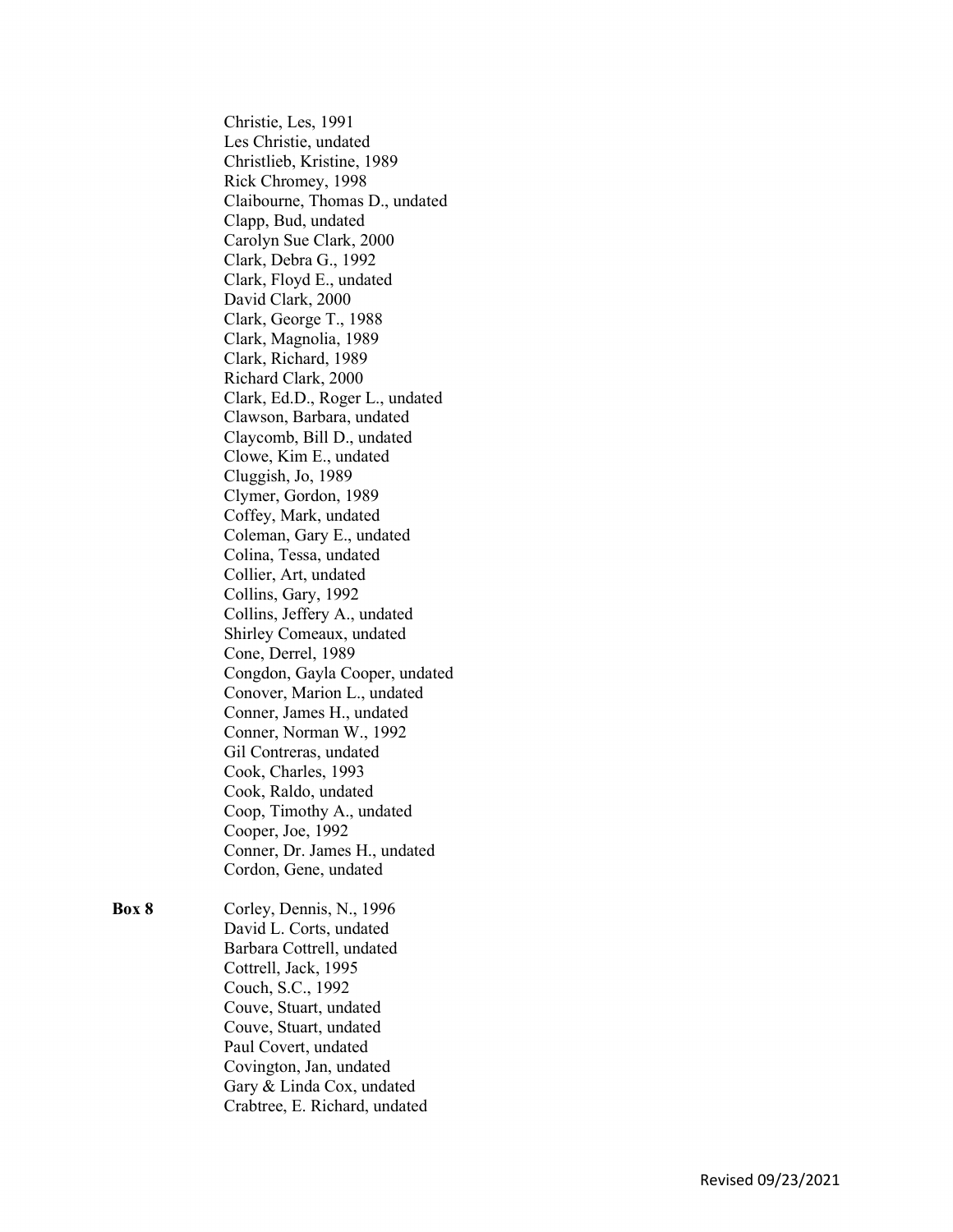Crabtree, E. Richard, undated Crabtree, Richard, undated Craig, Jay D., undated Crane, Charles, 1995 Cravatt, Dan, 1986 Crawford, C.C., undated Crawford, Dr. C.C., undated Craycraft, John D., undated Dennis Cripe, undated Criswell, Whit, undated Criswell, W.A. Dr., undated Criswell, Whit, 1994 Crosby, Paul, undated Crosby, Paul, 1994 Crosley, Dan & Haughee, Denise, 1995 Crowder, Orval, undated Crowl, Howard A., undated Crozier, Aleathea, undated Curbie, Barbara, undated Curran, Charlie, 1996 Currans, Mike, 1990 Michael Curtice, undated Curtsinger, Mabel, undated Cuthbertson, David, undated Cuthbertson, David, undated Cutshall, John, undated Cutshall, John, undated Da Harb, Peggy, undated Dahlman, Simon J. (Jim), undated Dahlman, Simon J., undated Dahlquist, Carl & Shirley, undated Tim Dally, 1986 Dampier, Dr. Joe, undated Dampier, Joe H., undated Dampier, Ross, undated Damron, Don, undated Damron, M.E., undated Daniel, Eleanor, undated Eleanor Daniel, 2000 Kevin Daniels, 1998 Darkes, Anna Sue, 1990 Davenport, Rex, undated Davies, Wallace, undated Davis, Christopher, 1990 Davis, L. Dean, undated Day, Steve, undated Deakins, Mark, undated Deakins, Mark, undated Dean, Darrell L., 1995 Deaton, Bo, undated De Bar, Esther, undated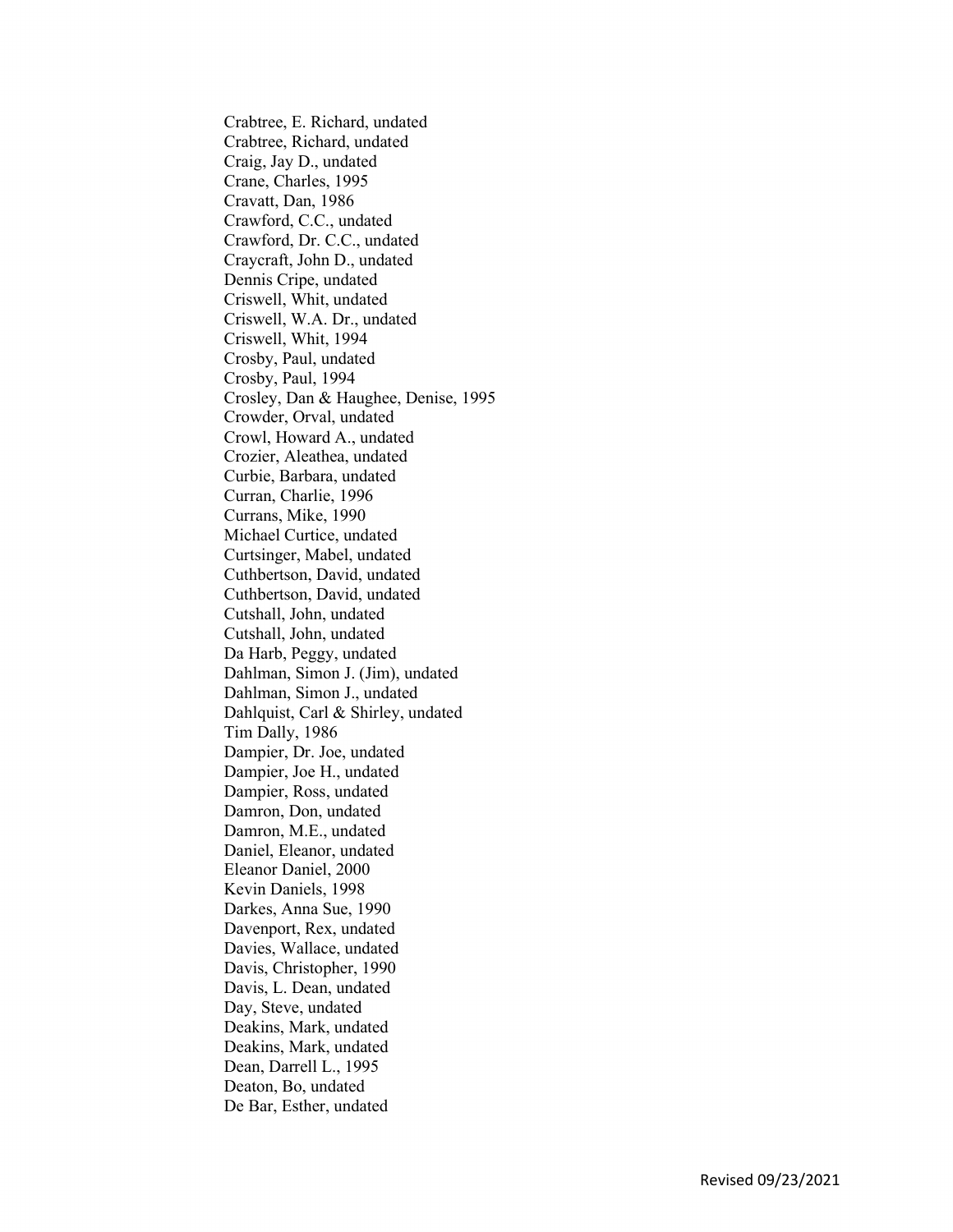Debault, Eileen M., 1994 Deckard, Luren, 1986 Deeds, Amy E., undated Deen, Edith, undated Defor, Steve, undated Delafield, Don and Donna, undated Delaney, Charles, 1995 Delaplane, Anne and Delaplane, David, 1992 Dennison, A.D., Jr., M.D., undated Denniston, Pat, undated Dennison, Ralph, undated Denny, Gerald, undated Deremer, Don A., 1995 Derry, John, undated Detro, Louis M., undated DeWelt, Chris, undated Dewelt, Don, undated DeWelt, Don, undated Dickey, Douglas A., undated Dickey, Douglas A., undated Tom Dillow, 1998 Dismore, Margaret, undated Isabel M. Dittemore, undated Divino, Claudio, 1999 Claudio Divino, 2000 Dix, Margaret, undated Doggett, Larry, undated Dolan, Randy, undated Joe Donaldson, 2000 Donica, Riley, undated Donica, Riley, undated Donovan, James C., 1989 Donovan, James C., undated James C. Donovan, undated Jim Dorman, undated Dornette, Ralph M., undated Dornette, Ralph, undated Dorothy, Irma J., undated Doty, Brant Lee, undated Doty, Orris L., 1980 Dougherty, Thomas, undated Douglas, Margrete, undated Douglas, Paul F., undated Douglas, Robert C., 1995 Douglas, Robert, 1995 Dowling, Enos E., undated Downs, Kathy, undated Doyle, F. Burton, undated Drummer, Marsha S., 1994 Dulin, Gene, undated Dunbar, R. Allen, undated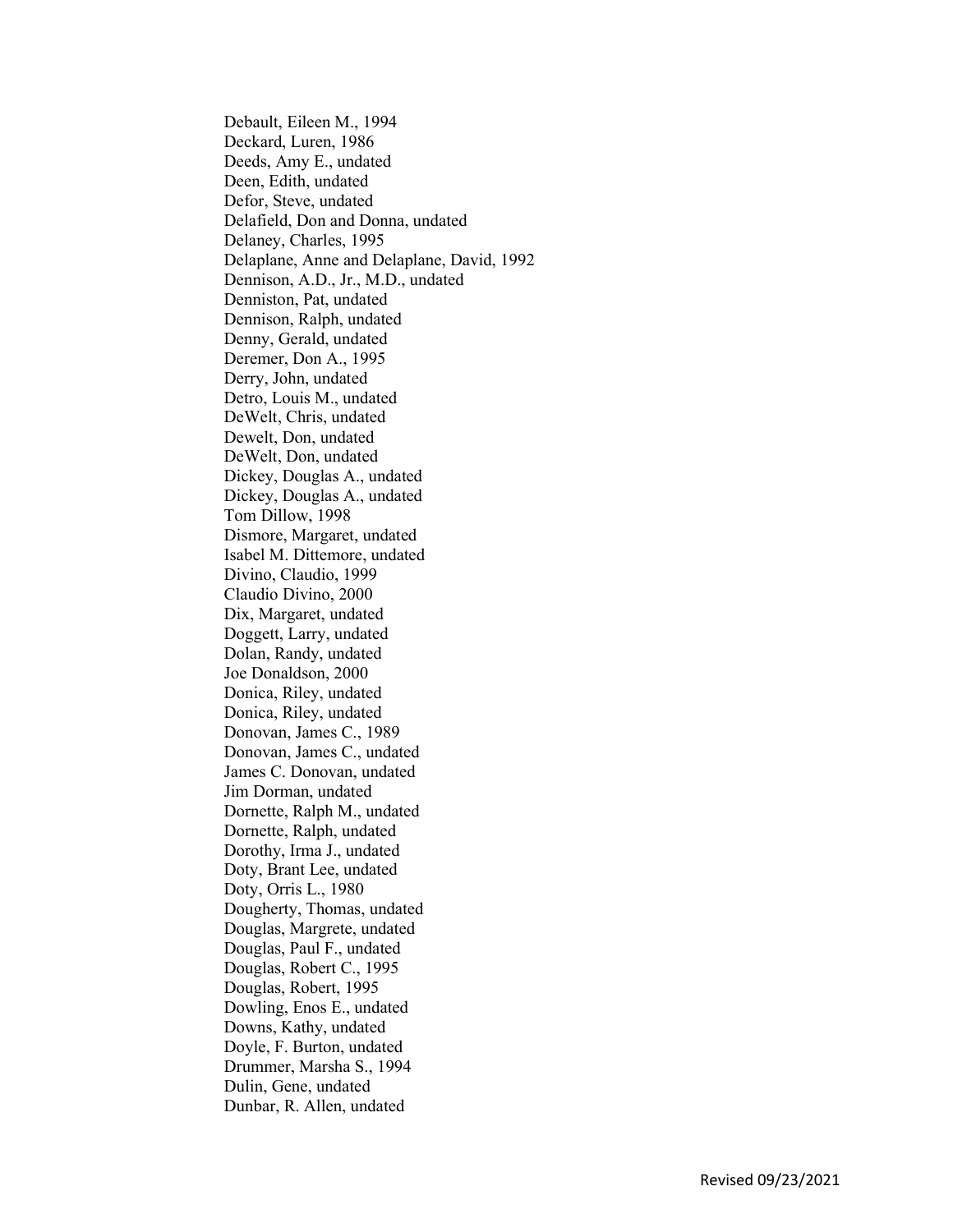Dumler, Mike, undated Duncan, David and Carolyn, undated Duncan, Drs. David & Carolyn, undated Dunlap, Mary Jo, undated Dunlap, Susan, undated Dunning, Guy B., undated Dupray, Carl, 1992 Dupray, Brad, undated Dupray, Lorraine, undated Durre, Jonathan, undated Dyke, David & Jan, undated Dykes, Donald S., 1995 Eades, Marie H., undated Edwards, Arthur B., undated Eells, Earl E., 1995 Egelston, Marty, 1995 Eggleston, Connie, 1991 Eggleston, John E., undated Eichenberger, David, undated Eichenberger, Jim, undated Eick, Georgianna, undated Eick, Jack H., undated Eidson, E. Steven, Dr., undated Elam, Dwight, undated Ellenberger, Robert, undated Ellett, Lertis R., undated Ellerhorst, Ryan, Jan, undated Elliott, Glen, 1991 Elliott, Kim, undated Ellis, Bobbie, 1989 Ellis, Joe S., undated Ellis, William M., undated Dr. Edgar J. Elliston, 1999 Elliston, Edgar J., 1995 Ellsworth, Tom, undated Embree, David, undated Embree, David, 1989 Emond, James C.V., undated Epperson, John C., 1994 Epps, Darlene, undated Epps, Ronnie L., undated Epps, Ronnie L., undated David Erickson, 2000 David Erickson, 2000 Erickson, David, undated Erickson, Fred H., undated Erickson, Sketch, undated Estep, James Riley, undated Estep, James R., 1991 Estes, E. Porter, undated Eubanks, David L., undated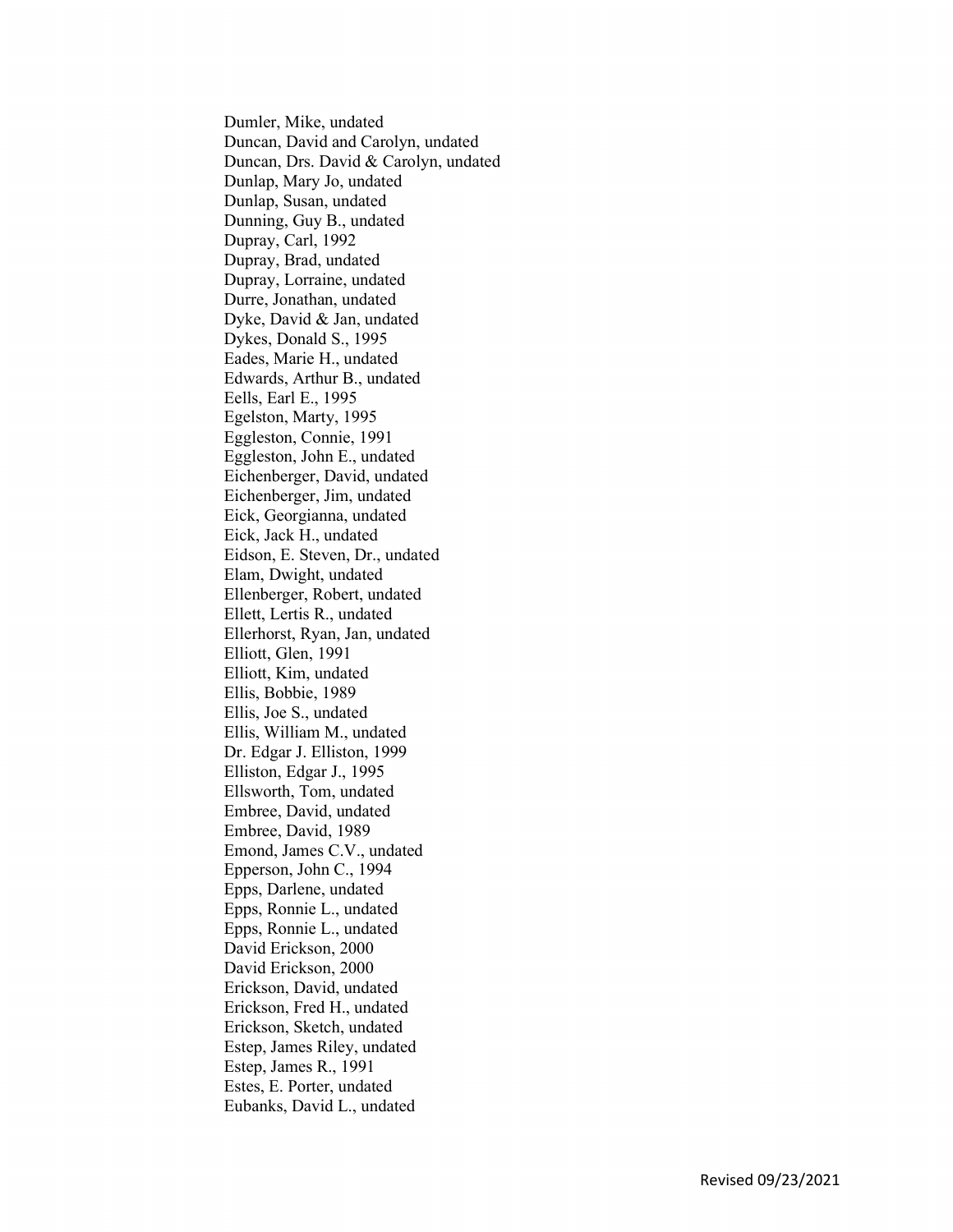Eubanks, David, undated Eury, Jessie C., undated Evans, James L., undated Evans, H. Sherwood, undated Evans, Sherwood, undated Everroad, Stephen S., undated Box 9 Ewald, Thomas, undated Ewing, J. Richard, undated Eynon, Dana, undated Eynon, Scott, undated Farrington, Tom, undated Farthing, Gary, undated Faull, George L., undated Faull, George L., undated Faull, Jeff, undated Charles F. Faust, 1986 Faust, David, undated Faust, David, 1994 Fay, Don, undated Felton, Virgil, undated Dave Ferguson, 2000 Earl W. Ferguson, 1999 Earl W. Ferguson, 1998 Ferguson, David, undated Ferguson, Louis D., undated Ferguson, Scott & Wilbur Fields, 1991 Fessler, Mark, undated Joan Fetters, undated Wilbur Fields, 1999 Robert O. Fife, undated Fine, Billye Joyce, 1988 Fine, Billye Joyce, undated Fine, Edward W., undated Fisher, George Clinton, undated Fitch, Alger M., Jr., undated Fitch, Alger M., undated Fitzgerald, Margaret, undated Fjeran, Dale R., 1984 Flanigan, James I., undated Flannery, Ragon T., undated Flannery, Ragon T., undated Shockley Flick, 2000 Flick, Shockley, 1992 Ford, Barbara, undated Ford, Dr. Harold W., undated Fordyce, Richard A., undated Forrester, Don, 1995 Forsythe, Clarke D., 1992 Foster, Dennis, undated Betty Foster, 1986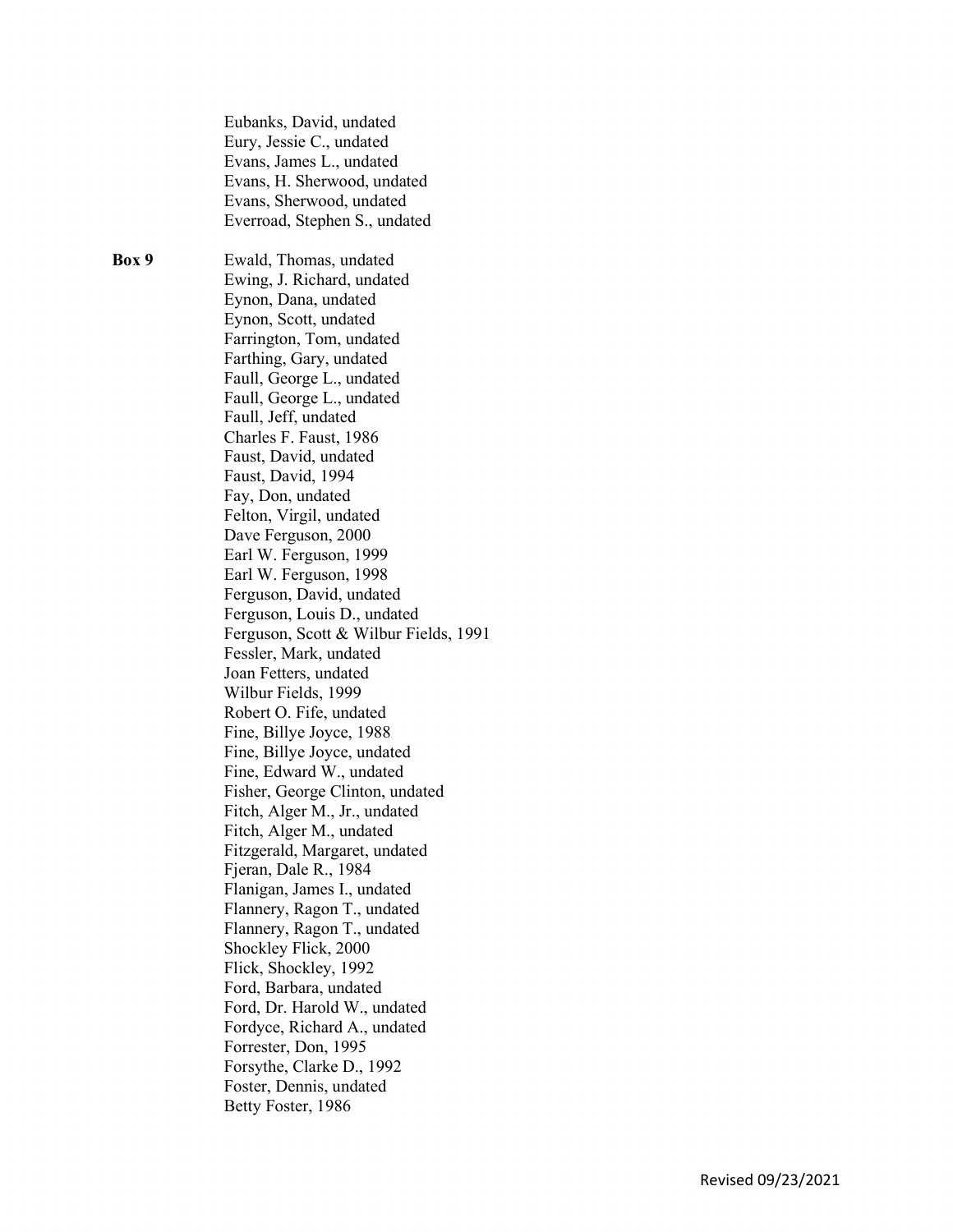Foster, Lewis, undated Douglas Foster, 2000 Foulke, Brent E., undated Fraser, Ronald A., undated Fream, Maxine, undated Free, Lynn, 1995 Freeman, David & Susie, 1986 Freese, Nancy, undated Friddle, Dale J., undated Friskney, Thomas E., undated Fry, Larry, 1994 Fudge, Sara, 1995 Fulewider, Ray Dean, undated Fuller, John M., 1988 Fuller, Lillian, undated Fuller, Raymond E., M.D.; Lang, Larry, D.D.S.; Robison, Wm. J., Businessman, undated Fuller, Dr./Mrs. Raymond; Fuller, Timothy, M/M; Henderson, Daniel M/M, undated Fulton, Dennis R., undated Fulton, Dennis, undated Fulton, Steve, 1984 Dr. Jameso Fuzzell, 1986 Gabelman, Rick, 1992 Gaertner, Dennis, 1994 Dennis Gaertner, 2000 Gahr, George, undated Galbreath, Barbara, 1991 Galbreath, Russell, undated Gallagher, Mark/SGE, undated Gallagher, Loyal R., 1995 Garbe, Bob, 1989 Garcia, Cris, 1995 Gardner, Lynn, undated Gardner, Wally, undated Gariss, Randy, undated Garman, Joe R., undated Garman, Joe R., undated Garman, Thomas, 1984 Garrett, Dan, undated Garrett, Dan M., undated Garrett, Leroy J., undated Garrett, Leroy J., undated Randy Gariss, 2000 Garvey, Sharon L., undated Garvey, Sharon, 1996 Gaslin, William O., undated Geary, Ronald G., undated Gee, Donald F., undated Gee, Opal Lincoln, undated Gerber, Charley, undated Gibson, Barbara L., undated Gerber, Charles, undated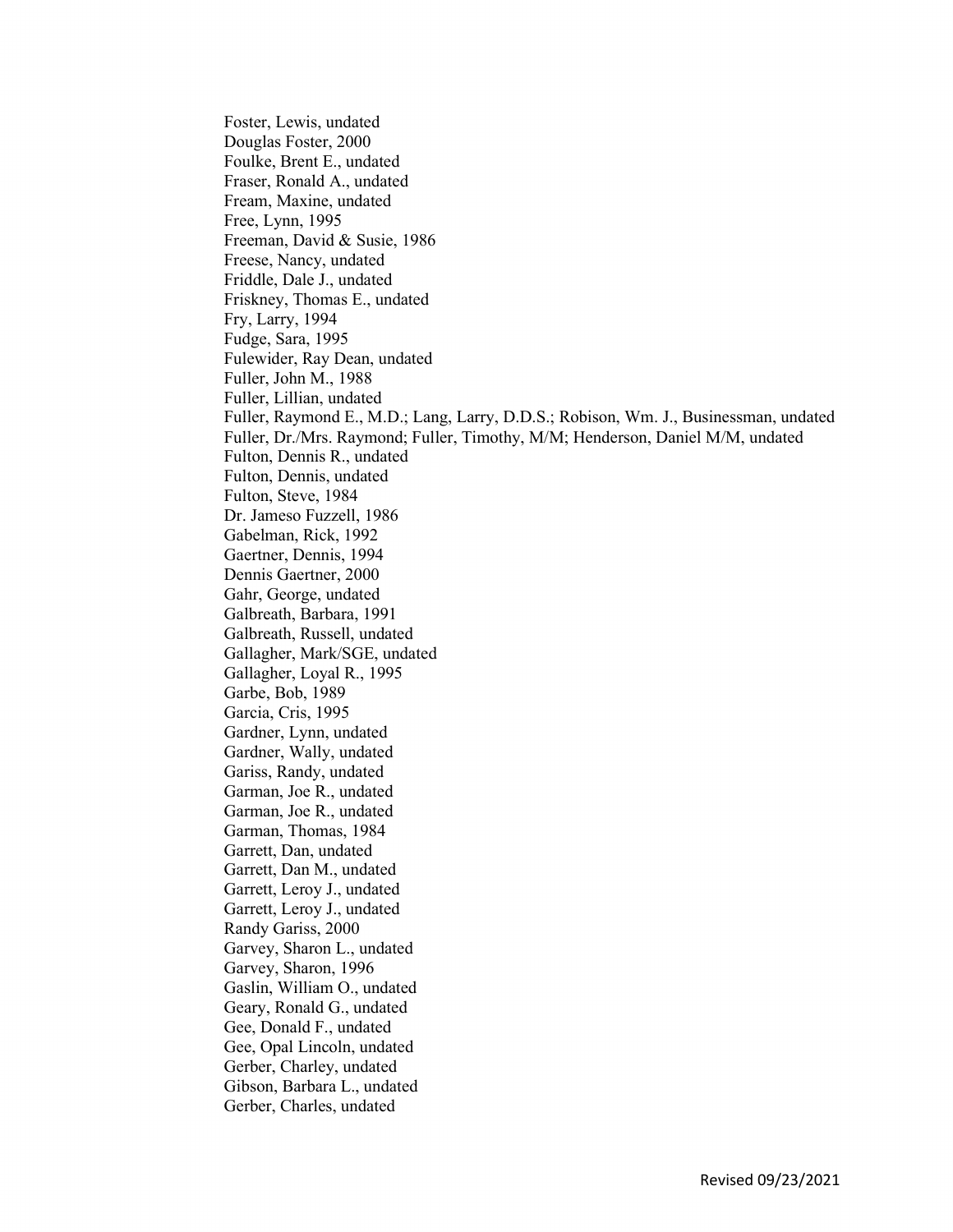Gerdts, Tom, 1991 Gibson, Ann/Beeman, June, 1989 Gibson, Charles, undated Gibson, Gerald A., undated Giebler, Brian, undated Gilbert, Frank, undated Giles, David, 1995 Giles, Ray; Giles, Effie, 1988 Gillespie, D. Gene, undated Dan Gilliam, 1982 Weldon Gilmore, 1999 Goble, Kenneth, undated Goble, Ramona, undated Goins, Max E., undated Golden, Bill, 1992 Goldsberry, Roy C., undated Gonzales, Jose, undated Good, Dwight & Dwayne, undated Goodman, Bessie, undated Goodman, Walter S., undated Gordon, G.B., undated Gordon, Lou Ceil, undated Ralph E. Gorman, undated Graham, Mike, undated Graham, Mike, 1990 Robert Graham, undated Graham, Wray, 1989 Graham, Vincent F., 1995 Grana, Joe, undated Granade, Jim, undated Gray, Betty B., 1995 Gray, Elvin E., undated Gray, Ernest, undated Green, James II, 1995 Green, Larry, undated Green, Robert W., undated Greenlee, John, undated Greenlee, John, undated Greenwood, James W., undated Greenwood, Robert J., undated Greer, Charley; Robert Scott & Glen Liston, 1991 Greer, C. Scott, undated Gresham, C. R., undated Grice, Earl, undated Grice, Steven, undated Griffith, Ross J., undated Griffin, Gerald, 1990 Griffin, Leland, 1982 Joanie Grimm, 1998 Grooms, Thomas A., 1986 Grossman, Philip W., undated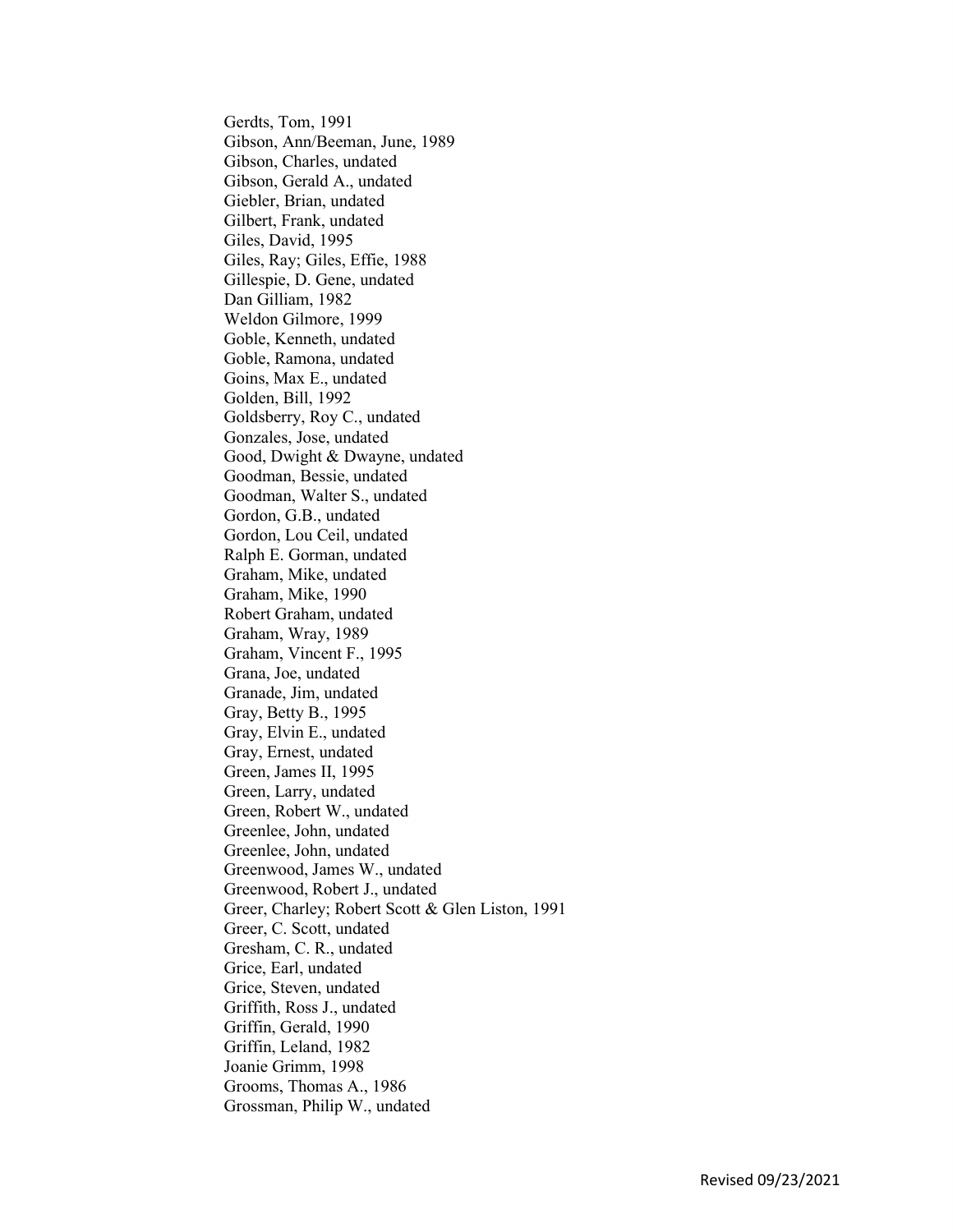Grover, Rick, 1996 Grover, Ron, undated Betheen Grubaugh, 1986 Grubbs, David A., undated Grubbs, David M.D., undated Gulley, Hal, undated Gulley, M/M Halbert, undated Rick Gunn, undated Gwaltney, Wally, undated Haas, Phil & Bev, 1989 Habig, Kenneth, undated Haggard, David, undated Mark Hahlen, undated Hahan, Helen, 1990 Hairston, Andrew J., undated Hairston, Dr. Andrew J., undated Hale, Robert, undated Hall, Michael, undated Hall, Dennis, undated Halverson, Richard C., undated Hamilton, Albert, undated Hamilton, Darris D., undated Lloyd Hamilton, 1986 Hamilton, Sam M., undated Hamil, Dave, 1994 Hamlin, Omer, 1989 Hampton, Ben & C., undated Hancock, Loran, undated Hancock, Dr. S.A., undated Hancock, Mr. & Mrs. Steven, undated Haney, Thomas N., undated Haney, Tom, 1991 Hansen, Henry, 1988 Hansing, Mary K., undated Hanze, Robert E., undated Jim Hardenbrook, 1986 Harder, Bob, 1996 Hardesty, Helen, undated Hardy, Mickey, 1992 Hargrove, Earl C., undated Hughes, Anne Robinson, 1996 Hargrove, Earl C., undated Hargrove, Richard, undated Harley, Alva Lee, 1995 Harlow, Dan, 1977 Harlow, Denise, 1994 Harrington, Arthur R., undated Harris, Andrew L., undated Roger Harris, undated Harrison, Jack, 1994 Harriston, Andrew, undated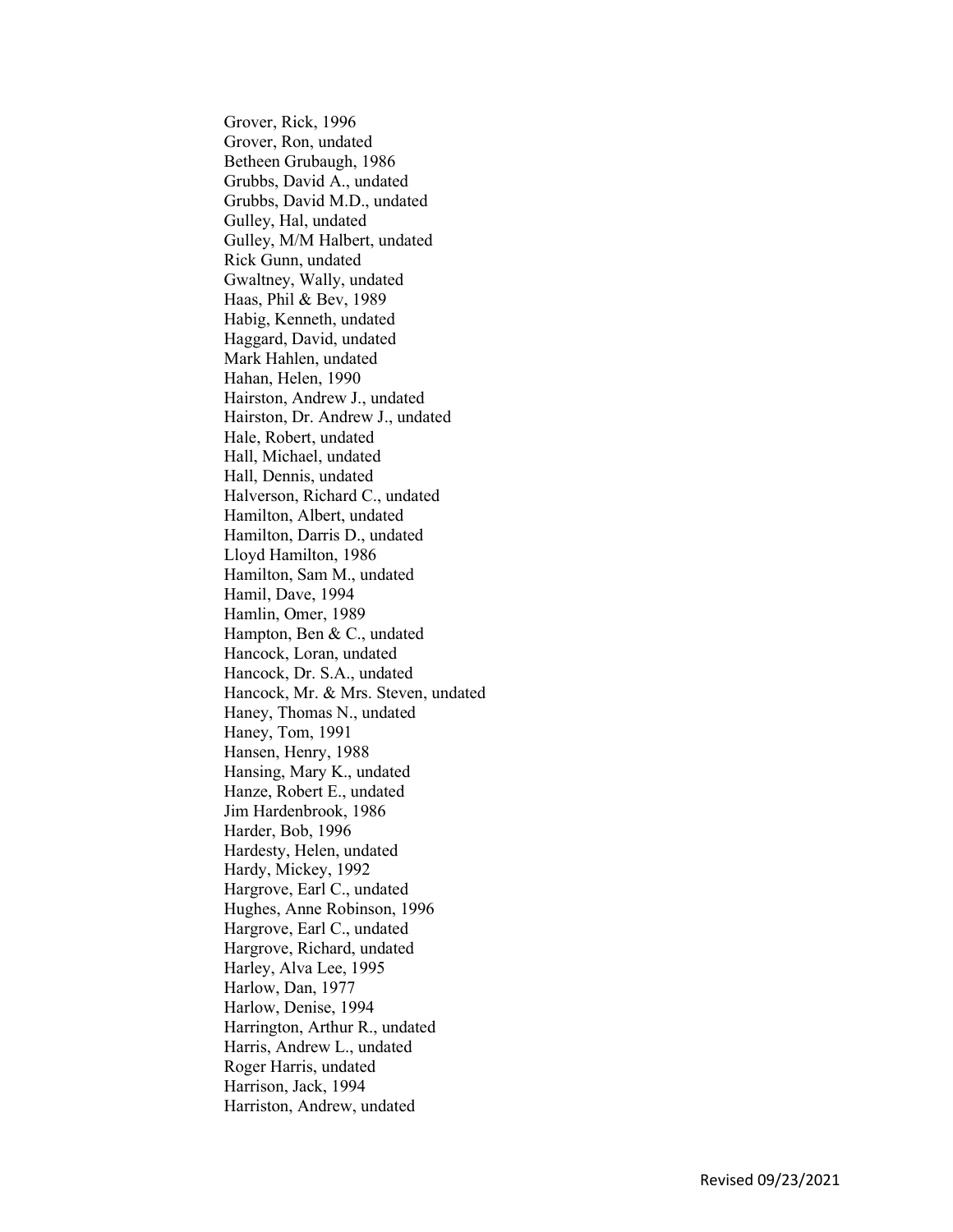G. Eddie Hart, 1986 Harter, Ralph R., undated Karen Hartmann, 1986 Hartson, Pat L., 1995 Harvin, Thomas, 1992 David Hastings, 2000 Evelyn Ginger Hasty, undated Hatfield, David a., 1986 Hatt, Lloyd, undated Haubner, Earl, 1986 Haun, Jack W., undated Hawes, Gary L., undated Hay, Olin W., undated Olin Hay, 1989 Hayden, Edwin V., undated Edwin V. Hayden, undated Hayden, Edwin V., undated Hayden, Edwin V., 1992 Hayden, Marshall W., undated Hayden, Marshall, undated Hayden, Marshall, undated Marshall Hayden, undated Hayden, Marshall, 1989 Hayden, Marshall, undated Hayden & Schaegel, undated Hayes, Anne M., undated Haynes, David, undated

Box 10 Haynes, David, undated Hayes, Howard, undated Hays, Bob, 1993 Hays, John C., undated Hays, Philip J., undated Hays, Philip J., undated Hazard, Clifford E., undated Heald, Ben F., undated Hearn, Paula J., 1995 Heberling, John V., undated Heinlein, Ed., undated Heldman, Mary, undated Helsabeck, W. Dennis, undated Helsabeck, Dennis, Eleanor, undated Hemmings, Lanny, undated Hemmings, Lanny, undated Hemmings, Lanny, 1995 Hempstead, Dr. James K., undated Hendee, John, undated Henderson, Ken, undated Henderson, Marion W., undated Henderson, Marion, undated Henderson, Marion W., undated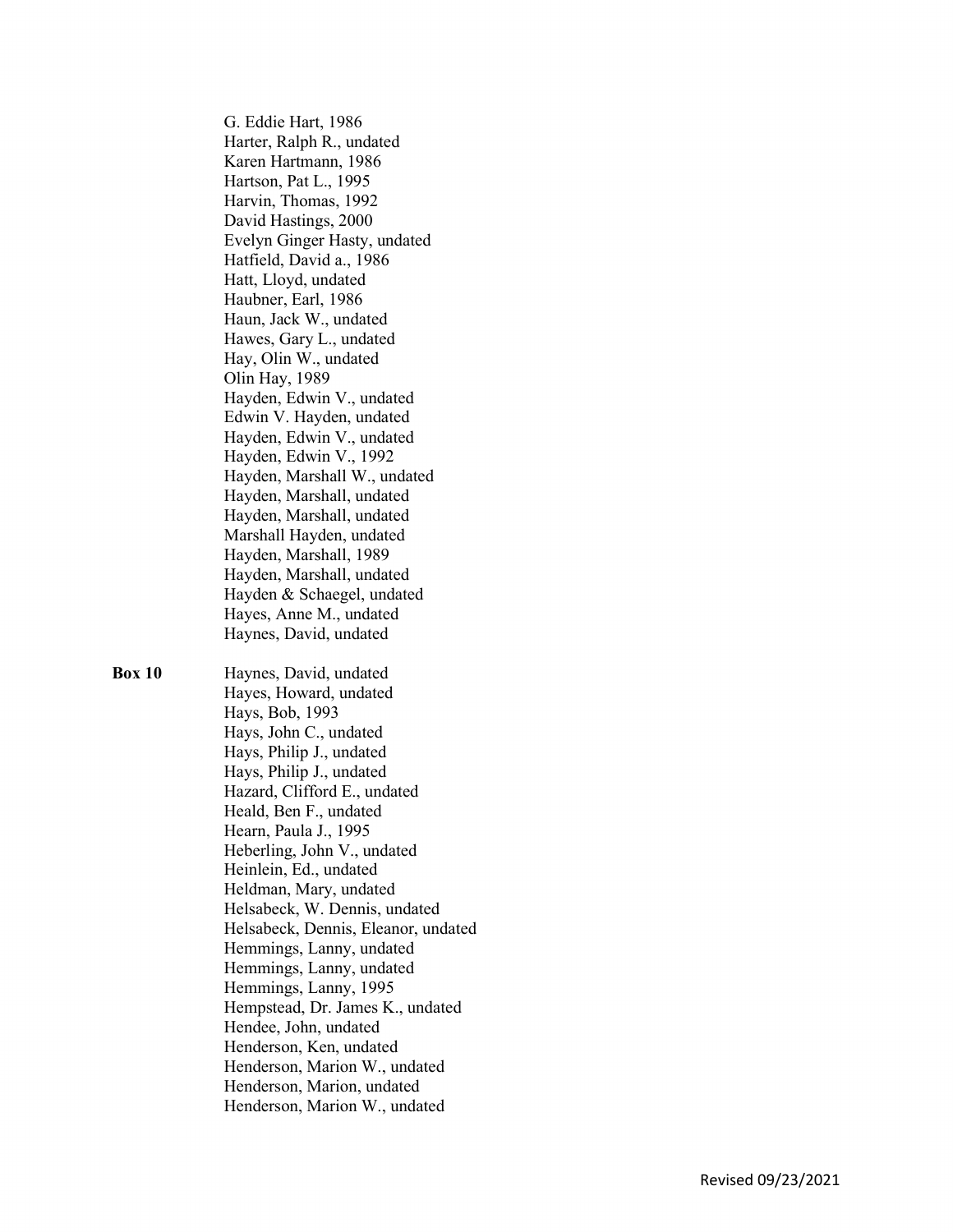Henderson, Marion, 1984 Henderson, Marion, 1989 Henning, David and Reeves, Dale, 1991 Henry, Jim, undated Hensley, Saundra, 1991 Herenza, Mike, undated Hess, C. Curtis, undated Hess, Curtis, 1995 Hetrick, Loren J., undated Heyward, Ross, undated Dean Hickerson, undated Hickerson, J. Kent, undated Hickerson, J. Kent, 1993 Hickerson, Max and Smith, Almon, 1988 Hickerson, Max R., undated Orpha Hicks, 1986 Richard and Patti Hicks, undated Higgs, Liz, 1989 Higgins, Stephen, 1992 Peggy Hileman, 2000 Hileman, Peggy, undated Hileman, Peggy, 1990 Hill, Henry, undated Hill, Henry E., 1986 Hilley, Michael, 1992 Henry Hill's "Whither" copies, undated Hillard, Dale, undated Michael Hilley, 1991 Fred Hintz, 1989 Hinkle, Darrell, undated Hoagland, Mary Beth, 1992 Louise Hobbs, undated Hockley, Harold, undated Hodge, Dan, 1989 Carl M. Hoffman, undated Hoffman, Donald L., undated Hoffman, Oswald, C.J., undated Hoffman, Ritchie, undated Hogan, Richard D., undated Hogan, Richard D., undated Richard Hogan, 1990 Holcomb, L. Wayne, undated Holland, Michael J., 1986 Hollenbach, Deborah May, undated Hollis, Murray, 1996 Holness, Denzil D., 1996 Holmes, Larry, 1992 Holzbauer, Beth, undated Holzbauer, Beth, 1994 Hooks, Stephen, 1991 Hopman, Charlene, undated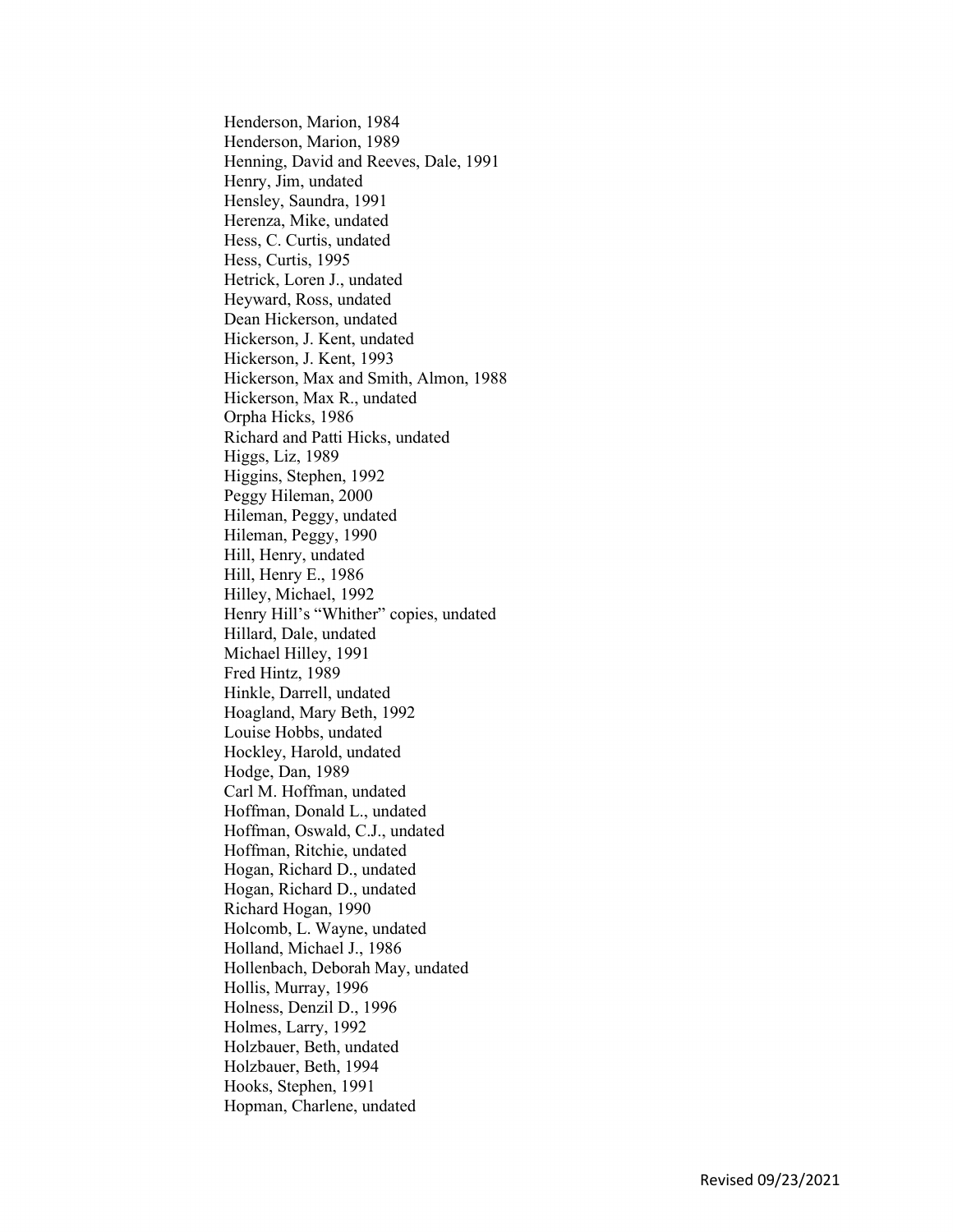Hopman, Charlene, 1988 Horn, Robert B., undated Horne, Brenda K., 1994 Hoschouer, Rod, 1991 Hoschouer, Rod, 1990 Hostetler, Larry, 1991 Hostetler, Dr. Larry B., undated Houda, Norman, undated Houpt, Gene, 1995 Hoven, Ard, undated Mark B. Howard, 1999 Howard, Mark B., 1991 Howard, Mark B., 1990 Howard, Mark B., undated Howard, Maurice, undated Howard, Sherri, undated Howell, James, undated Hoyle, Earl S., undated Hubbartt, Orville L., undated Huddleston, Mark & Martha, undated Hudson, Tim, undated Hudson, Tim, undated Huff, Howard F., undated Huff, Roland K., undated Alan Hughes, undated Hughes, Anne Robinson and Smith, Marian, undated Hughes, Anne Robinson, undated Hughes, Anne, 1989 Hughes, Anne; Barratt, Michelle; Aldridge, Betty, undated Edna Hunt, undated Hull, Robert F., 1994 Hull, Robert F., 1996 Humphreys MD, David J., undated Humphreys MD, David J., 1994 Hundley, Reggie, 1995 Hunter, Sue Ann, undated Hurd, Douglas, undated Hurd, Mark R., undated Hurd, Mark, undated Huron, Autumn J., undated Huron, Autumn J., 1994 Rod Huron, undated Jim and Elaine Hutchison, undated Hutchison, Jim and Elaine, 1986 Huxford, Cam, 1994 Huxford, Cam, 1995 Huxford III, Cam (Thomas Campbell), undated Huxford, Lindy, 1989 Huxford, Wye, undated Iden, Marge, undated Iden, Marge, 1988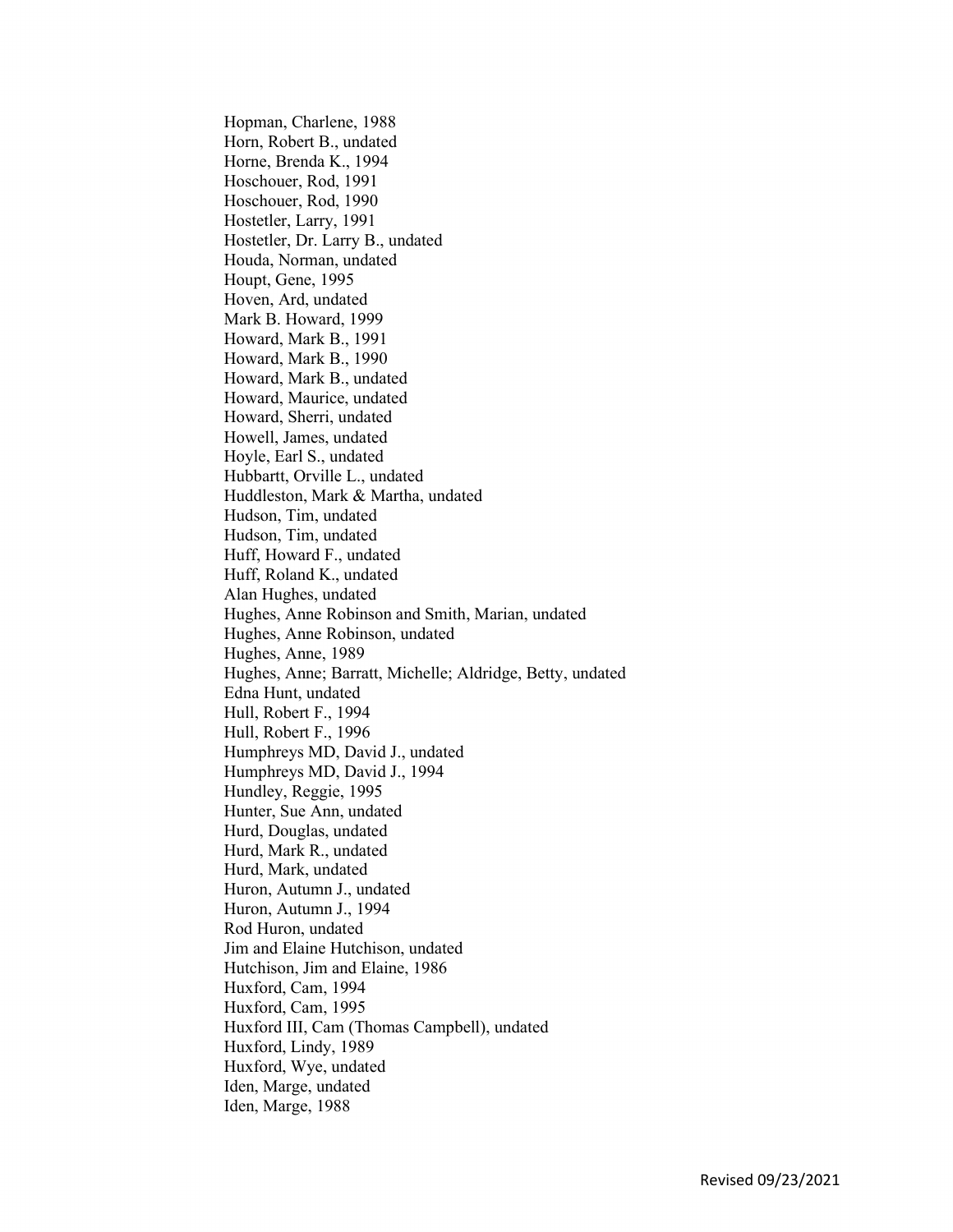Iden, Marge, undated Idleman, Ken, undated Idleman, Ken, undated Idleman, Ken, undated Idleman, Ken, 1982 Idleman, Ken, 1989 Idleman, Ken, 1989 Idleman, Ken, 1992 Ingram, Steve, 1992 Illman, Dwain C., MD, FACEP Illman, MD, Dwain C., undated Illman, MD, Dwain C., 1994 Illman, Dwain C., 1995 Ingmire, Doug, undated Ingmire, Doug, 1991 Irwin, James B. (Col.), undated Isbell, Kathi, 1993 Isbell, Michael, undated Jackson, Carol, 1986 Jackson, Kim, 1986 Jackson, Kim, 1989 Troy Jackson, 1998 Jacoby, Dean S., undated Russell James III, J. D., 1998 Jauncey, James H., undated Jeanes, Clarinda P., undated Jefferson, Michael, 1989 Jelinek, Dr. Ulric, undated Jennings, Robert F., undated Jernigan, Cal, 1992 Bryce Jessup, undated Jernigan, Cal, 1986 Anita M. Johnson, 1998 Johnson, Charles E., undated Johnson, Dr. Daniel T., 1986 Johnson, Derric, undated Johnson, H. Eugene, undated Johnson, Gary L., 1995 Johnson, Jess W., undated Johnson, Jess W., undated Johnson, Joe R., undated Johnson, Joe R., undated Johnson, John M., undated Johnson, John M., MD, undated Johnson, Mark, undated Johnson, Ralph, undated Jones, Betsy, 1992 Jones, Betsy, 1995 Jones, E. Ray, undated Jones, E. Ray, undated Jones, E. Ray, undated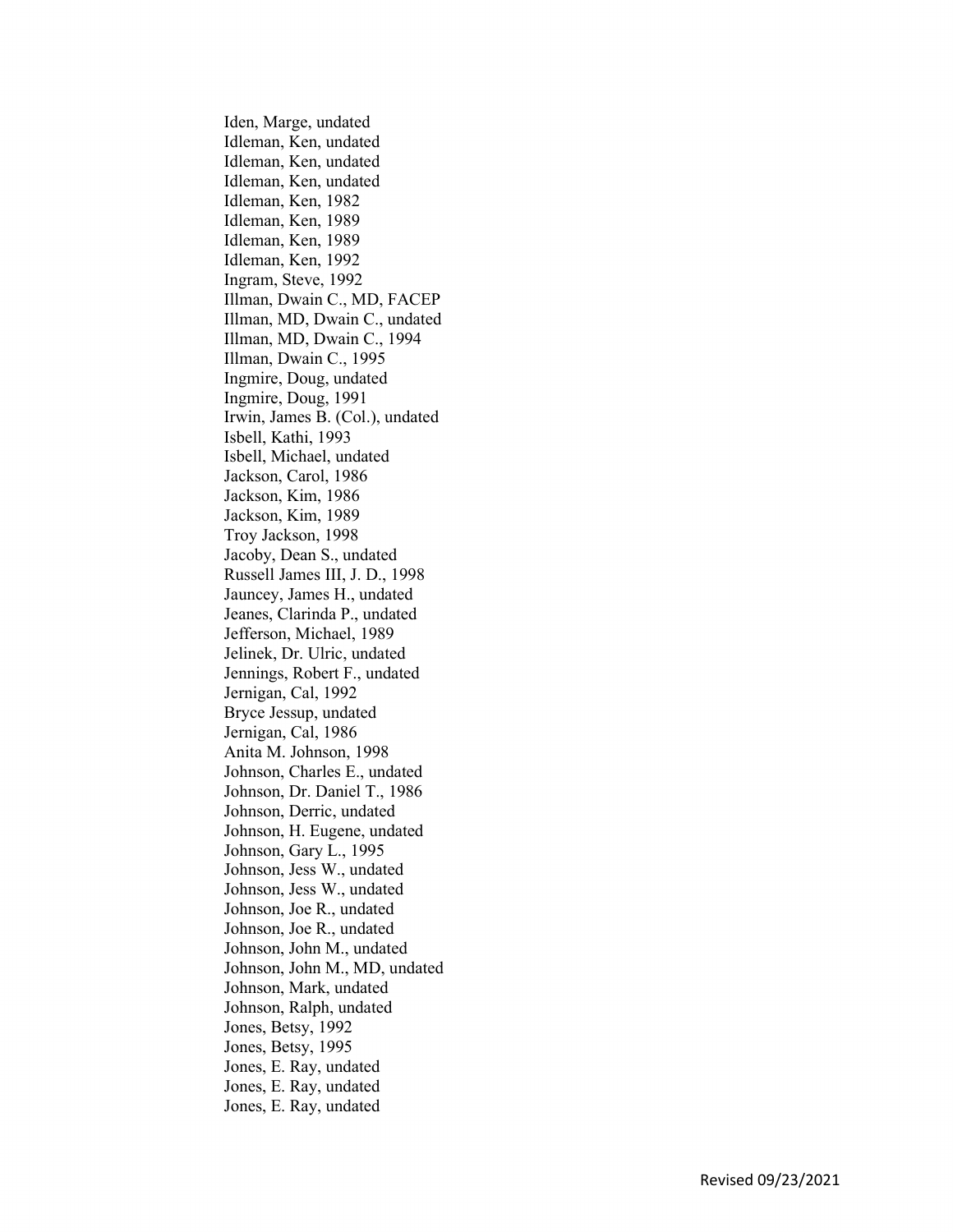Jones, E. Ray, 1989 Jones, Kenneth, undated Jones, Jr., J. K., 1996 Mark E, Jones, 1998 Jones, Medford, 1986 Jones, Medford, 1986 Jones, Medford H., undated Jones, Medford, undated Jones, Medford H., undated Jones, Medford, 1983 Jones, Medford, 1984 Jones, Medford, 1988 Jones, Medford, undated Jones, Pauline, undated Jones, Ray L., undated Jones, Thomas F., undated Jones, Thomas F., Jr., undated Jones, Dr. Tom, undated Jordan, Les, 1991 Jordan, Les, undated Jordan, Mary Blanche, undated Jorgensen, Richard, undated Joy, Donald, 1990 Judd, Billy L., undated Junkins, B.E., undated Kailer, Glenn, 1991 Kailer, Glenn, 1991 Kakac, Carroll, undated Kakac, Carroll, undated Kakac, Carroll, undated Kakac, Carroll, 1986 Kakac, Carroll C., 1995 Karges, Albert H., Jr., undated Karges, Steve, undated Karns, C. Franklin, 1989 Kast, Michael, undated Katt, Jean, undated Harold Keck, 2000 Keeler, Ronald F., undated Keene, Laurence, undated Keeran, Keith P., undated Kehler, Betty, undated Keister, Dorothy, undated Keith, J. Vietta, undated Kelly, W. Ray, 1989 Kelley, Ray, 1995 Kelley, Ron and Sheila M., 1994 Kennedy, Berry, 1992 Kennedy, Berry G., undated James Kennedy, undated Kennedy, Margaret, undated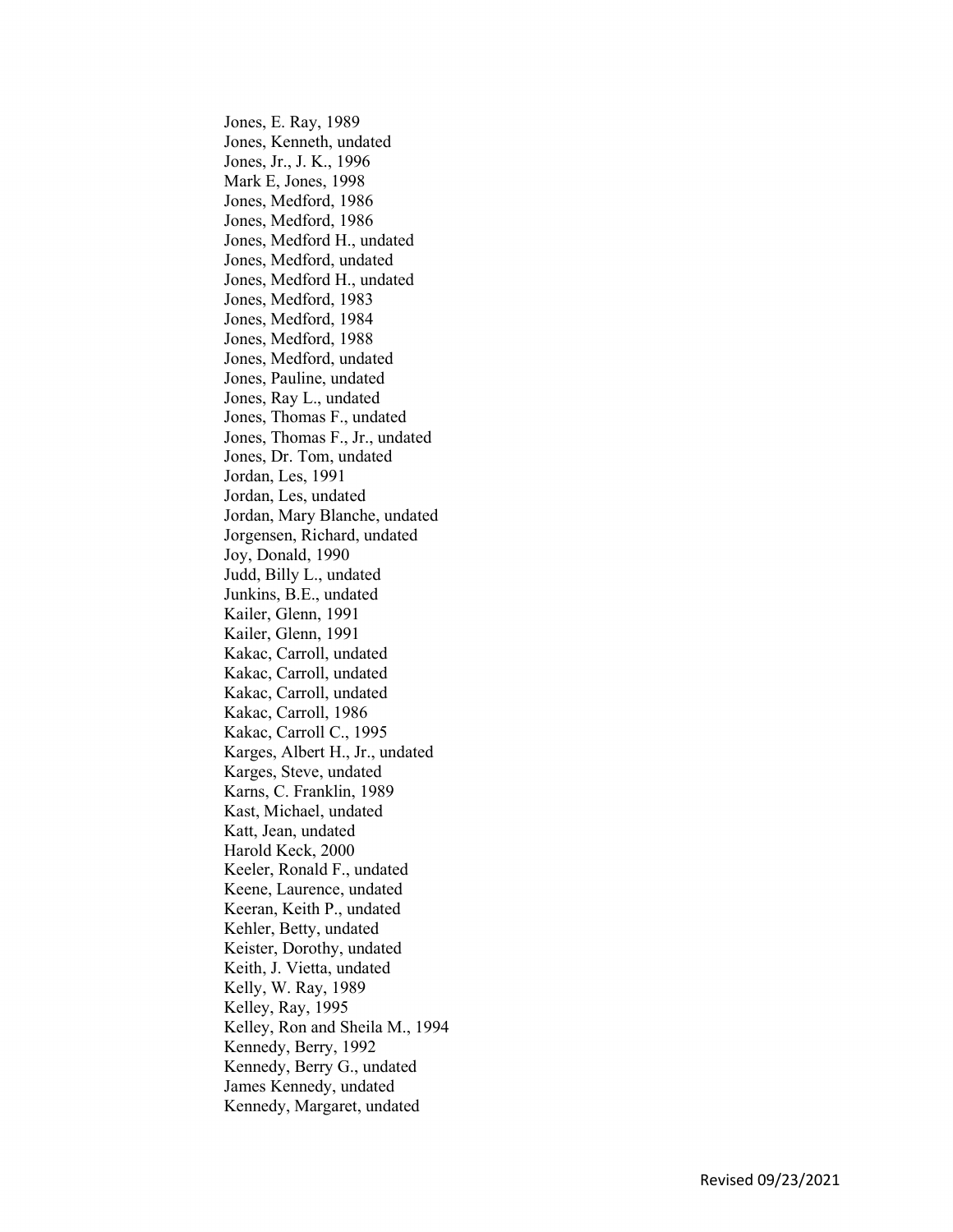Kennedy, Margaret G., undated Kennedy, Dr. D. James, undated Ketcherside, W. Carl, undated Ketcherside, Carl, undated Ketcherside, W. Carl, undated Killion, Ben, undated Killion, Ben C., undated Killion, Ben C., 1994 Kineman, Lanis E., undated Kineman, Lanis E., undated Kineman, Lanis E., 1995 King, George R., undated Kisby, Glenn, undated Kircher, Paul, undated Kirk, Hazel C., undated Kirk, Dr. Jerry R., 1995 Mary Ann Kiszla, 2000 Klopp, Licky, undated Knechtley, Jack, undated Rick Knoop, 1998 Knopp, Jack, undated Knowles, Victor, undated Knowles, Victor, 1992 Knowles, Victor, undated Knowles, Victor, undated Knowles, Victor, 1994 Knowles, Victor, undated Kobayashi, Emiko, 1995

Box 11 Koekkoek, John & Jeanette, undated Koekkoek, John, undated Koerner, Roger W., undated Kokenge, Bernard, undated Koontz, Grant, undated Koontz, Karl, 1992 Kopp, Tom, 1995 Koyama, Kosuke, undated Kralina, Linda, 1990 Kralina, Linda, undated Kroh, Robert L., undated Krueger, Henry, 1989 Kuns, Neil, undated Kurfees, James F., undated Kurfees, James F., undated Dr. Robert C. Kurka, 1999 Kwon Chae, Yoon, 1995 Lacroix, Ginger, 1991 Ladd, David A., 1988 Ladd, James Earl II, undated Ladd, Lee, undated Ladd, S. Lee, 1986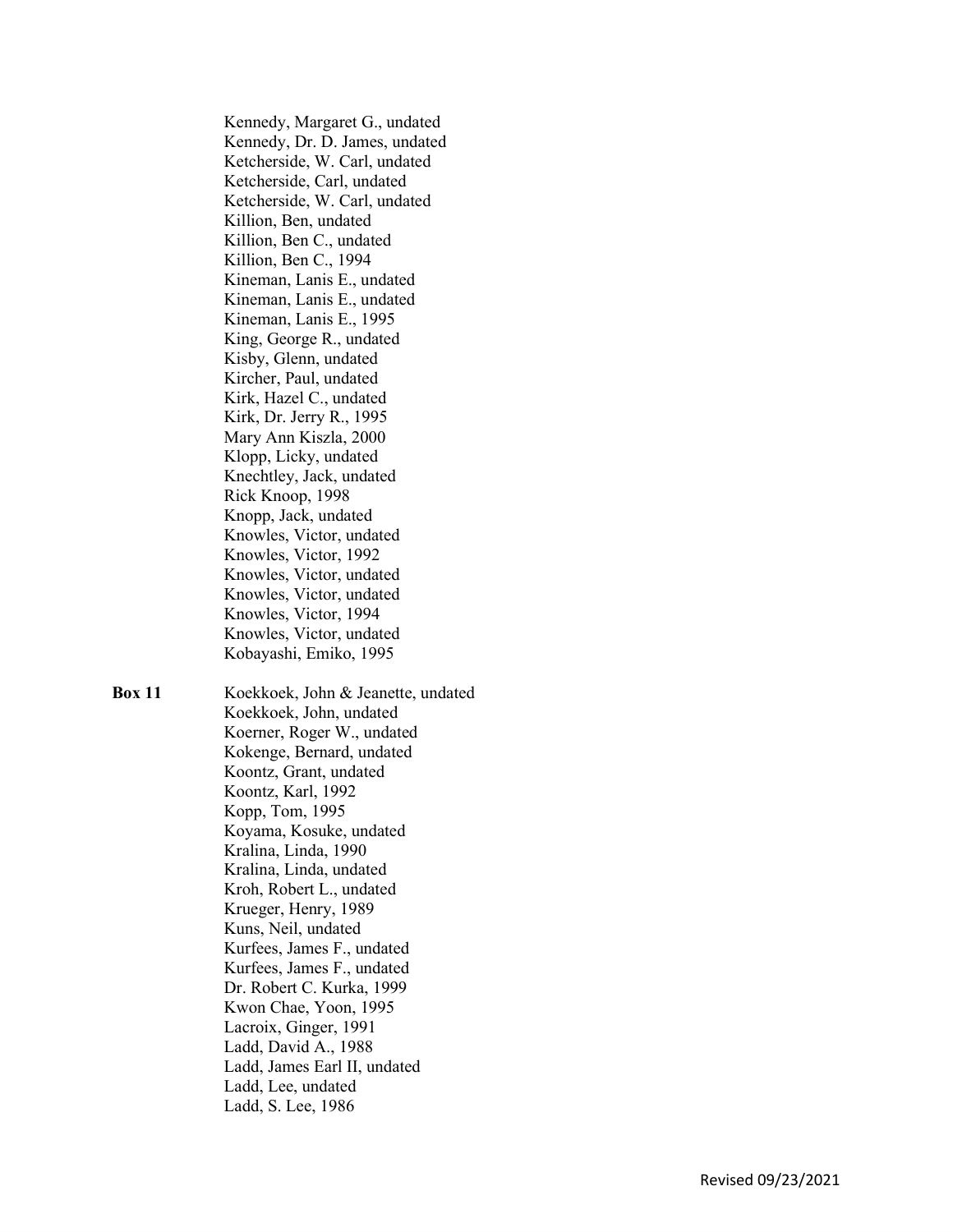Lair, Mary Perry Lall, David R., 1995 Lall, Vijai, undated Lambert, Byron C., undated Lambert, Dr. Byron C., undated Lambert, Byron, undated Lambert, Dr. Byron C., 1986 Lambert, Byron, 1990 Lambert, Byron, 1990 Lambert, Dr. Byron C., undated Landreth, Ellen Cole, 1996 Landrum, Eden P., undated Landrum, James F., undated Landrum, James F., 1988 Lane, James, 1989 Lane, Jr., James A., 1996 Dan Lang, 1986 Lang, Dave, undated Lang, J. David, undated Lang, David, undated Lang, Dave, 1994 Lang, David J., undated Lang, J. David, undated Lang, J. David, 1994 Lang, June, undated Lang, Patricia, undated Langston, A. Leon, undated Langston, A. Leon, undated Lankford, Gary P., undated Lankford, Gary, 1988 Lankford, Gary, 1988 Lantzer, Mary Ellen, undated Lantzer, Mary Ellen, 1996 Lantzer, Mary Ellen, undated Lantzer, Mary Ellen, undated LaRue, Alan, undated LaRue, Gene, undated Lash, Cindy, 1986 Lammiman, Boyd, 1997 Latta, Marie B., undated Lattimer, C.A., undated Lattimer, C.A., undated Laubach, Frank, undated Laue, Richard A., undated Lauffer, Edward, undated Laughlin, Lynn, 1984 Laughren, Pete, 1995 Laughren, Pete, 1995 Lawson, Dan, undated Lawson, Dan, undated Lawson, Dan R., 1986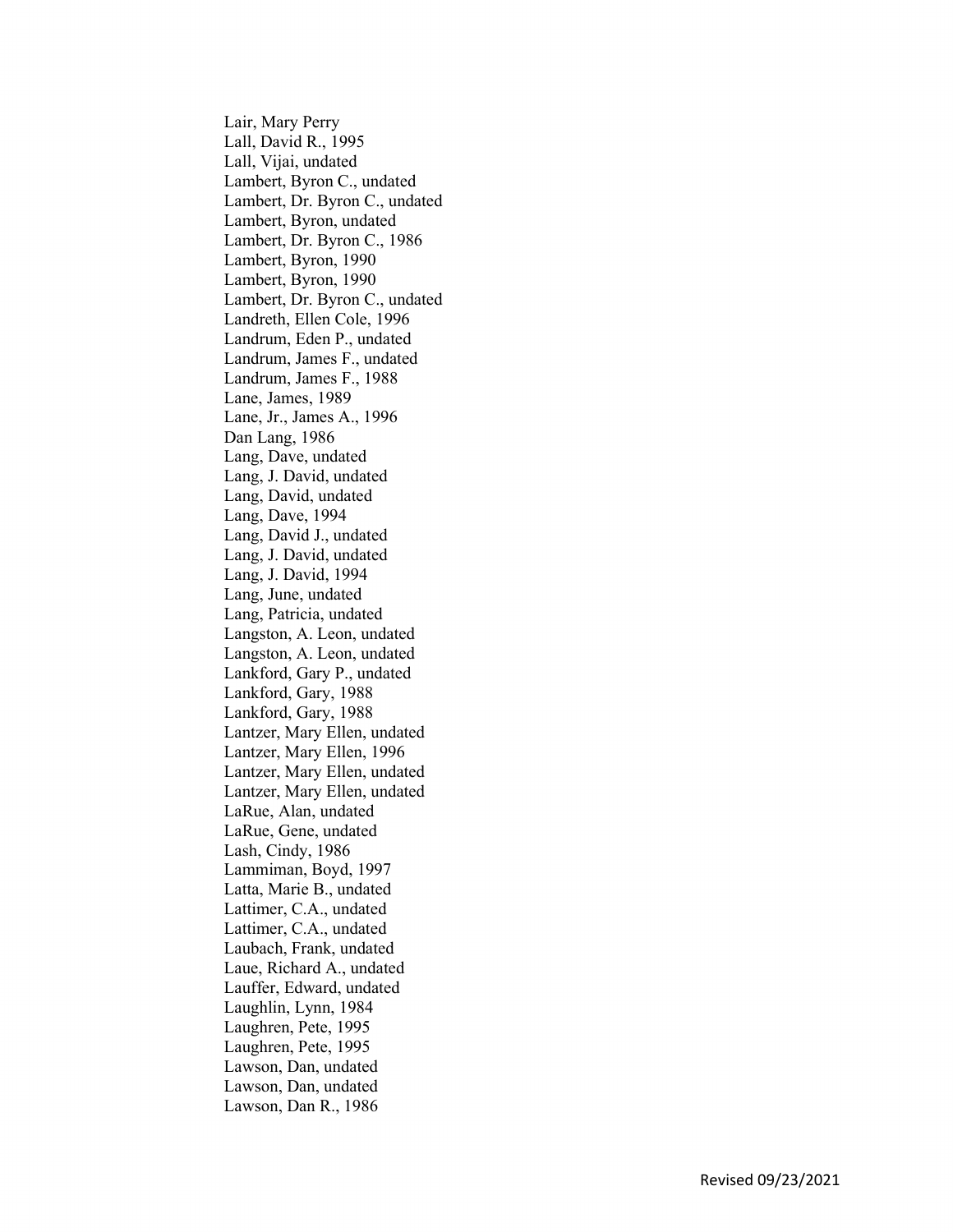Lawson, Dan, 1990 Lawson, LeRoy, 1992 Lawson, LeRoy, 1991 Lawson, E. LeRoy, undated Lawson, E. LeRoy, undated Lawson, E. LeRoy, undated Lawson, LeRoy, 1986 Lawson, LeRoy, 1995 LeRoy Lawson, 1998 LeRoy Lawson, 1999 Leavitt, Guy P., undated Lee, Chuck, undated Lee, Chuck, 1991 Lee, Chuck, 1992 Lee, Charles A., 1989 Lee, Wayne C., undated Lees, Chuck, 1992 Legg, David, 1990 Leggett, Marshall J., undated Leggett, Marshall J., undated Leggett, Marshall, undated Leggett, Marshall, undated Leggett, Marshall, undated Leggett, Marshall, 1999 Leinbaugh, John, 1977 Leinbaugh, John, 1988 Leland, Stan, undated LeMaster, Philip, 1991 Letcher, Stanley, Jr., undated Lewis, Dennis, 1986 Lieb, Russell, undated Lierman, Deonna, undated Lierman, Deonna, 1990 Lierman, Deonna, 1995 Joe Lieway, 2000 Bruce Liljegren and William Twaddell, 1986 Lillie, Chloe, undated Lillie, Frank O., undated Lincoln, Roy F., undated Lindeman, Robert, undated Linder, Jim, undated Lindsay, Dennis R., 1995 Lindstamer, Robert, undated Ling, Philip H., undated Ling, Philip H., Jr., 1995 Linn, Donald E., undated Dr. Gregory Linton, 2000 Lipscombe, Tom, undated Liston, Glen, undated Liston, Glen, 1991 Liston, Glen, undated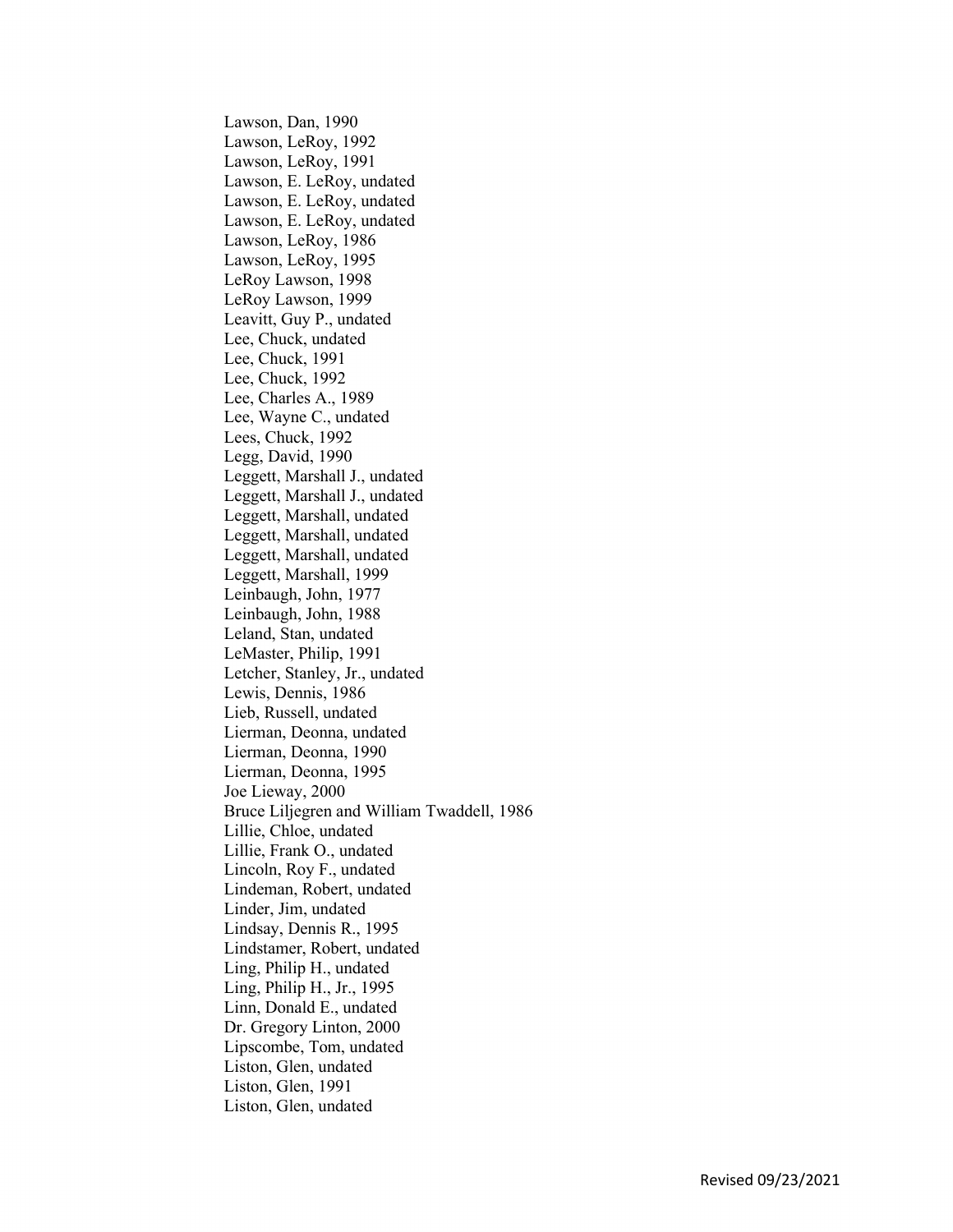Liston, Glen, 1994 Florence Littawer, undated Littlejohn, Jim, 1992 Littlejohn, Jim, 1991 Lloyd, Curtis D., 1990 Lockhart, Phil, undated Sara Lockhart, undated Londen, Jack, undated Wayne Lofton, 1989 Lohr, Nona, undated Long, Jackie, 1977 Long, Wayne, 1994 Long, Wayne, undated Love, H. Willard, undated Lucas, Douglas, 1992 Love, H. Willard, 1994 Lowe, Jack, undated John Lowe, 1986 Lowe, John M., 1984 Lowen, Eddie, 1990 Lowen, A. Wayne, undated Lowen, A. Wayne, undated Lowery, Doyle, 1988 Lowery, Robert A., undated Lowery, Robert, undated Robert Lowery, undated Robert Lowery, 1999 Lowery, Robert A., undated Lown, W. F., undated Lown, W. F., undated Lown, W. F., undated Doug Lucas, 1999 Lucas, Doug, undated Lucas, Doug, 1990 Lusoc, Rollie M., 1995 Lyle, Jeffrey Jon, 1996 Lyne, Ray, 1995 Lyne, Ray, 1995 Lyne, Ray, 1994 Lyons, Hobart S., undated McAlister, Paul K., undated McAllister, Doug Sr., Jr., undated McAuley, Judy, 1986 McAlister, Paul, 1990 McAlister, Paul, 1990 McAlister, Paul, 1990 John D. McArthur, Jr., 1998 McBirnie, Dr. William Steuart, undated McCallister, Raymond F., Sr., undated McCann, Michael, 1991 McCann, undated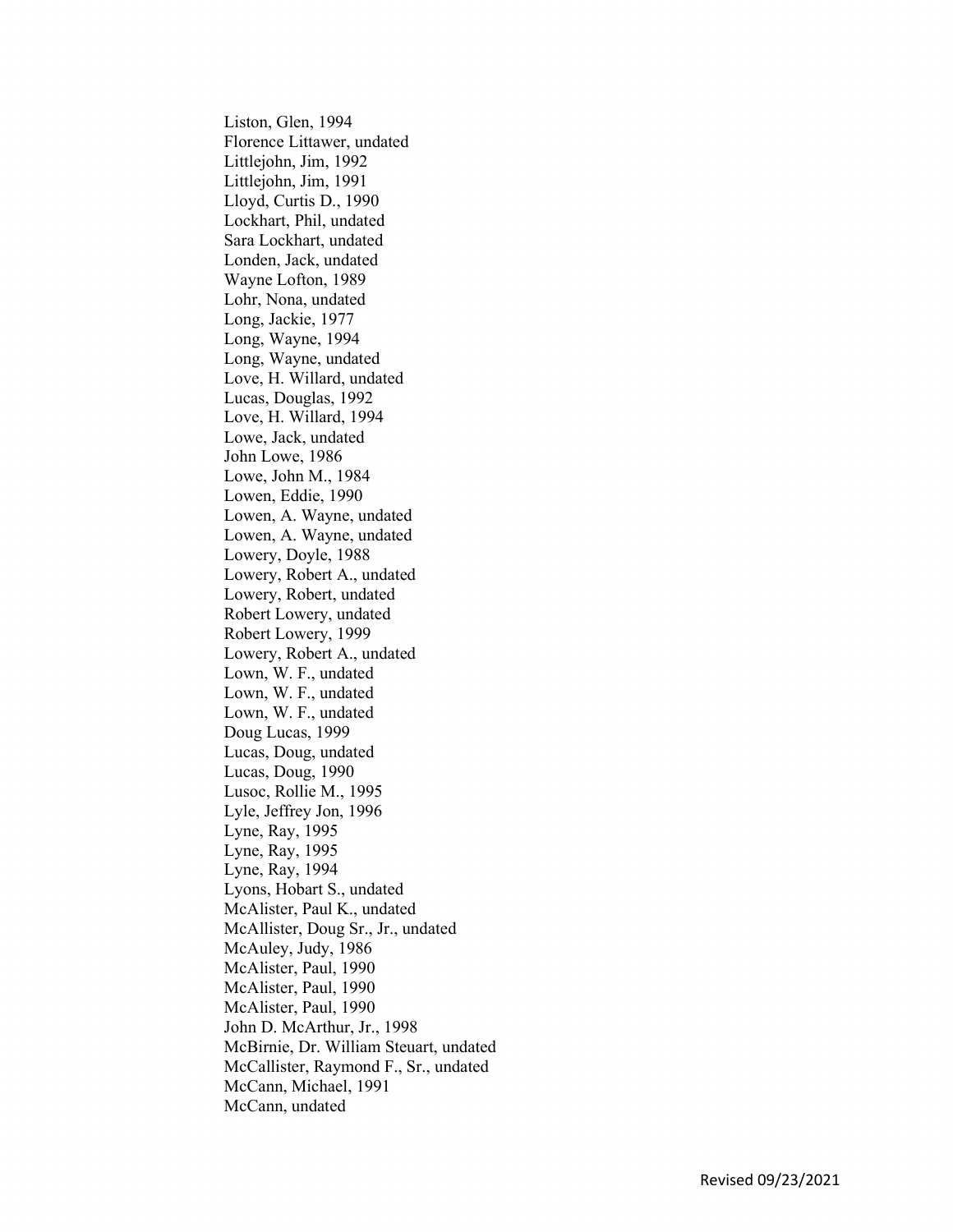McCann, Dale H., undated McCann, Dale, undated McCann, Dale, undated McCann, Michael D., undated McCann, Mike and Lowery, Rick, undated McCarty, C. Barry, undated McCarty, C. Barry, PhD, undated McCarty, C. Barry, 1990 McCarty, Dr. Barry C., undated McCaslin, Keith, 1986 McClarnon, Janet, 1992 McCollins, Robert N., 1988 McCollins, Robert N., 1988 McCommon, Paul C. III, 1984 Paul McCommon III, undated McConnaughhay, Dennis, undated McCord, David M., undated McCord, David, undated McCord, David, undated McCoy, Gayle, undated McCord, David, 1991 McCord, David, undated McCracken, Joseph L., undated McCracken, Joseph L, undated McCrickard, Sue, 1989 McCulley, Douglas P., 1994 McDaniel, Stanley Keith, undated McDorman, Paul, 1989 McDorman, Paul, undated McDorman, Paul, undated McElroy, Barton L., undated McElroy, Barton L., undated McElroy, Gene C., undated McElroy, Gene and Elinor, undated McElroy, Elinor, undated McFarland, Harrold, undated Vince MaFarland, 1999 McGarran, Donald, undated McGavran, Donald A., undated McGee, Albert, undated McGee, Thomas, undated McGee, Thomas W., 1986 McGilvery, Bill, undated McGilvrey, W. E., undated McIntyre, Diane, undated McKillip, Jack, undated McKinley, Richard, undated McKinney, Alana, 1995 McKinney, Mark, 1986 McKinney, Roy, undated McKinney, Roy W., undated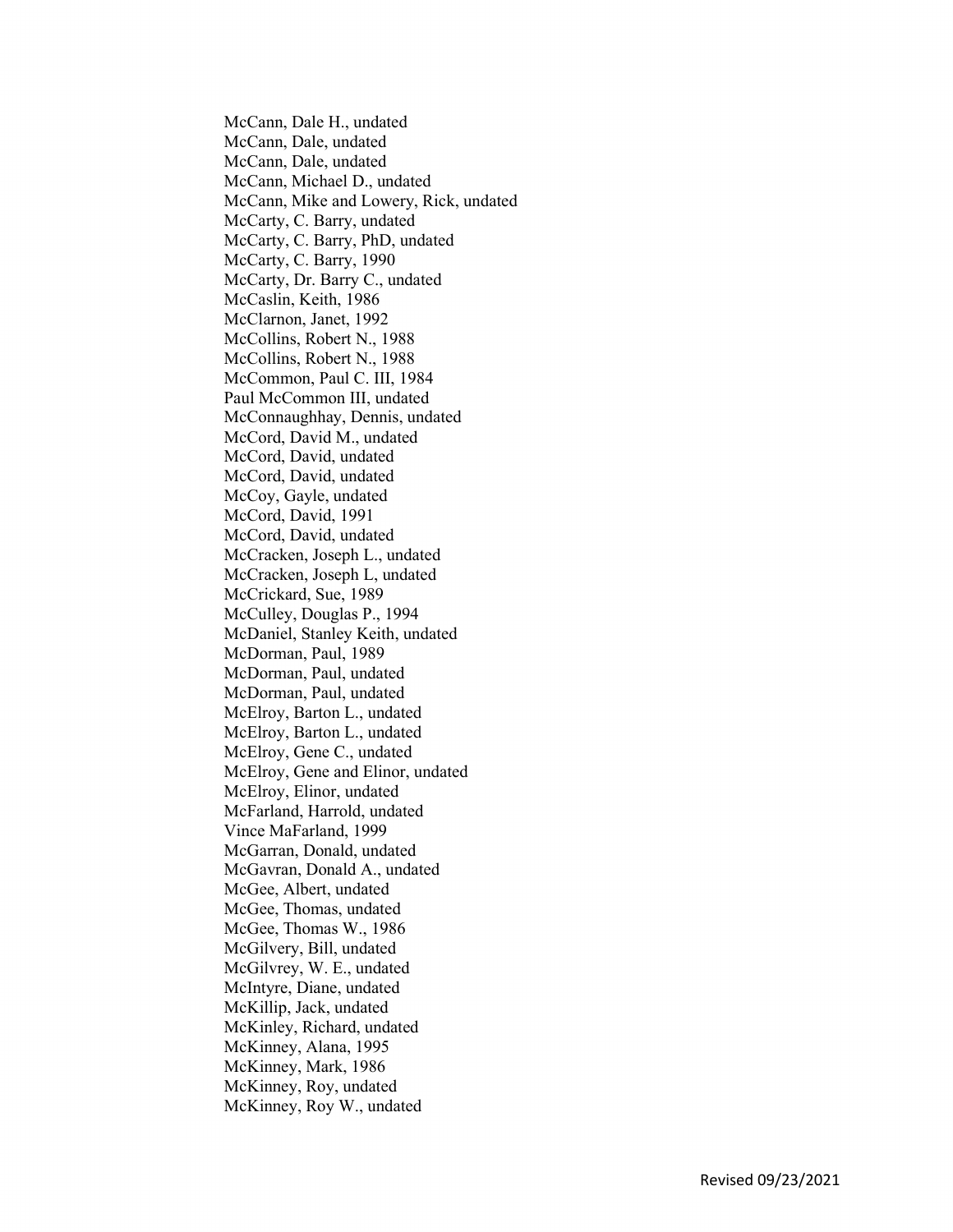| <b>Box 12</b><br>McNeely, Charles A., undated<br>McNeely, Charles A., 1988<br>McQuiston, Kent, undated<br>McReynolds, A. B., undated<br>McReynolds, A. B., undated<br>McReynolds, Paul R., undated<br>Paul McReynolds, undated<br>McSpadden, David, undated<br>McVey, Mildred, undated<br>MacDonald, John, 1989<br>Maddux, James R., undated<br>Maggard, Ruby, undated<br>Maggard, Ruby, undated<br>Magness, Lee, undated<br>Magness, J. Lee, undated<br>Magness, J. Lee, 1991<br>Magnuson, Sue, undated<br>Magnuson, Sue, undated<br>Mahoney, Dave, 1988<br>Malcolm, Darrel D., undated<br>Marks, Jeff, undated<br>Manuel, Jack, 1991<br>Maris, Douglas E., 1991<br>Markel, Rebecca Ellen Thomas, undated<br>Marrs, Charles W., undated<br>Marshall, Karl, undated<br>Marshall, Richard James, undated<br>Marshall, Rich, undated<br>Martin, Alta M., 1992<br>Martin, Alta (Mrs. Russell), undated<br>Martin, Mrs. Alta, undated<br>Martin, Bruce A., 1995<br>Martin, Dixie, undated<br>Martin, Dixie, undated<br>Martin, Gerald E., Chaplain, undated<br>Martin, Hal, undated<br>Martin, Mildred, undated | McKowen, James S., undated<br>McKowen, James S., undated<br>McLain, George H., undated<br>McLaughlin, David M., undated<br>McMurtrie, Barry, 1993<br>McMurtrie, Barry, 1999<br>McMurtrie, Barry, 1999<br>McMurtry, Grady S., 1994<br>Shawn McMullen, 2000<br>McLeod, Brewster, undated<br>McMurtry, Grady S., undated<br>McNeel, Charles A., undated<br>McNeely, Charles, 1991 |
|-------------------------------------------------------------------------------------------------------------------------------------------------------------------------------------------------------------------------------------------------------------------------------------------------------------------------------------------------------------------------------------------------------------------------------------------------------------------------------------------------------------------------------------------------------------------------------------------------------------------------------------------------------------------------------------------------------------------------------------------------------------------------------------------------------------------------------------------------------------------------------------------------------------------------------------------------------------------------------------------------------------------------------------------------------------------------------------------------------------|--------------------------------------------------------------------------------------------------------------------------------------------------------------------------------------------------------------------------------------------------------------------------------------------------------------------------------------------------------------------------------|
|                                                                                                                                                                                                                                                                                                                                                                                                                                                                                                                                                                                                                                                                                                                                                                                                                                                                                                                                                                                                                                                                                                             |                                                                                                                                                                                                                                                                                                                                                                                |
|                                                                                                                                                                                                                                                                                                                                                                                                                                                                                                                                                                                                                                                                                                                                                                                                                                                                                                                                                                                                                                                                                                             |                                                                                                                                                                                                                                                                                                                                                                                |
|                                                                                                                                                                                                                                                                                                                                                                                                                                                                                                                                                                                                                                                                                                                                                                                                                                                                                                                                                                                                                                                                                                             |                                                                                                                                                                                                                                                                                                                                                                                |
|                                                                                                                                                                                                                                                                                                                                                                                                                                                                                                                                                                                                                                                                                                                                                                                                                                                                                                                                                                                                                                                                                                             |                                                                                                                                                                                                                                                                                                                                                                                |
|                                                                                                                                                                                                                                                                                                                                                                                                                                                                                                                                                                                                                                                                                                                                                                                                                                                                                                                                                                                                                                                                                                             |                                                                                                                                                                                                                                                                                                                                                                                |
|                                                                                                                                                                                                                                                                                                                                                                                                                                                                                                                                                                                                                                                                                                                                                                                                                                                                                                                                                                                                                                                                                                             |                                                                                                                                                                                                                                                                                                                                                                                |
|                                                                                                                                                                                                                                                                                                                                                                                                                                                                                                                                                                                                                                                                                                                                                                                                                                                                                                                                                                                                                                                                                                             |                                                                                                                                                                                                                                                                                                                                                                                |
|                                                                                                                                                                                                                                                                                                                                                                                                                                                                                                                                                                                                                                                                                                                                                                                                                                                                                                                                                                                                                                                                                                             |                                                                                                                                                                                                                                                                                                                                                                                |
|                                                                                                                                                                                                                                                                                                                                                                                                                                                                                                                                                                                                                                                                                                                                                                                                                                                                                                                                                                                                                                                                                                             |                                                                                                                                                                                                                                                                                                                                                                                |
|                                                                                                                                                                                                                                                                                                                                                                                                                                                                                                                                                                                                                                                                                                                                                                                                                                                                                                                                                                                                                                                                                                             |                                                                                                                                                                                                                                                                                                                                                                                |
|                                                                                                                                                                                                                                                                                                                                                                                                                                                                                                                                                                                                                                                                                                                                                                                                                                                                                                                                                                                                                                                                                                             |                                                                                                                                                                                                                                                                                                                                                                                |
|                                                                                                                                                                                                                                                                                                                                                                                                                                                                                                                                                                                                                                                                                                                                                                                                                                                                                                                                                                                                                                                                                                             |                                                                                                                                                                                                                                                                                                                                                                                |
|                                                                                                                                                                                                                                                                                                                                                                                                                                                                                                                                                                                                                                                                                                                                                                                                                                                                                                                                                                                                                                                                                                             |                                                                                                                                                                                                                                                                                                                                                                                |
|                                                                                                                                                                                                                                                                                                                                                                                                                                                                                                                                                                                                                                                                                                                                                                                                                                                                                                                                                                                                                                                                                                             |                                                                                                                                                                                                                                                                                                                                                                                |
|                                                                                                                                                                                                                                                                                                                                                                                                                                                                                                                                                                                                                                                                                                                                                                                                                                                                                                                                                                                                                                                                                                             |                                                                                                                                                                                                                                                                                                                                                                                |
|                                                                                                                                                                                                                                                                                                                                                                                                                                                                                                                                                                                                                                                                                                                                                                                                                                                                                                                                                                                                                                                                                                             |                                                                                                                                                                                                                                                                                                                                                                                |
|                                                                                                                                                                                                                                                                                                                                                                                                                                                                                                                                                                                                                                                                                                                                                                                                                                                                                                                                                                                                                                                                                                             |                                                                                                                                                                                                                                                                                                                                                                                |
|                                                                                                                                                                                                                                                                                                                                                                                                                                                                                                                                                                                                                                                                                                                                                                                                                                                                                                                                                                                                                                                                                                             |                                                                                                                                                                                                                                                                                                                                                                                |
|                                                                                                                                                                                                                                                                                                                                                                                                                                                                                                                                                                                                                                                                                                                                                                                                                                                                                                                                                                                                                                                                                                             |                                                                                                                                                                                                                                                                                                                                                                                |
|                                                                                                                                                                                                                                                                                                                                                                                                                                                                                                                                                                                                                                                                                                                                                                                                                                                                                                                                                                                                                                                                                                             |                                                                                                                                                                                                                                                                                                                                                                                |
|                                                                                                                                                                                                                                                                                                                                                                                                                                                                                                                                                                                                                                                                                                                                                                                                                                                                                                                                                                                                                                                                                                             |                                                                                                                                                                                                                                                                                                                                                                                |
|                                                                                                                                                                                                                                                                                                                                                                                                                                                                                                                                                                                                                                                                                                                                                                                                                                                                                                                                                                                                                                                                                                             |                                                                                                                                                                                                                                                                                                                                                                                |
|                                                                                                                                                                                                                                                                                                                                                                                                                                                                                                                                                                                                                                                                                                                                                                                                                                                                                                                                                                                                                                                                                                             |                                                                                                                                                                                                                                                                                                                                                                                |
|                                                                                                                                                                                                                                                                                                                                                                                                                                                                                                                                                                                                                                                                                                                                                                                                                                                                                                                                                                                                                                                                                                             |                                                                                                                                                                                                                                                                                                                                                                                |
|                                                                                                                                                                                                                                                                                                                                                                                                                                                                                                                                                                                                                                                                                                                                                                                                                                                                                                                                                                                                                                                                                                             |                                                                                                                                                                                                                                                                                                                                                                                |
|                                                                                                                                                                                                                                                                                                                                                                                                                                                                                                                                                                                                                                                                                                                                                                                                                                                                                                                                                                                                                                                                                                             |                                                                                                                                                                                                                                                                                                                                                                                |
|                                                                                                                                                                                                                                                                                                                                                                                                                                                                                                                                                                                                                                                                                                                                                                                                                                                                                                                                                                                                                                                                                                             |                                                                                                                                                                                                                                                                                                                                                                                |
|                                                                                                                                                                                                                                                                                                                                                                                                                                                                                                                                                                                                                                                                                                                                                                                                                                                                                                                                                                                                                                                                                                             |                                                                                                                                                                                                                                                                                                                                                                                |
|                                                                                                                                                                                                                                                                                                                                                                                                                                                                                                                                                                                                                                                                                                                                                                                                                                                                                                                                                                                                                                                                                                             |                                                                                                                                                                                                                                                                                                                                                                                |
|                                                                                                                                                                                                                                                                                                                                                                                                                                                                                                                                                                                                                                                                                                                                                                                                                                                                                                                                                                                                                                                                                                             |                                                                                                                                                                                                                                                                                                                                                                                |
|                                                                                                                                                                                                                                                                                                                                                                                                                                                                                                                                                                                                                                                                                                                                                                                                                                                                                                                                                                                                                                                                                                             |                                                                                                                                                                                                                                                                                                                                                                                |
|                                                                                                                                                                                                                                                                                                                                                                                                                                                                                                                                                                                                                                                                                                                                                                                                                                                                                                                                                                                                                                                                                                             |                                                                                                                                                                                                                                                                                                                                                                                |
|                                                                                                                                                                                                                                                                                                                                                                                                                                                                                                                                                                                                                                                                                                                                                                                                                                                                                                                                                                                                                                                                                                             |                                                                                                                                                                                                                                                                                                                                                                                |
|                                                                                                                                                                                                                                                                                                                                                                                                                                                                                                                                                                                                                                                                                                                                                                                                                                                                                                                                                                                                                                                                                                             |                                                                                                                                                                                                                                                                                                                                                                                |
|                                                                                                                                                                                                                                                                                                                                                                                                                                                                                                                                                                                                                                                                                                                                                                                                                                                                                                                                                                                                                                                                                                             |                                                                                                                                                                                                                                                                                                                                                                                |
|                                                                                                                                                                                                                                                                                                                                                                                                                                                                                                                                                                                                                                                                                                                                                                                                                                                                                                                                                                                                                                                                                                             |                                                                                                                                                                                                                                                                                                                                                                                |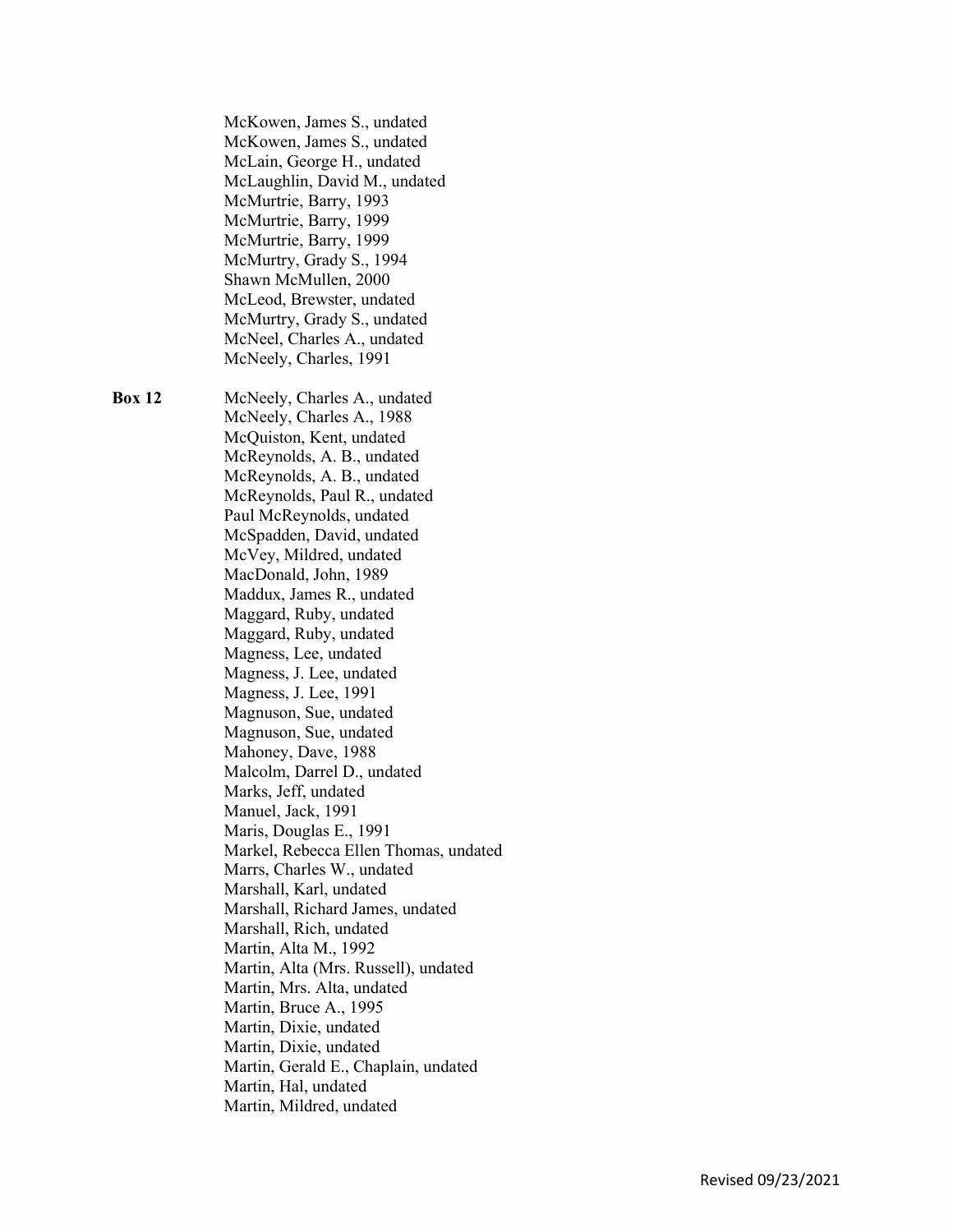Martin, Russ, undated Martin, Russ, undated Martin, Russ, undated Marts, Pam, undated Mashindi, Sadock, 1995 Mason, Donna, 1994 Mason, H. Lee, undated Mason, Michael D., undated Massmann, Ralph E., undated Mathews, R. Paige, 1989 Matthews, Charles A., undated Matthews, Charles A., undated Matthews, Marvin H., undated Matthews, Marvin H., undated Matthews, Marvin, 1984 Matthews, Mark, undated Mattingly, Terry, undated Maxey, Mark G., undated Maxey, Mark, 1986 Maxey, Pauline, undated Maxson, Michael D., undated Maxwell, Robert, 1990 Deborah May, undated Guy & Thelma Mayfield, 1986 Mayfield, Guy W., undated Mayfield, William H., undated Mayfield, William H., undated Mays, Roy II, undated M Mays, Roy III, undated Mays, Roy H. III, undated Mays, Roy III; Smith, Wayne B.; Harder, Bob, undated Mays, III, Roy H., 1994 Meade, Dale, 1995 Meade, Dale, 1995 Meade, Kenneth, 1991 Meade, Kenneth, 1977 Meade, A. Kenneth, undated Mealer, Lloyd R., 1991 Mealer, Lloyd, undated Mealer, Pat, 1986 Mellon, Jeff, 1991 Merkle, Arthur W., undated Merkle, Arthur W., 1995 Merold, Ben, undated Merold, Ben, undated Merold, Ben, 1990 Merold, Donald Ben, undated Merold, Ben, 1994 Merold, Pat, undated Pat Merold, 1986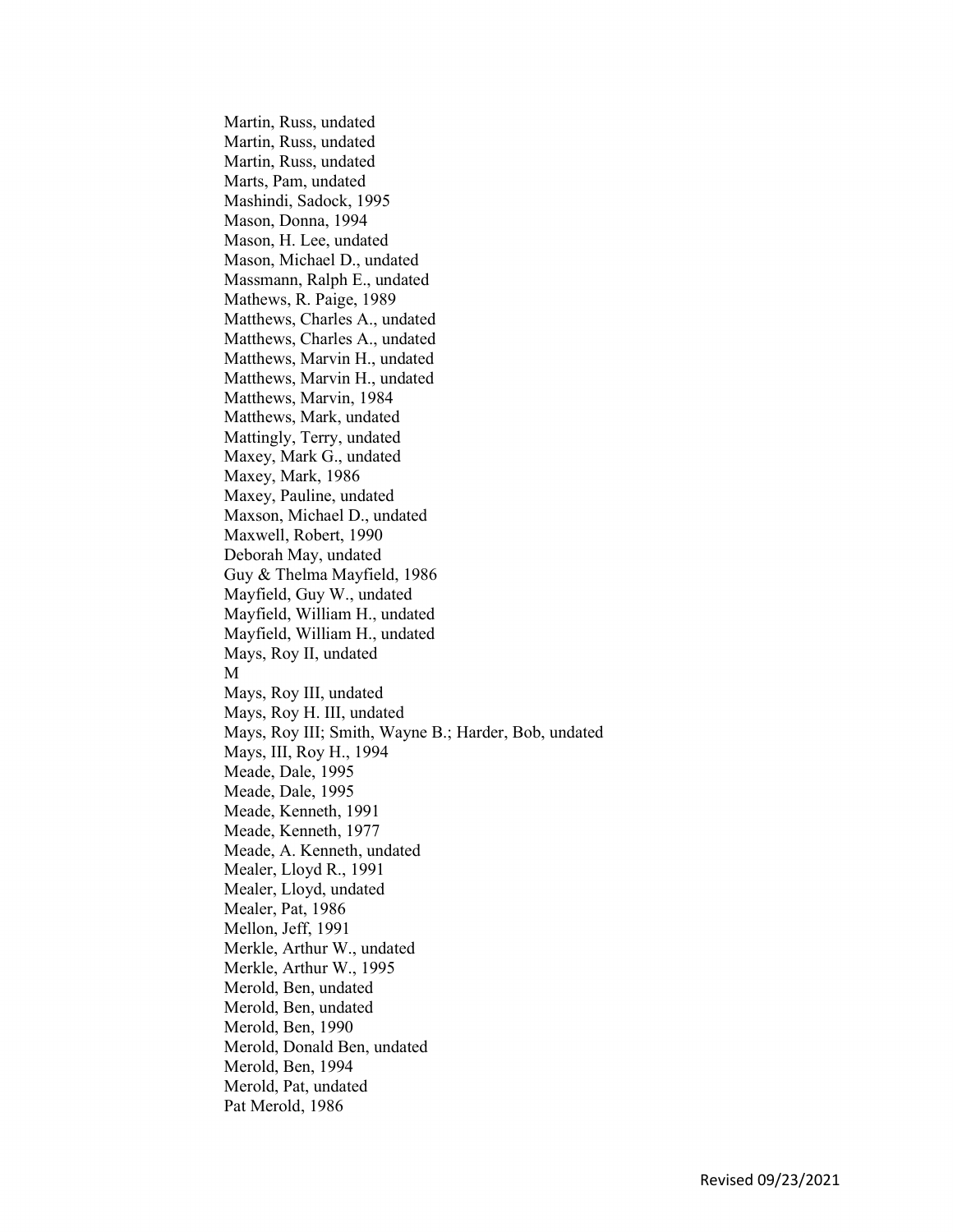Pat Merold, 2000 Merold, Pat, 1989 Merritt, Agnes, undated Messent, Sir Philip, undated Jeffrey Metzger, undated Metzer, Jeffrrey, 1992 Metzger, Jeffrey A., 1990 Meyer, Jack, undated Meyer, Jack, 1993 Meyers, Robert, undated Mick-Phillips, Minnie, 1992 Middleton, L. Scott, undated Mieir, Connie, 1986 Mieir, Connie, 1990 Mellon, Jeff, 1988 Miles, Bill, undated Miller, Archie L., Jr., undated Bruce Miller, undated Miller, Bruce E., undated Miller, Bruce, undated Miller, Dr. Bruce E., 1995 Miller, Donald E., undated Miller, Elvin E., undated Miller, Elvin E., undated S. John Miller, 2000 Miller, Marge, undated Miller, Rex D., undated Miller, Rick D., 1995 Miller, Roy B., undated Miller, Sherry L., 1986 Miller, Thom, undated Mills, Charles, 1984 Mills, Dean, undated Mills, Dr. H. Dean, undated Mils, John, undated Mills, John, undated Mills, John, undated Mills, John, undated Mink, Robert M., undated Mink, Robert M., 1991 Mink, Robert, undated Mink, Robert M., 1994 Minor, Darla, 1992 Minor, Darla, 1989 Minton, Lynn, 1994 Minton, Lynn, undated Minton, Melanie Sue, undated Minton, Melanie, 1984 Mitchell, Fred, undated Mobley, Tommy, undated Mobley, Tom, 1986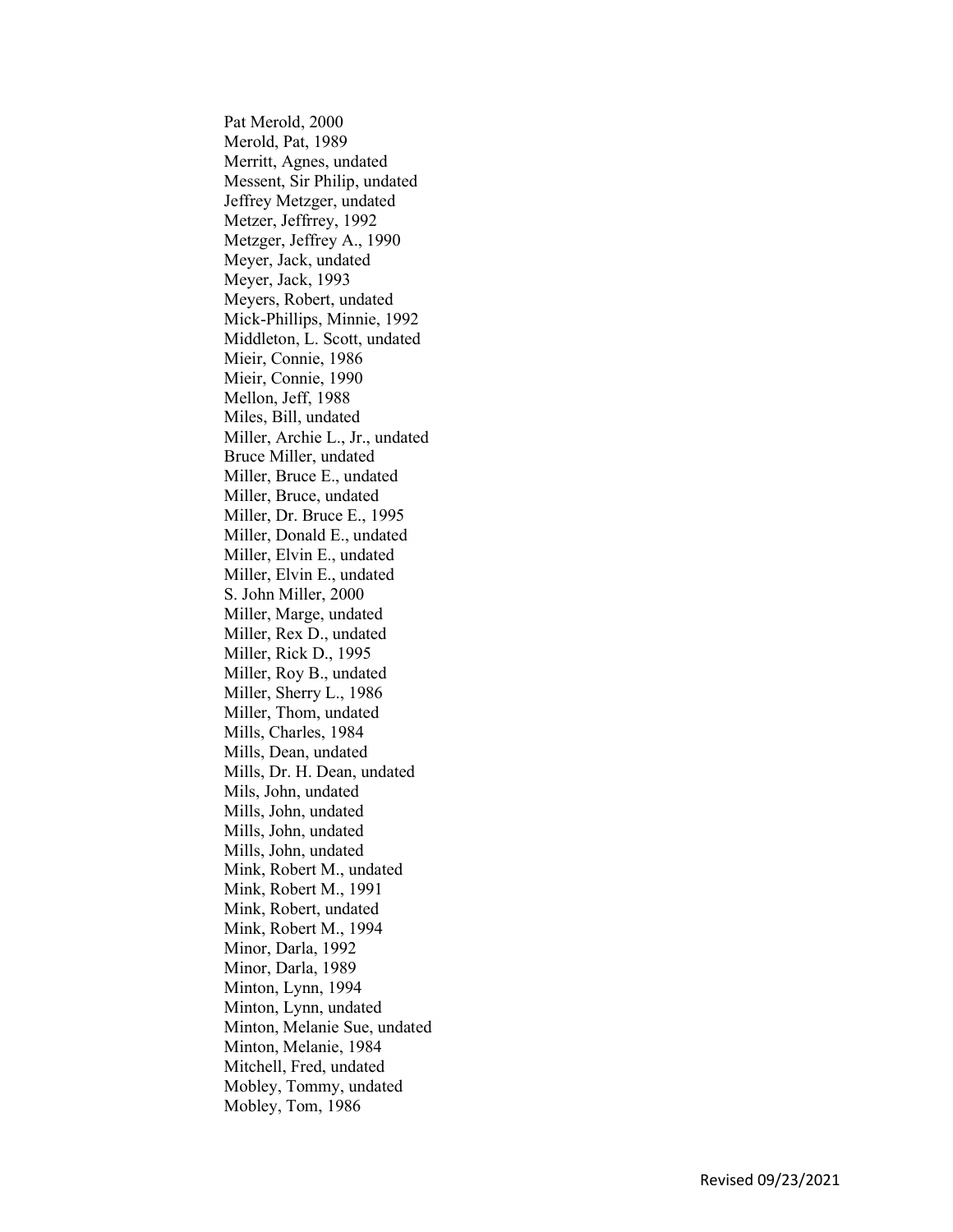Mock, Marvin, undated Mock, Marvin D., undated Moll, Tom, undated Moll, Tom, undated Moll, Tom, 1996 Moll, Tom, 1987 Monson, Kenneth L., undated Moore, Peggy, 1990 Moore, Stephen P., undated Moore, Stephen P., undated Moore, Steve; Dale Newberry; and Mike Anderson, 1992 Moore, Steve, 1995 Moorehead, Bob, undated Moorehead, Bob, undated Moorhous, Carl W., undated Moorhous, Carl W., undated Moorhous, Carl, undated Moreland, Gerald O., undated Morgan, James O., undated Morgan, Orval M., undated Morgan, Orval M., undated Morley, David, undated Morris, Arnella M., undated Morris, Gary, 1991 Morse, Laverne, undated Morse, LaVerne, undated Mark Morse, undated Morse, Mark Russell, undated Morse, Mark R., 1986 Robert H. Morse, Sr., undated Moss, Anthony L., 1995 Brad Mossbarger, Ph.D., 2000 Moudy, James M., undated Boyce Mouton, 2000 Boyce Mouton, 2000 Boyce Mouton, undated Mullenix, Laura, 1988 Mullins, Mrs. Florence, undated Murch, James DeForest, undated Murch, James DeForest, undated Murphy, Robert G., 1992 Murphy, Robert G., undated Murphy, Robert G., undated Murphy, Robert, 1995 Murphy, Robert G., 1996 Murray, Dennis, undated Murray, Rick, undated Murray, Tamsen, undated Murray, Tamsen, undated Mushrush, Vera, 1986 Mushrush, Vera, 1995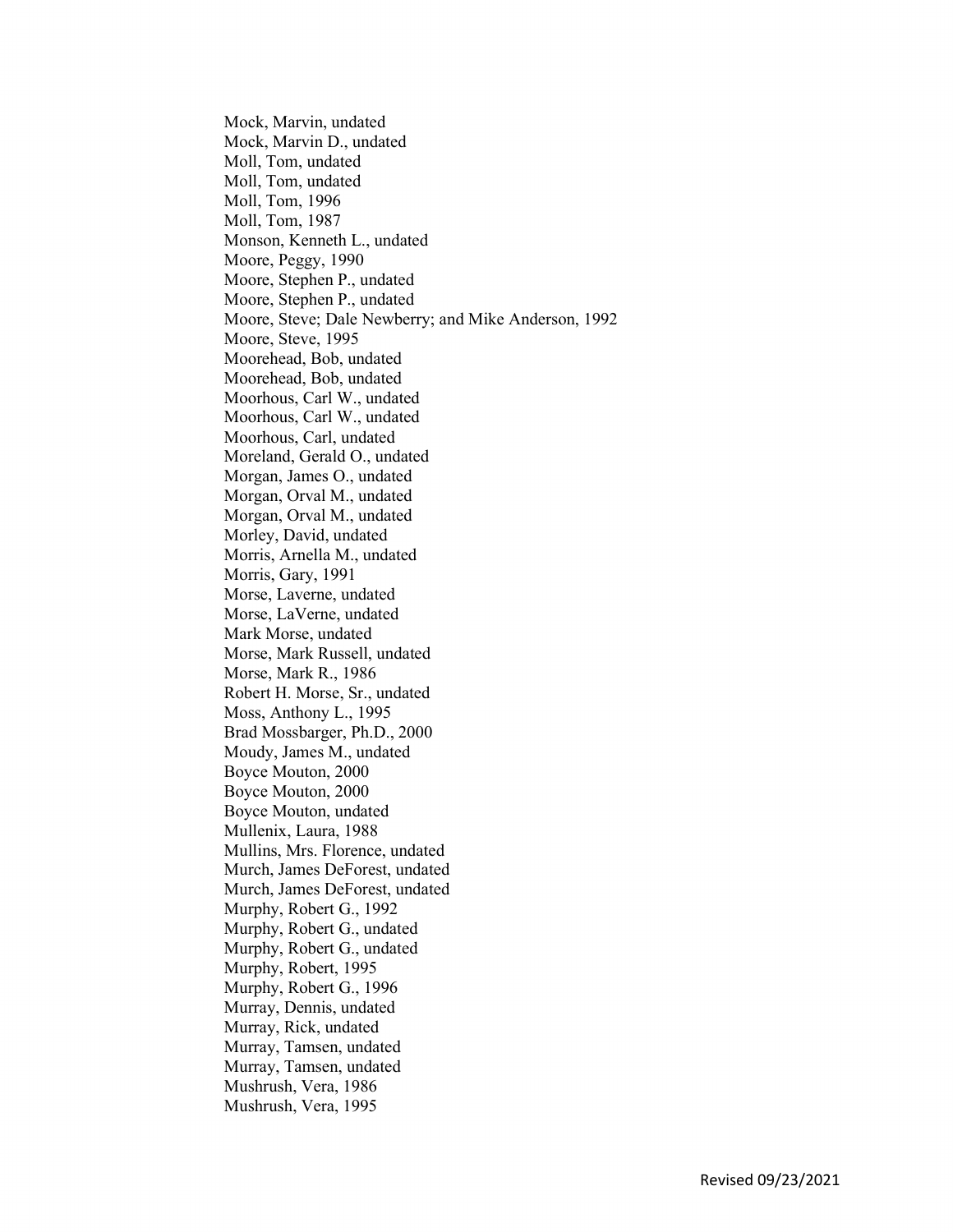Myers, Richard A., undated Myers, Tom, 1993 Myler, Earl, undated Myler, Earl O., 1989 Myler, Earl, 1990 Myler, Earl O., undated Myler, Earl O., 1994 Earl O. Myler, 1998 Mynatt, Naomi, 1995 Nakarai, Toyozo ., undated Nakarai, Toyozo, undated Nash, David A., D.D., undated Nash, Donald A., undated Nash, Donald A., undated Nash, Francis, undated Nash, Jerry R., undated Nash, Stephen K., undated Nations, G. O., undated Neese, Bryan & Quellhorst, Jason, 1995 Nelson, Ann, 1988 Edwin Nelson, undated Nettifee, Tom, undated Neuenschwander, Beth, undated Neuenschwander, Tim, 1996 Newhouse, Doug, undated Newlan, Harold L., undated Newland, Melvin, undated Newland, Paul, undated Newlin, Anita, undated Ed Nichols, 1989 Nichols, Mike, 1995 Nickles, Virginia, undated Niedermyer, Pat, undated Larry Niemeyer, undated Niles, Cynthia A., undated Noe, Harold, 1988 Noel, Jeffrey C., 1995 Noel, John E., undated Norheim, Neil & Karen, 1989 Norheim, Neil, undated Nordheim, Burt & Joyce, 1995 Norris, Fred, 1996 Norris, Frederick W., undated Norris, Judy, undated Norris, Wm. O., 1989 North, Dr. Ira, undated North, Dr. Ira, undated Dr. James North, undated North, James B., 1994 Northrup, Rodney G., undated Nourse, Howard F., undated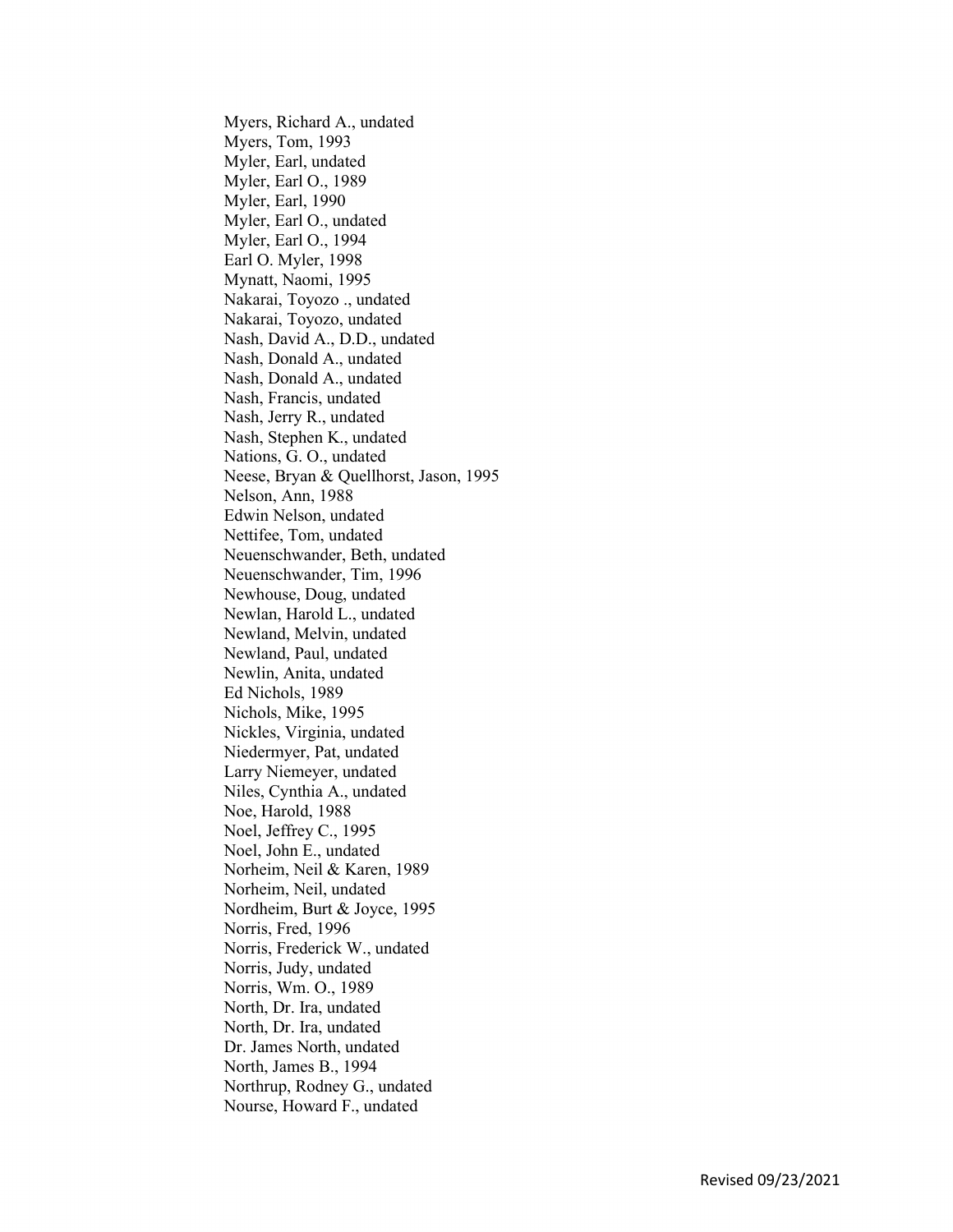Nourse, Dr. Howard F., undated Nourse, Paul F., undated Nowselski, Emily & Tony, undated Art Noyes, undated Nutt, Grady, undated Nutt, Ziden, 1989 Oakes, Karen F., undated Oakes, Karen F., 1994 Oakes, Ronald, undated Ockenga, Harold J., undated O'Dell, Fay, undated O'Dell, Jerry, undated Odor, Ivan C., undated Odor, Kent C., 1993 Odor, Ruth Shannon, undated Olsby, Gary, 1992 Lynette Olson, undated Orndorff, Harold, undated Orndorff, Harold, undated Osborn, Ronald, undated Osborn, Ronald E., undated Osness, Douglas c., 1996 Overdorf, Ken, undated Overdorf, Ken, 1988 Dean Overton, undated Overton, Thomas W., undated Overton, Thomas W., undated Owens, Herb, undated Owens, Robert J., undated Pace, Talmage, undated Lonnie Pacheco, undated Paddock, Wesley, undated Paddock, Wesley, 1994 Page, Eldon H., undated Palmer, W. Robert, undated Somchai, Panya, 1986 Pannel, Wm. E., undated Parish, Tom, undated Paris, Andrew, undated Parker, Kurt A., undated Parmenter, Bruce R., undated Parmenter, Bruce R., undated Paschal, Carl E., undated Paschal, Carl E., 1984 Pate, Charles L., undated Pate, Charles L., undated

## Box 13 Patten, John, undated Patterson, Philip D., 1995 Patterson, Ward, undated Patterson, Ward, undated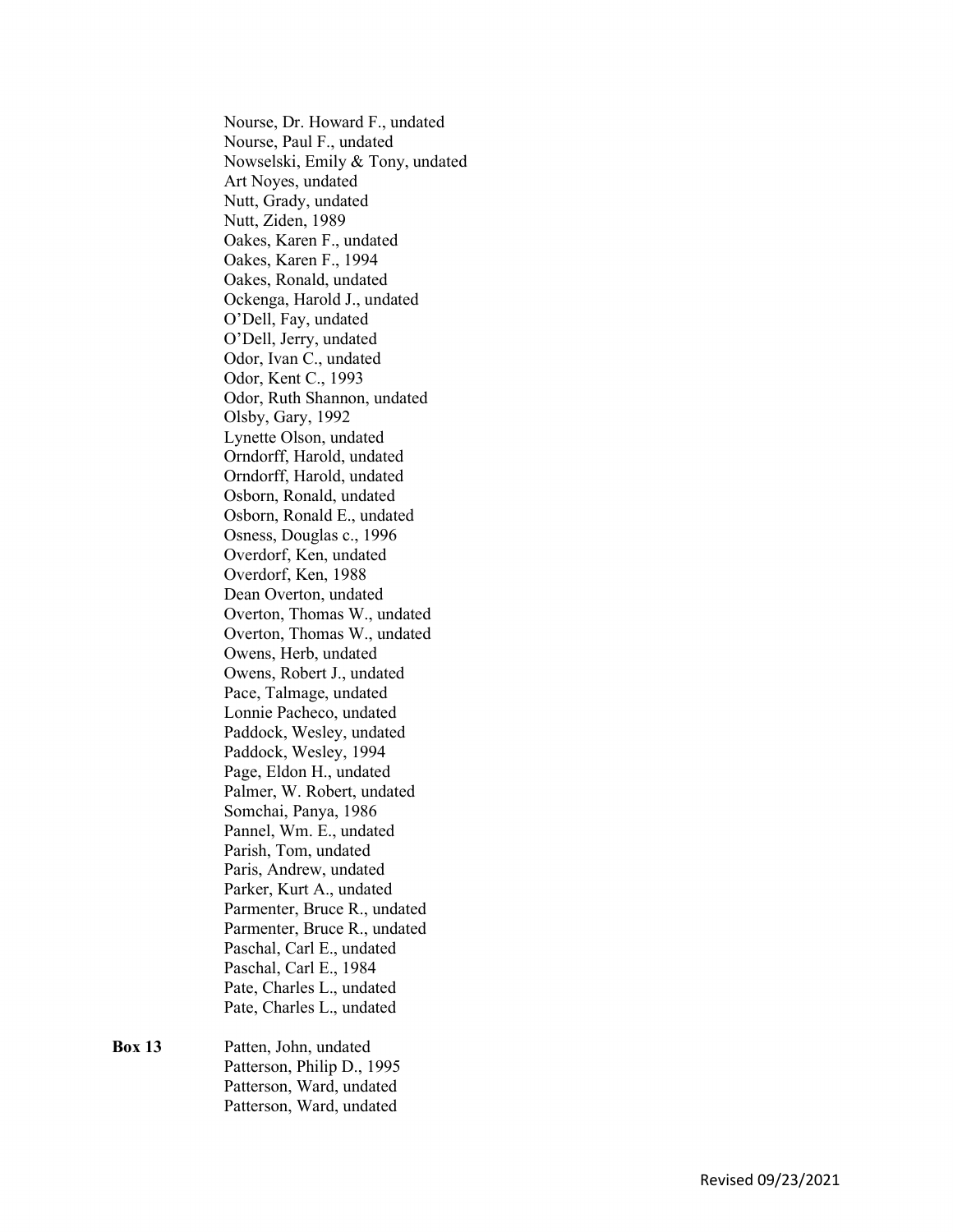Patton, Claudette Weaver, 1994 Patton, Claudette Weaver, undated Patton, Paul W., undated Patton, Paul, undated Patton, Robert D., undated Jerry Paul, undated Paul, Jerry M., undated Paul, Jerry M., undated Payne, Mary K., undated Payne, Ron, 1991 Payne, Ron, undated Payton, Evertt J., undated Pechawer, Larry, 1991 Pechawer, Larry, 1990 Pechawer, Larry, 1989 Pelfrey, Wanda B., 1990 Pelham, Lee, undated Pemberton, John, undated Pemberton, Sherman, undated Pemberton, Sherman, 1992 Pence, Ruth, undated Pense, L. Dean, 1991 Pence, L. Daniel, undated Pence, Ruth, undated Pennington, Jack, undated Pennington, Jack, 1974 Pense, Dean, undated Pepper, Ross C., 1994 Percifield, Mike, 1986 Perkins, Cindy, 1991 Perkins, Cynthia, undated Perkins, Kent, undated Luke Perrine, undated Perrine, Luther E., undated Ernie Perry, undated Perry, Woodrow W., undated Perry, Woodrow W., undated Dale Peterson, undated Peterson, John W., undated Peterson, Karl, undated Petty, G. Bruce, undated Pettyjohn, Gary, 1984 Petty, John, undated Phelps, Doug, 1990 Phillips, Bob, undated Phillips, Bob, undated Calvin Phillips, undated Phillips, Calvin L., undated Phillips, Calvin L., undated Marvin Phillips, undated Phillips, Mrs. Mildred, undated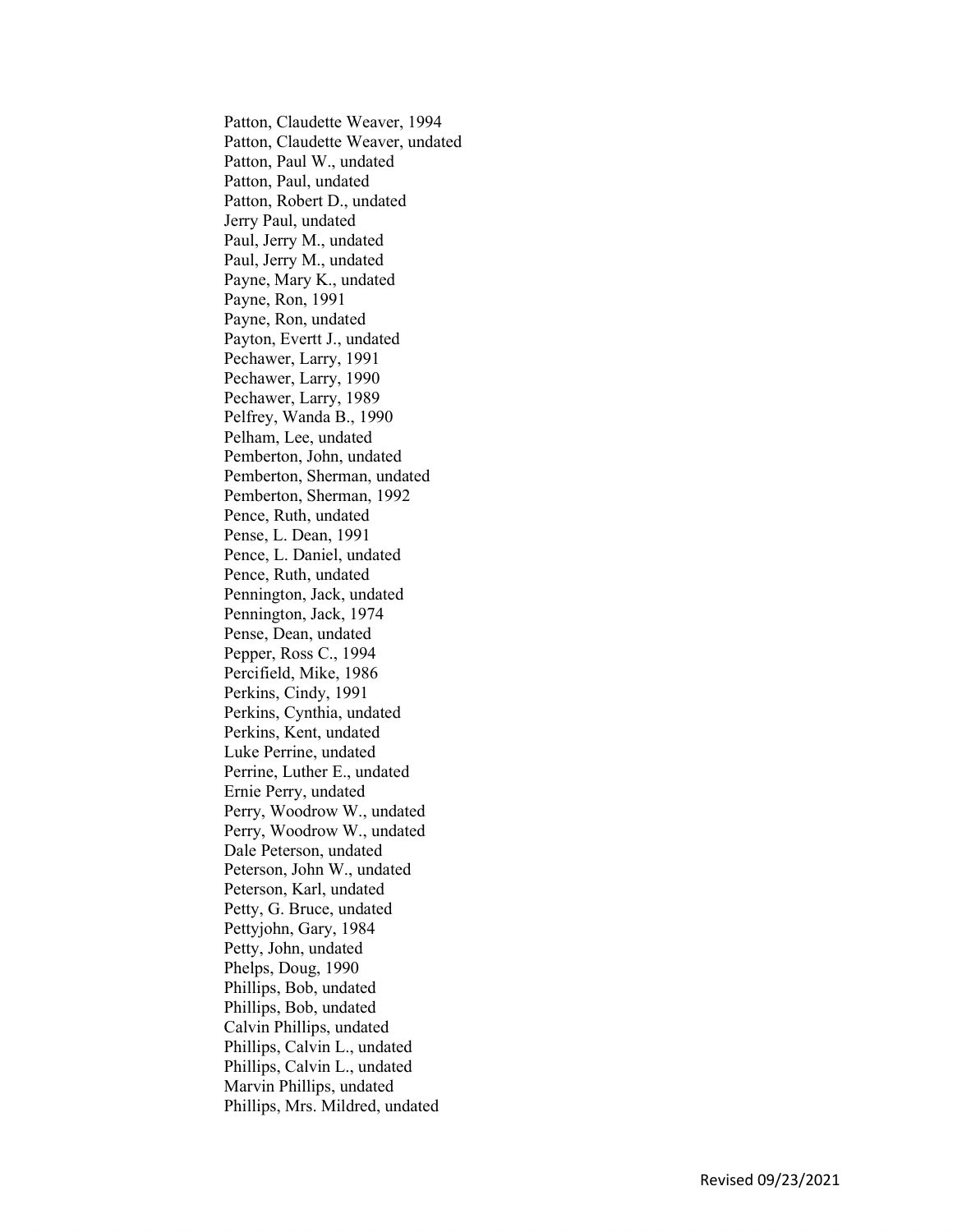David and Shirley Phille, undated Phillips, Gail, undated Phillips, Jim, 1995 Mark Phillips, undated Phillips, Marvin, undated Phillips, Richard, undated Phillips, Robert E., undated Phillips, Robert E., 1986 Phillips, Shirley G., 1988 Phillips, Woodrow, undated Phillips, Woodrow, undated Woodrow Phillips, 1998 Pieratt, David F., undated Pierce, Bob J., undated Pierce, John, undated Pierce, John R., undated James Piercy, undated Person, J. O., undated Pierson, James O., undated Pifer, Lester E., undated Piphus, Fred, 1992 Pippenger, Milton, undated Pippenger, Milton, undated Pippert, Rebecca Manley, undated Wayne Pittman, undated Pitts, Gail, undated Pitts, Harry F., undated Plank, Tom L., undated Plank, Tom, undated Plank, Tom L., 1994 Plog, Tom, undated Poore, Rose, 1991 Platner, James C., 1995 Platt, Marvin E., undated Poore, Rose, 1986 Don LeRoy Poorman, undated Portner, Gary D., undated Porter, Gary D., undated Posterski, Don, undated Potter, Philip Dr., undated Powers, John M., undated Powers, John M., 1992 John M.. Powers, 1986 Prough, Harold A., undated Pruitt, Carl W., undated Pruett, Dr. Dennis, undated Pruett, Dennis, D. M.D., undated Pryor, Bonita, undated Pratt, Henry B., undated Pratt, Karis, 1995 Pressley, Johnny, undated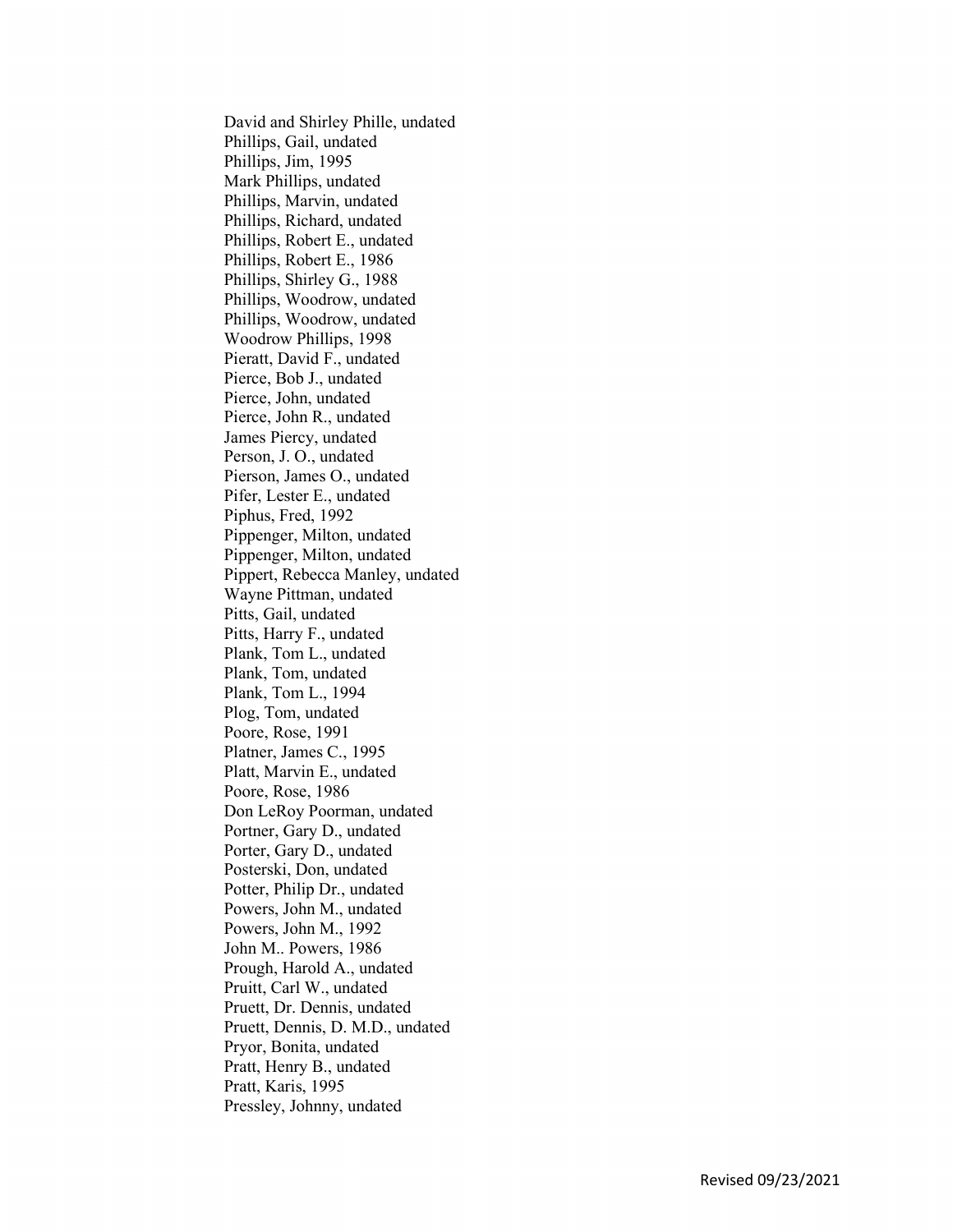Johnny Pressley, 1998 Ed Preston, undated Prevost, Walt, undated Eileen Price, 1986 Price, H. Dean, undated Doug Priest, 1998 Prough, Harold A., 1993 Pryor, Bonita, 1995 Puckett, Walter, undated Puckett, Walter, undated Puckett, Dr. Walter, 1995 Pugh, Patricia, undated Rachinski, Howard, 1991 Rackham, James, undated Ragland, Lester, undated Wayne Ragsdale, undated Raleigh, Vicki, 1991 Ralls, John, undated Jonathan Ralls, 1999 Randall, Max Ward, undated Randall, Max Ward, undated Rankin, Nancy and Dunn, Joy, undated Ransom, Jim, undated Ransom, Jim, 1994 Rawlings, Alice Kaye, undated Rawlings, Scott, undated Ray, Kevin D., 1991 Ray Howard, undated Ray, John, undated Ray, Kevin, undated Thomas Grooms, undated Redden, Marilyn, 1986 Redford, Douglas, 1995 Reed, Gary E., undated Reed, Ronald D., undated Reese, Gareth L., undated Reese, Gareth, undated Reeves, Dale, undated Reeves, F. Dale, undated Reeves, Marjorie, undated Reeves, Mrs. Marjorie, undated Reeves, Robert E., undated Reeves, Robert E., undated Reeves, Grubbs, Littell, Lall, 1995 Reeves, Steve, 1999 Reid, Francis R., undated Reid, Wilbur, Jr., undated Reid, Wilbur (Jr.), undated Rendel, Gerald, undated Rendel, Wally, 1992 Rendel, Wally, undated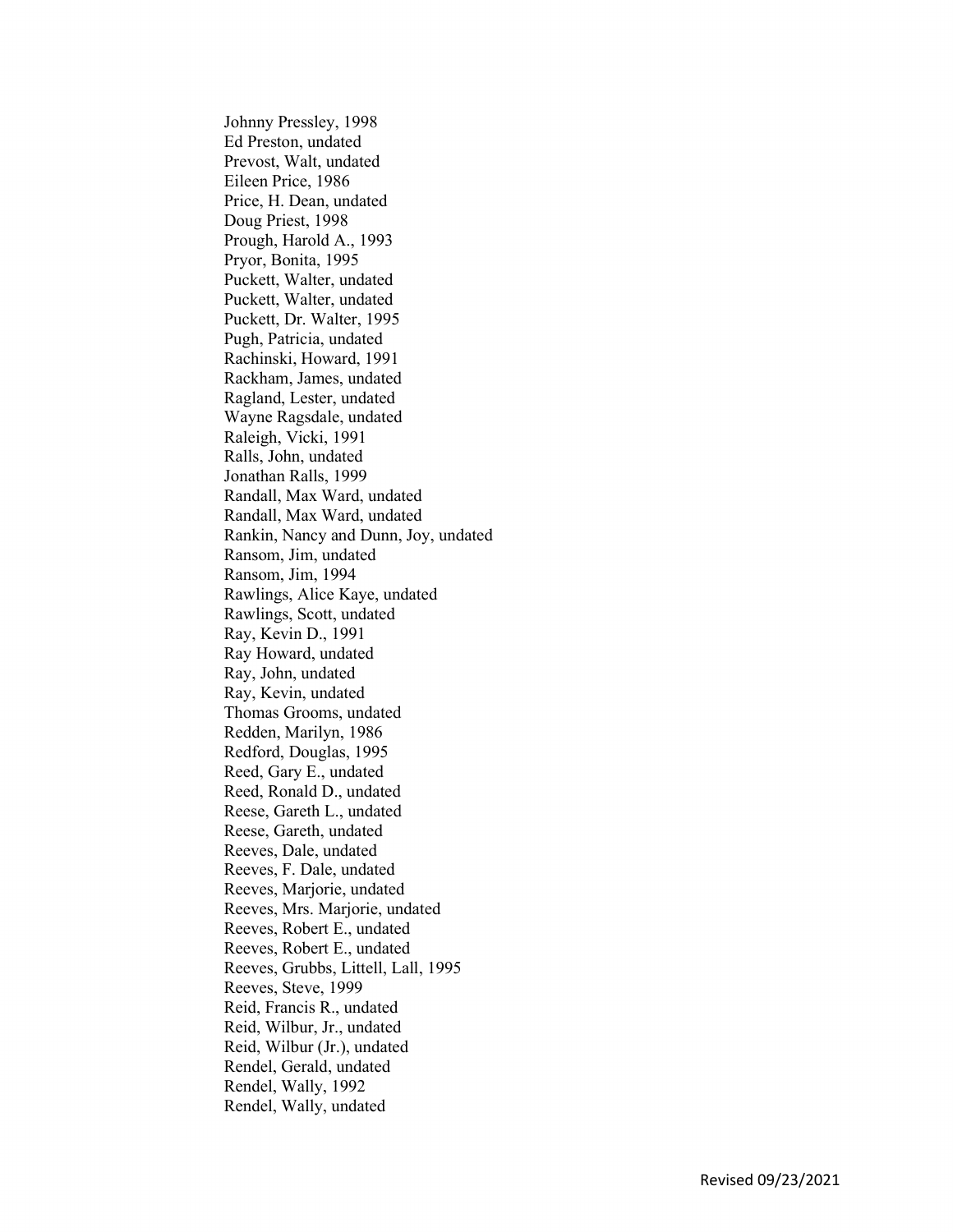Renich, Mrs. Jill, undated Floyd Rhoades, undated Rhodebeck, Rhodebeck, 1995 Richards, Kaci, 1986 Richards, Dr. Lawrence O., undated Randy Richards, 1998 Richardson, Bobby, undated Richardson, Chuck, 1996 Richardson, Lovella, 1988 Stephen Richardson, undated Richardson, Wes, undated Richardson, William J., undated Richardson, Wm. J., 1991 Rickard, Marvin, undated Ridlen, Charles, undated Riess, Ronald R., 1995 Rife, Ronald, undated Bernard L. Riley, undated Roadcup, David, undated Roadcup, David, 1992 Roberts, Jim, 1990 Roberts, R. David, undated Roberts, Phil, 1993 Robey, Terry, 1992 Robinson, W. Blythe, undated Robinson, Lucian T., undated Robinson, Linda, undated Robinson, Linda, undated Robinson, Martin, undated Robinson, Lucian T., undated Robinson, Martin, undated Pat Robinson and Pattice Lane, undated Robson, Ralph, undated Leslie A. Rock, undated Rodkey, Fred, undated Rodrick, Bruce, undated Rodriguez, Julian and Betty, undated Roesch, Jeri L., undated Roisland, Doris, 1989 Ropp, Harry L., undated Ross, Bruce, 1991 Ross, Nancy S., 1995 Ross, James Robert, undated Ross, J. Robert, undated Ross, Steve, undated Rowe, John, undated Row, Roy E., 1988 Rowoth, Joanne and Dolan, Brenda, 1982 Ruebeck, Dustin Dee, undated Lisa Rue, undated Ruffner, Kail D., undated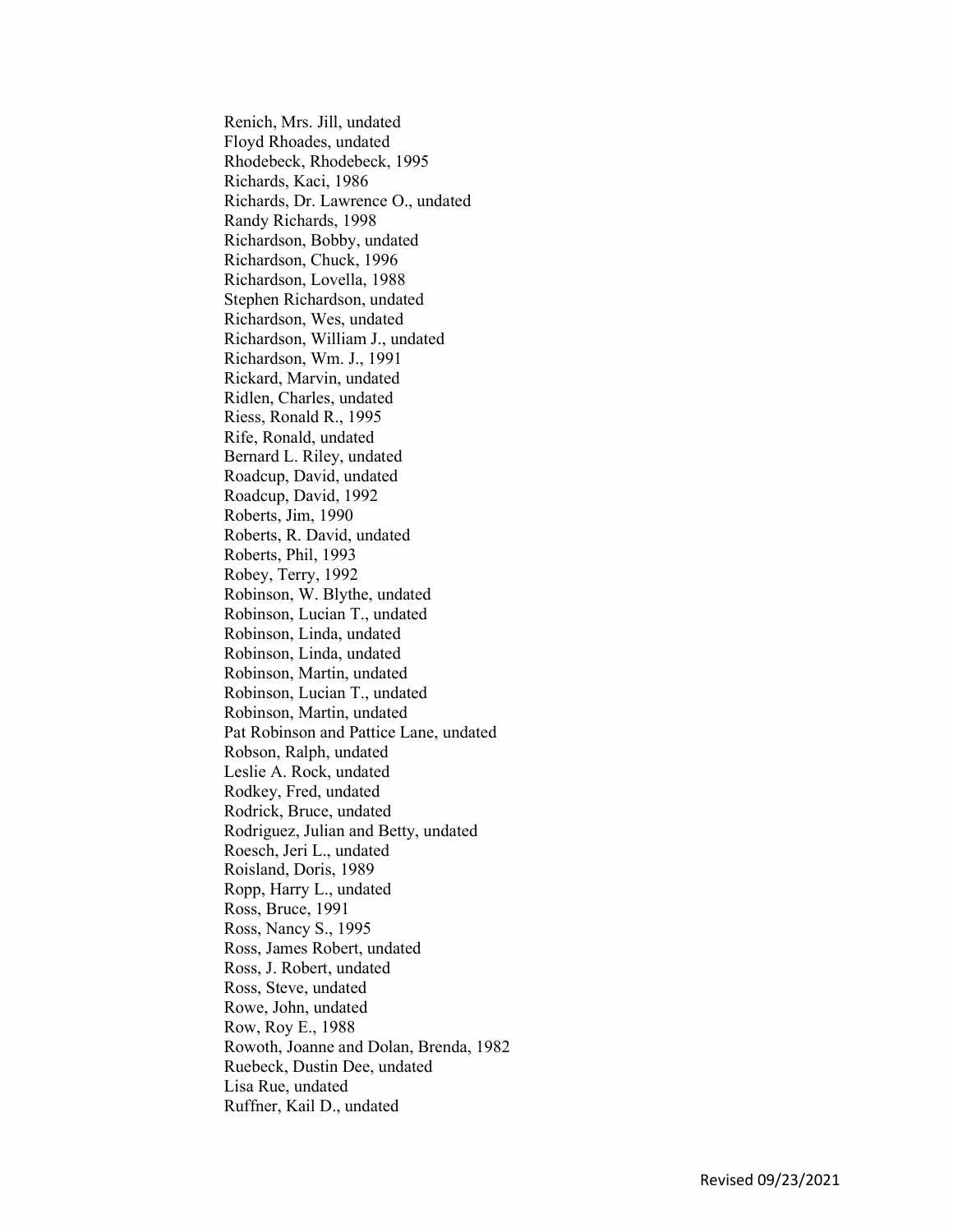Ruffner, Kail and Ros, 1989 Rusaw, Rick, 1996 Russell, John, 1994 Russell, Robert L., undated Russel, Robert, undated Rutan, Bill, 1994 Gregory A. Rutecki, M.D., 1999 Rutherford, Dudley C., undated Rutherford, Shan, undated Rutherford, Shan, undated Rutter, Gene, 1996 Paul Ryden, undated Sack, Stan, undated Sackett, Charles G., undated Sackett, G. Charles, undated Sackett, Chuck, 1994 Sadler, Ella, undated Frank Edgar Sample, 1998 Samples, John, undated Samples, John C., undated Samples, Joyce, undated Sampson, Mike, undated Sams, J. Donald, undated Sams, J. Donald, 1992 Schneiders, Glen L., 1992 Scates, Dan and Pense, Dean, undated Sanders, Phyllis J., undated

Box 14 Scates, Erskine E., undated Schaffner, Dan and Carla, 1994 Schanie, Kevin, 1995 Schattner, Frank, undated Schantz, Daniel, 1986 Schiller, Ben E., undated Schlaegel, Philip H. and English, Richard A., 1995 Schlieker, John, undated Schlieker, Paul, undated John C. Schmidt, M.D., undated Schneiders, Glen L., 1988 Schneller, Tom, 1995 Schoen, David A., undated Schoville, Keith N., undated Schreiner, Dale and Laurie, undated Schroeder, Andy, 1990 Schroeder, Bob, 1996 Schultz, Janet, undated Scott, Alan, undated Scott, Dan L., undated Scott, Harold, undated Scott, Harold W., undated Scott, Mark, undated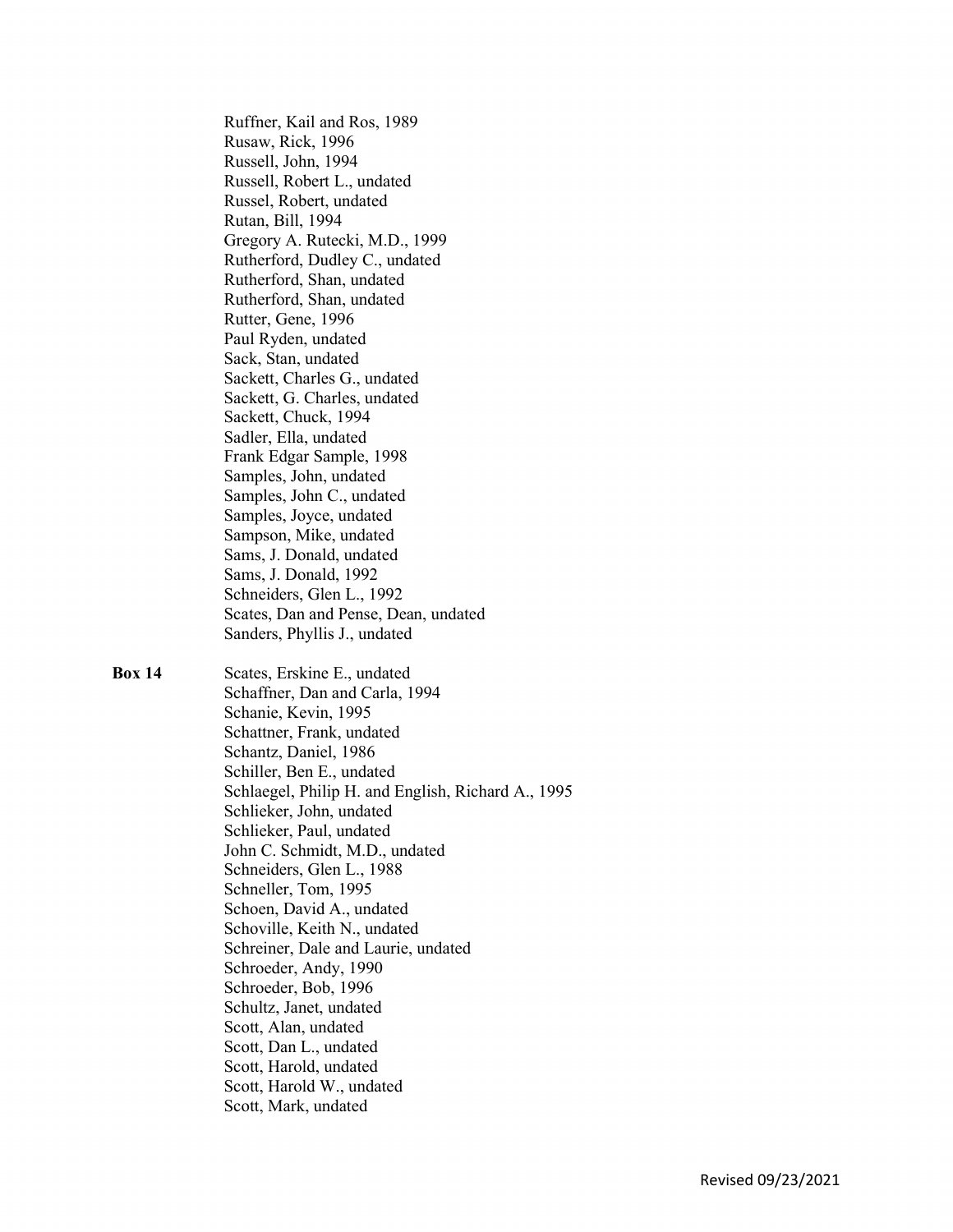Scott, Robert A., undated Scott, Ronald J., 1988 Scott, Tom, 1990 Scruggs, Rick, undated Searby, Mark, undated Searles, David T., 1986 Searles, David T., undated See, Frank Edmund, undated Steven L. Seevers, undated Segraves, Dr. Kelly, undated Segroves, J.D., undated Segroves, J. Thomas, undated Selby, Charles, undated Selby, Charles, undated Selby, Charles, 1995 Selders, John, undated Lori Miller and Debbie Sempsrott, 1999 Sensibaugh, Hugh, undated Sensibaugh, Hugh F., undated Seth, Moses Sam Ol, 1992 Shafer, Dallas E., undated Shafer, Dallas, 1990 Shaffer, Wilma, undated Shaffer, Wilma L., undated Shannon, Michael, undated Shannon, Robert C., undated Shannon, Robert, 1986 Sharp, Allen (Judge), undated Sharp, Don, undated Sharp, Donald H., undated Clifford D. Shaw, undated Janet Shaw, 1990 Shaw, Jill, 1995 Shaw, Doggett, Boatman, 1995 Hayden Shaw, 1999 Shaw, Dr. Robert W., undated Shaw, Wayne E., undated Shaw, Wayne E., 1992 Shea, James M., undated Shearer, Andrew, 1995 Shedd, Charlie, undated Shedd, Dr. Charles, undated Sheets, Robert D., undated Sheet, Robert D., undated Sheffield, Jay, undated Shelley, Mark, 1992 Sewell, Don, 1988 Shelly, Ruby, 1993 Shelton, William L., undated Shepard, Justin, undated Sherman, Drew, 1992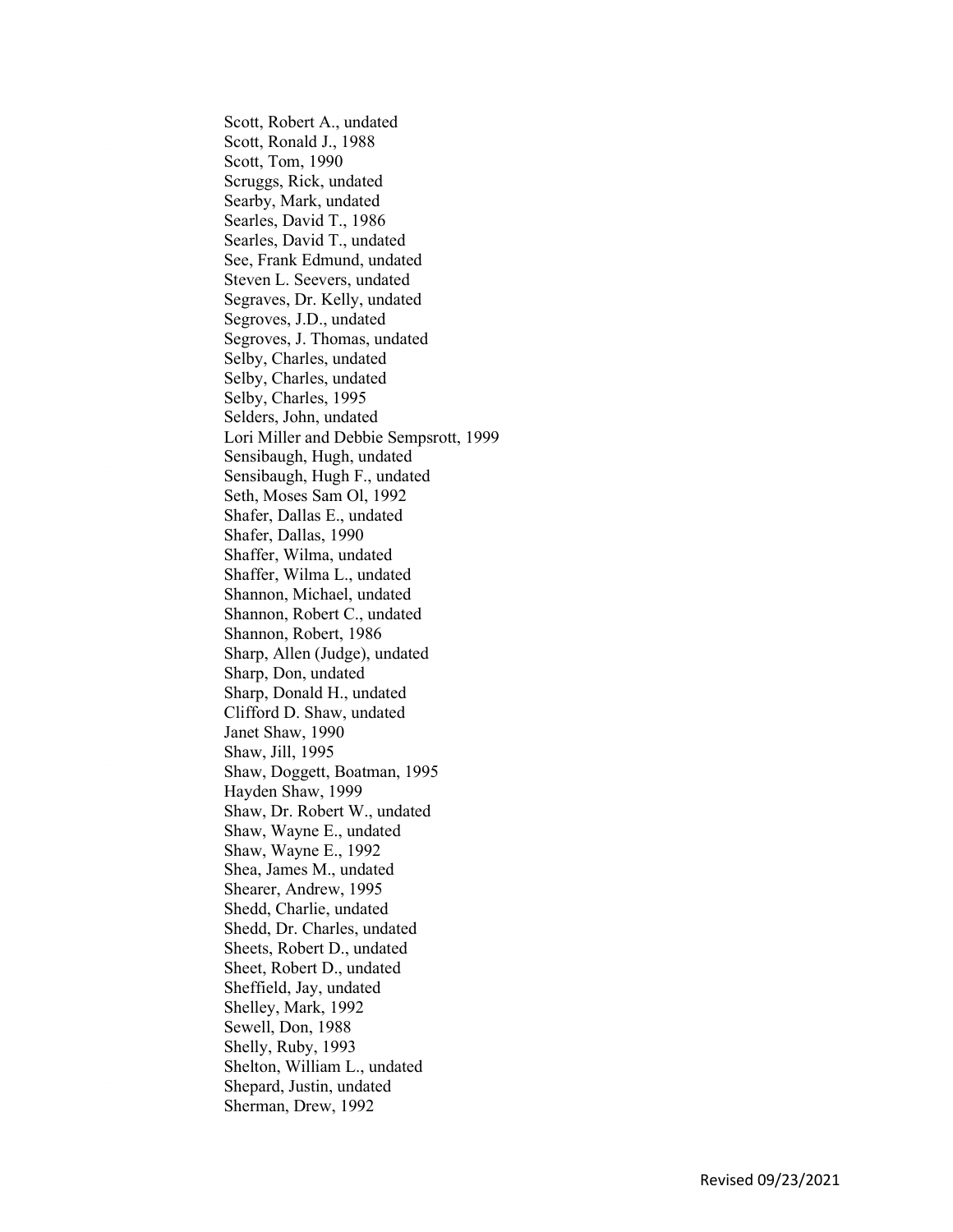Shields, Bruce E., 1995 Bruce Shields, 2000 Shields, James L., undated Shields, Robert, undated Shields, Rosemary, undated Shoulders, Tommy, undated Shonkwiler, Richard W., undated Shonkwiler, Rick, undated Rick Shonkwiler, 1999 Short, Howard E., undated Shrader, Laretta, 1992 Shyers, Larry Edward, undated Shyers, Larry Edward, 1994 Slaughter, Dennis, 1996 Sidler, Charlotte, undated Sieh, Bob, undated Sieh, Bob, 1994 Siemens, Stephen K., 1990 Sigafoose, Robert D., undated Done Siglar, undated Sigars, Robin, 1991 Silsby, Coley D., undated Simkins, Andrew, 1989 Simkins, Cyril, undated Simkins, Jim, undated Simmons, Jane, 1995 Simkins, Ron, undated Simon, Ed., undated Simonson, Larry, undated Simonson, Larry, 1994 Simplot, Kyle R., undated Simpson, Mitch, 1995 Sims, Harold, 1986 Sims, Ralph E., undated Sims, Ralph, undated Sizemore, Denver, 1984 Sizemore, Foster G., undated Sizemore, Helen J., undated Skaugset, Arlene, undated Skinner, Galen E., undated Skinner, Tom, undated Slagle, Nanci and Wohlenhaus, Tara, 1995 Dennis Slaughter, undated Sloniger, Robert, 1991 Sloniger, Robert, undated Sloniger, Robert, 1989 Sloniger, Robert, 1990 Sloniger, Robert, 1992 Small, Dr. Norma Sneed, undated Small, Norma Sneed, undated Small, Ralph M., undated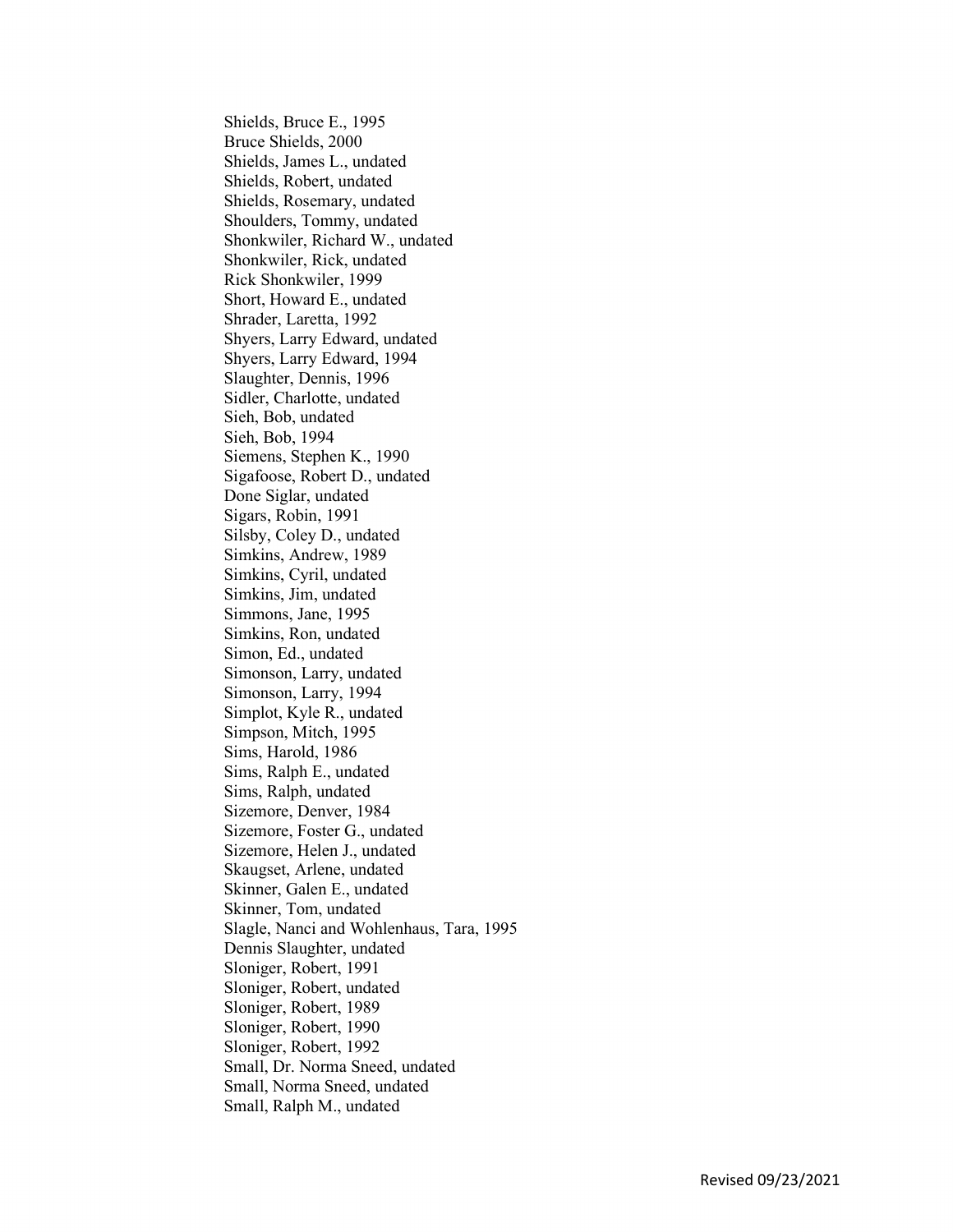Small, Ralph M., undated Smelser, Roger, undated Smith, Alan M., undated Smith, Barbara, 1995 Smith, Cleo Dawson, undated Smith, Frank S., undated Smith, Jr., Fred W., undated Smith, Fred W. Jr., undated Smith, Jr., Fred W., 1994 Smith, Fred, 1995 Smith, Gary A., 1992 Smith, Gladys Rae, undated Smith, Gladys, undated Smith, Mrs. J.B., undated Smith, Mrs. J.B., undated Smith, James C., undated Smith, James E., undated Smith, J.B., undated Smith, J.D., undated Smith, J. Edwin, undated Smith, Eileen, 1988 James C. Smith, undated Smith, James E., undated Smith, James E., undated Smith, James C., undated Smith, James C., 1988 Smith, James C., undated Smith, James C., undated Smith, James E., 1994 Smith, Janice, 1990 Smith, Linda, 1988 Smith, Max E., undated Michael Smith, undated Smith, Michael, undated Smith, Dr. Mont W., undated Smith, Mont, 1990 Smith, Pat Marvenko, 1995 Smith, Robert, 1991 Smith, Robert W., 1989 Smith, Robert W., undated Smith, Rondal, undated Smith, F. Sherwood, undated Smith, Rondal B., undated Smith, Thomas, undated Smith, Wayne B., undated Smith, W. Michael, undated Smith, Wayne B., undated Smith, Wayne B., 1992 Smith, Wayne, undated Smith, T. K., undated Smith, T. K., undated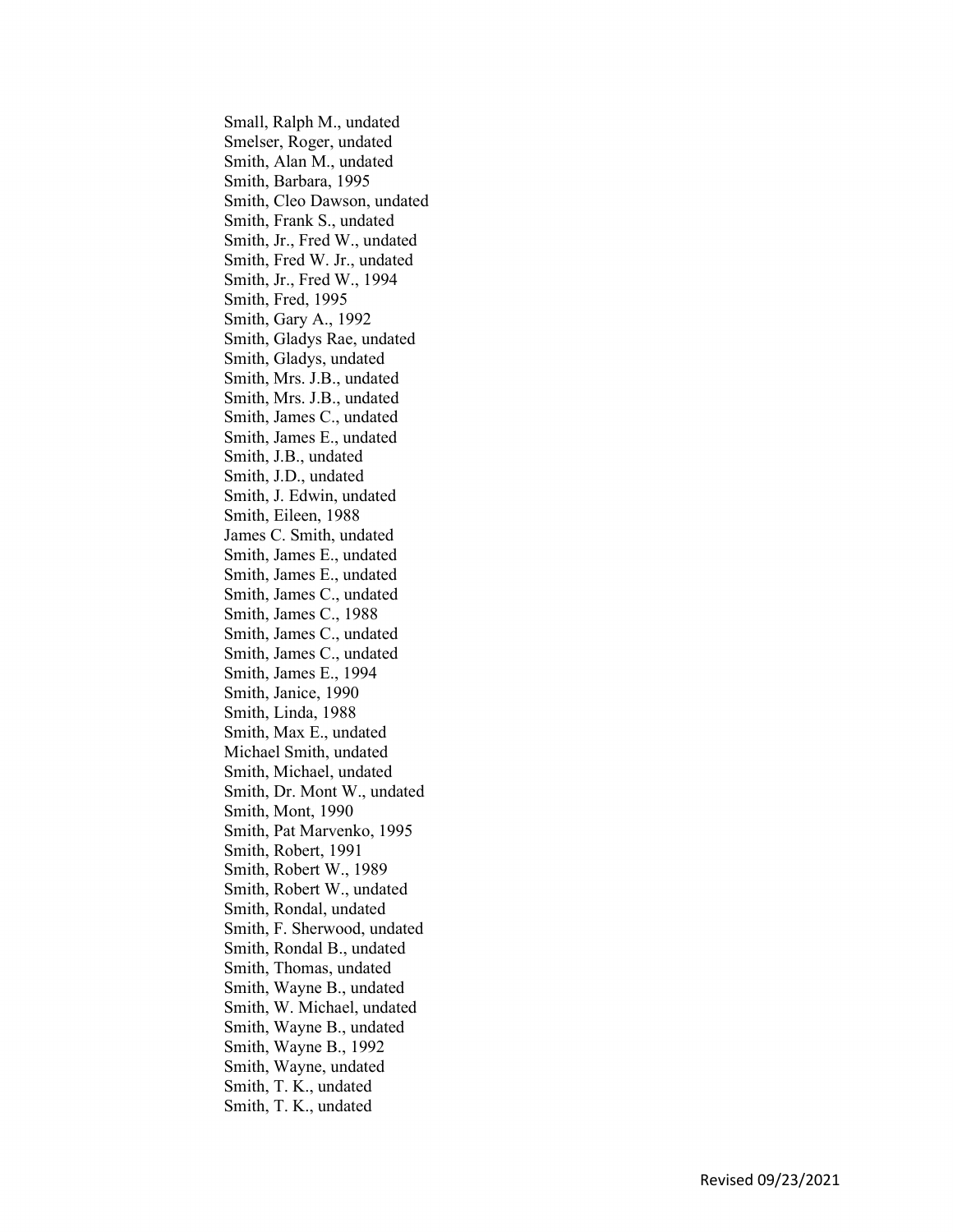Smith, Vincent D., undated Smith, Wayne B., undated Smith, William D., undated Snavely, Gary, 1989 Sneed, Norma Dr., undated Snyder, Connie, undated Snyder, John and Connie, undated Songer, Roger, undated Souder, Gordon, 1992 Snow, Timothy, 1995 Somppi, Jack, undated Spangler, Wayne E., undated Spangler, Mrs. Wayne (Ida), undated Sparks, Jeffrey, 1989 Coleman Sparrow, undated Spicer, James H., undated Jim Spicer, 1986 Spillers, Deanna, undated Sprague, Richard, undated Sprague, Richard, undated Spratt, Walter L., undated Sprout, Keith, undated Sproles, Ralph, undated Sproles, Ralph E., undated Sproles, Ralph, 1988 Sproles, Ralph, 1995 St. Clair, Jay, undated Bob and Nell Stacey, 1998 Stacy, Bob, undated Stacy, Bob, undated Stacy, Bob, undated Stacy, Robert, undated Stamm, Floyd, undated Stansberry, O. George, undated Stansberry, O. George, undated Stark, Jackina, 1996 Staton, Knofel, undated Knofel Staton, undated Staver, Mathew D., undated Staver, Mathew D., 1994 Dennis A. Steckley, 1986 Stedman, Jon, undated Stedman, Jon, 1991 Stedman, Rick, 1991 Steever, Rolland A., undated Steiner, Daniel, undated Stephenson, A. W., undated Stephens, Garrett, undated Lacy, Sterling E., 1999 Paul Stetler, undated Stevens, J.K., undated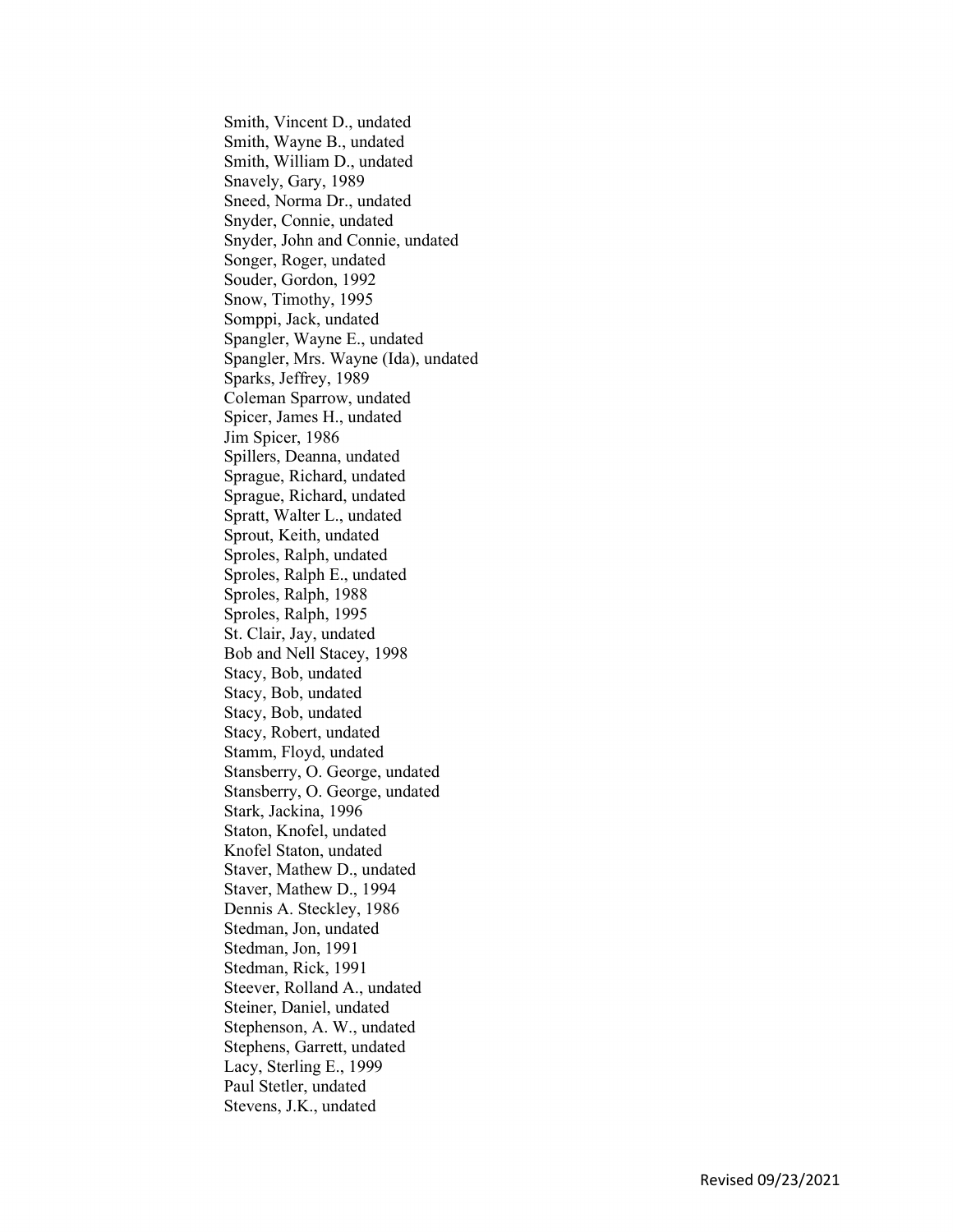Donald W. Stevenson, undated Stewart, Margaret I., undated Stewart, Randy, 1989 Box 15 Stewart, Rick H., undated Rick Stewart, undated Stiles, Charles E., undated Stinson, Gene & Lana, undated Marti Stittsworth, 2000 Stock, James F., undated Stokes, David, undated Stolle, Steve, undated Stone, Chet, undated Stone, Dave, 1996 Jeff Stone, 1998 Stone, Dave, 1993 Stone, Sam E., undated Stone, Sam, 1988 Storer, William R., Dr., undated Storey, Sherriell E., undated Dale storms, undated Stout, Wayne, undated Stout, Dr. E. Wayne, 1995 Strain, Retha, undated Strater, Floyd, undated Strater, Floyd, undated Jack B. Straus, Jr., 1998 Strauss, James D., undated Strauss, James D., undated Strother, Bill, 1991 Stuckenbruck, Earl, undated Sublett, Charles M., undated Sullivan, Tony, undated Summers, Theron, undated Summy, James, undated Surgenor, Mike, 1994 Sutherland, Joseph E. and Sue, undated Sutherland, Joe, undated Sutherlin, Mark, 1986 Sutherlin, Richard, undated Sutherlin, Richard, undated Swan, Steve, 1994 Swank, Earl E., undated Swank, Earl, undated Swearingen, Ralph (Jr.), undated Swedburg, Loren Mrs., undated Swedburg, Melva, undated Swift, Tom, 1996 Sweeney, William S., undated Swiney, James M., undated Swiney, James M., undated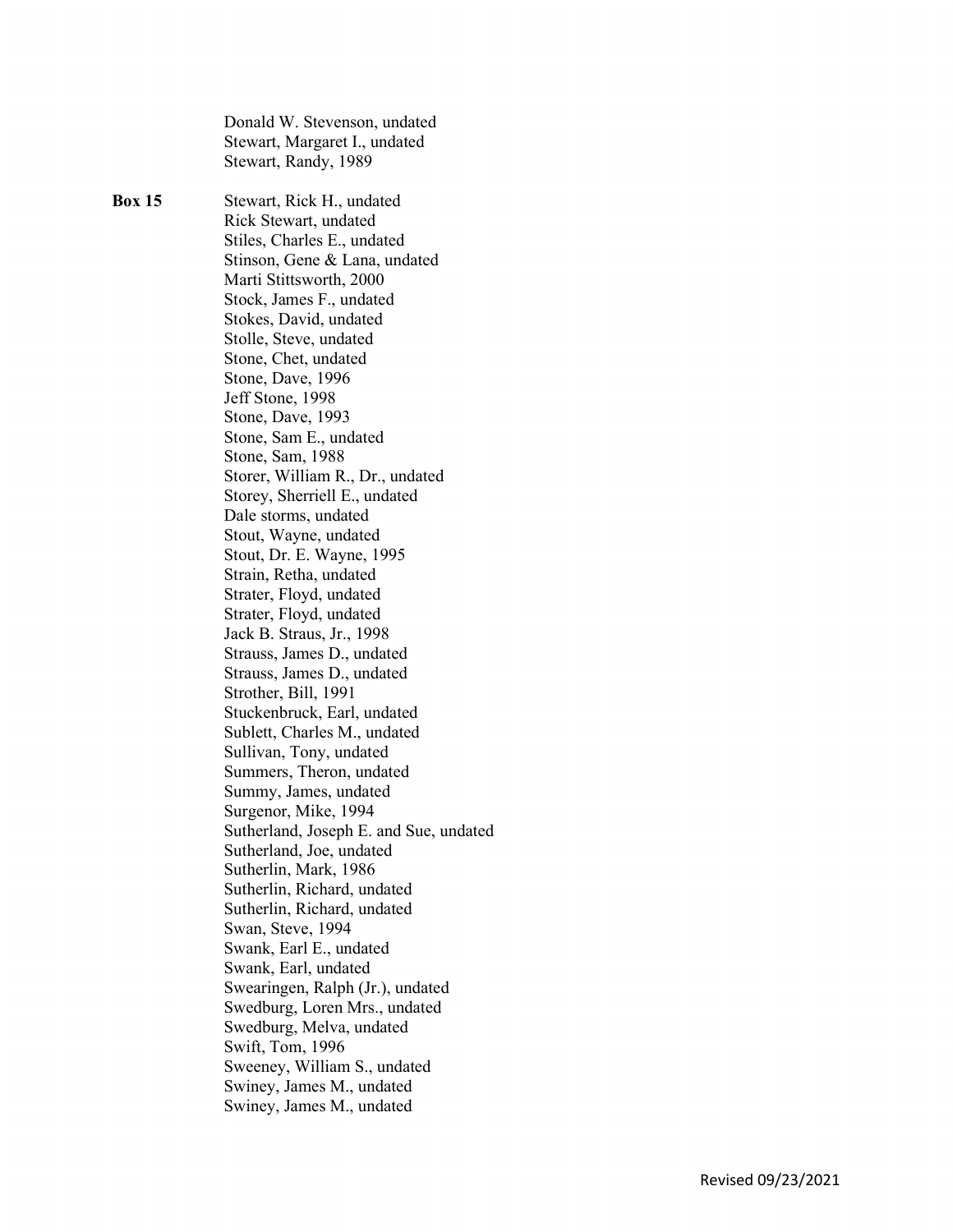Tabunaan, Gideon, undated Tallman, Linda, 1988 Tanner, Clark H., undated Tanner, Clark, 1992 Cheryl Torchia/Glennie Tanner, 2000 Tom Tanner, 1998 Lowell Tate, 1986 Taylor, Bill, undated Greg Tatum, 1999 Taylor, David, undated Taylor, Baltimore, undated Taylor, Jerry, undated Taylor, Mark A., undated Taylor, Mark, 1977 Taylor, Marge, 1991 Taylor, Mike, undated Taylor, Myron J., undated Taylor, Myron J., undated Taylor, W. H. (Baltimore), undated Chris Templar, undated Temple, Richard, undated Templeton, Bruce, undated Templeton, Myke, undated Terry, Darrell, undated Richard Terry, 1982 Thackston, Barbara, 1991 Thomas, Betty, undated Thomas, Reggie, undated Thomas, Reggie, undated Thomas, Roger W., undated Thomas, Roger W., undated Thomas, Sue, 1991 Thomas, Tony, 1991 Thompson, Fred, undated Thompson, Gene, 1990 Thompson, Joe B., undated Thompson, Leonard, 1986 Mike Thompson, undated Thompson, Roger L., undated Thompson, W. L., undated Thompson, W. L., undated Thurman, David K., undated Thurman, David, undated Thurman, Thomas D., undated Thurman, Thomas D., undated Thurston, Burton B., undated Timbrook, Jerry and Vanmeter, Glenn, 1990 Tingle, Don, 1991 Tingle, Donald, 1989 Tinsky, Robert, 1995 Tobias, William Gilbert, undated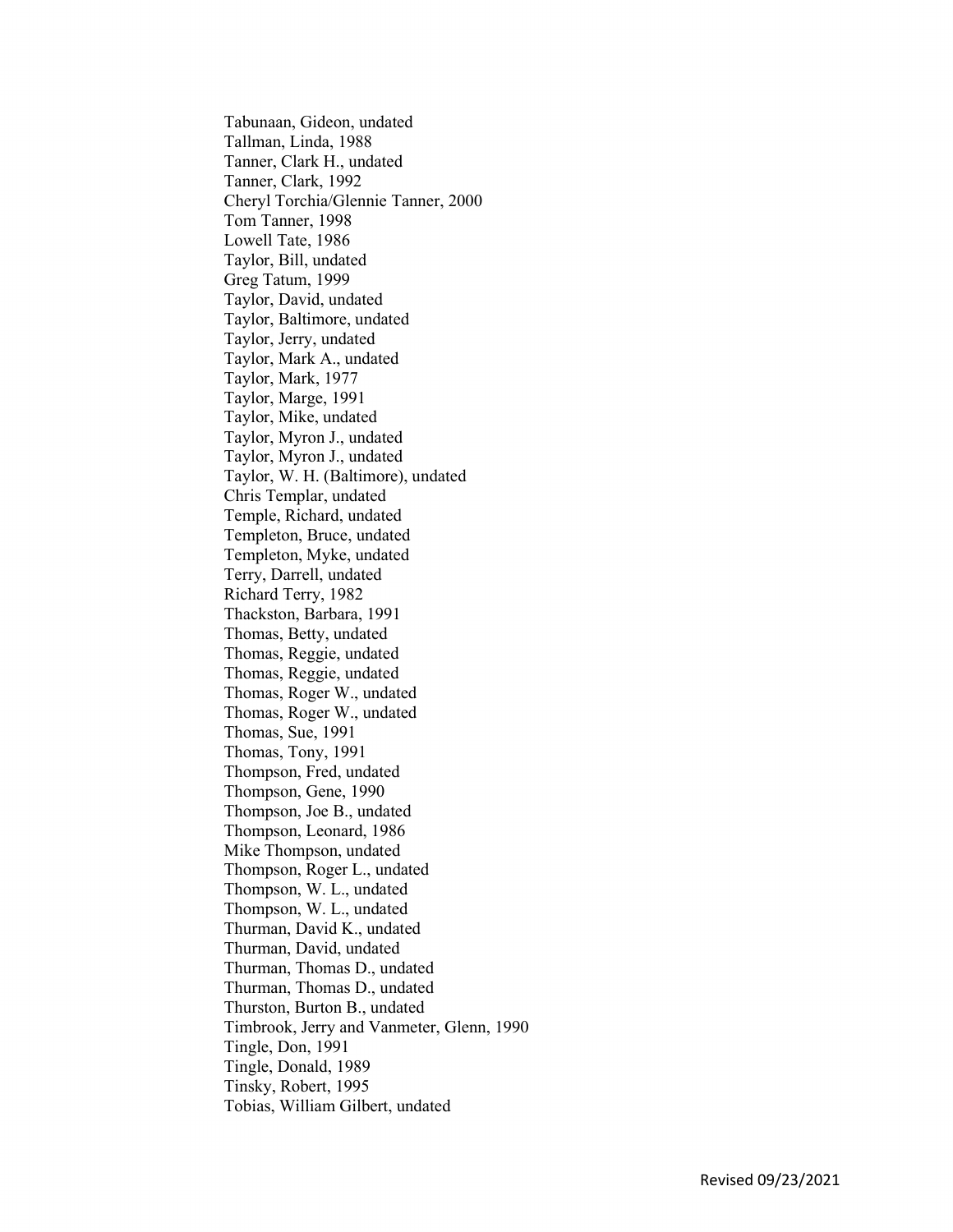Tobias, William G., undated Todd, Cecil, undated Todd, Cecil, undated Todd, Don W., undated Todd Don W., 1994 Sams, J. Donald, 1994 Todd, R. S. Garfield, undated Nicholas A. Tomeo, 1986 Toon, Kathleen, 1991 Towne, Ed, undated Towns, Dr. Elmer L., undated Towne, Ed, undated Townes, Elmer, undated Larry Travis, 2000 Travis, Larry, 1988 Trent, Lana, 1994 Trinkle, Charles L., 1986 Trinkle, O. A., undated Trotter, Judy, undated Tucker, William D., undated Trueblood, D. Elton, undated Tucker, Greg, 1989 B. L., Turner, 1986 Turner, Lee, 1995 Twaddell, Bill and Jeannie, undated Twaddell, Bill and Jeannie, 1994 Underwood, Kathy, undated Vail, William, undated Van Buren, James G., undated Van Buren, James, undated Van Buren, James G., undated Van Buren, Marge, 1992 Van Curen, James, Dr., undated Van Deventer, Ray, undated Larry Van Dyke, 1986 Van Dyke, Marjorie, 1986 Van Meter, Tom C., 1977 Vaughn, Dan, undated Vaughan, David, 1986 Vawter, V. L., undated Veatch, Carol A., undated Gordon D. Venturella, 2000 Venturella, Gordon D., 1996 Vernon, Beulah T. (Mrs. Dallas), undated Vernon, Beulah T., undated Vernon, Don, 1994 Vernon, James D., undated Pat Vernon, 1986 Vernon, Vivian L., undated Virgil Warren, 1997 Von Braun, Wernker, undated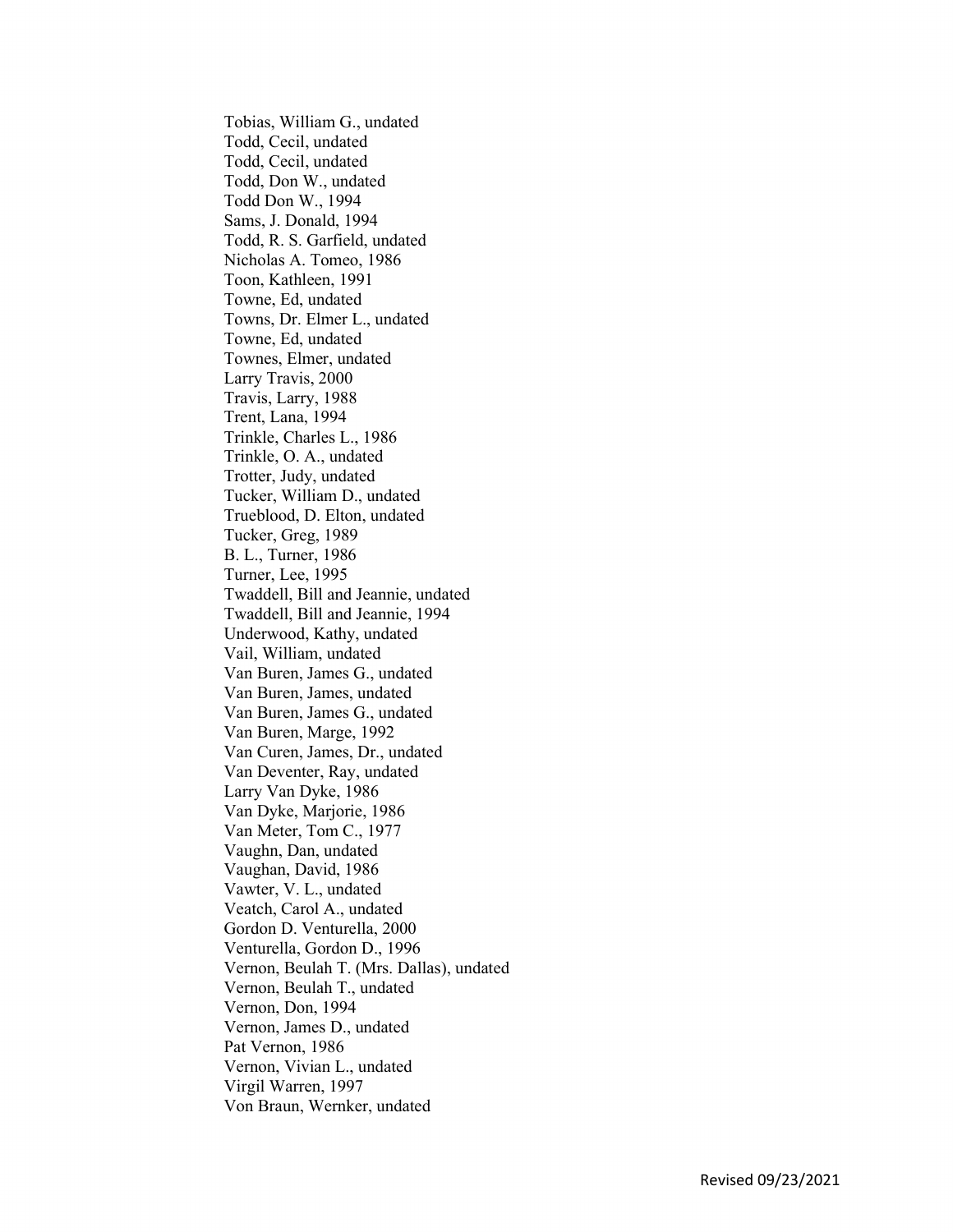Von Dyke, Vonda K., undated Dale Von Seggen, undated Waddelow, Harvey, undated John W. Wade, undated Wade, John M., 1988 Don Waddell, 2000 Don Waddell, 2000 Don Waddell, 2000 Waggener, Beverly, undated Waggoner, Fred, undated Waggoner, Jamie, undated Wagner, Charlie, 1986 Wakefield, John C., undated Wakefield, John C., undated Walden, Bradley N., undated Wakeman, Burdett W., undated Brad Walden, 1986 Walker, Dave, undated Walker, Dean E., undated Walker, Dean E., undated Walker, Jim O., undated Walker, Stella, undated Walker, William B., 1986 Walls, Willard, 1991 Walls, Willard, undated Walter, Zorn D., Dr., undated Walters, Helen, undated Ward, Elsie J., undated Wamsley, Dick, undated Ward, Ellen, 1990 Ward, Elsie, 1995 Ward, Sarah, 1989 Warner, Thomas R., 1988 Warren, Virgil, 1991 Warren, Virgil, undated Wasem, John, 1989 Washburn, Gary L., undated

Box 16 Watson, Fred, undated Watson, Susan, 1995 Watts, Kay, undated Watters, Dot, undated Waugh, Allen and Greg Bowman, 1991 Wead, David W., undated Wead, David W., 1991 Wead, David, undated Jon A. Weatherly, 2000 Weaver, Marilyn, undated Joshua Weaver, 2000 Weaver, Norman, 1989 Weaver, Robert O., undated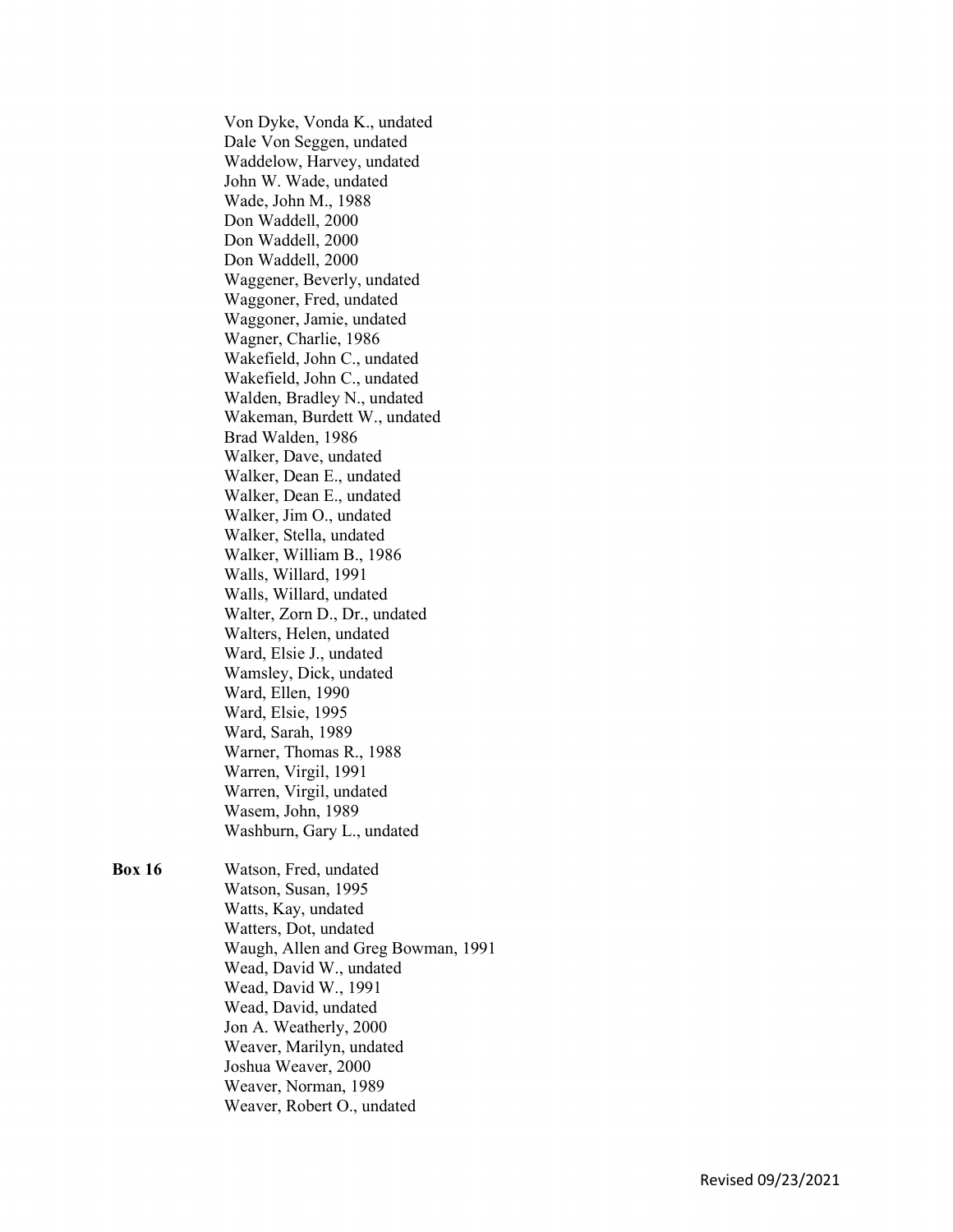Weaver, Robert O., undated Webb, Henry E., undated Webb, Henry E., undated Webb, Joseph M., undated Webb, Mary Jane, undated Weber, Bill, 1995 Richard M. Webster, undated Weece, Roy, undated Weece, Roy, 1986 Weedman, Gary E., undated Weedman, Gary, undated Weible, Sue, 1986 Weichal, Marjorie, 1983 Murphy Belding and Jon Weiner, 2000 Sheldon Welch, undated Wells, M/M Jim, 1986 Wells, Dr. R. C., undated Karl and Shannon Wendt, 1998 Wertenberger, Michael, undated West, Rollo D., undated C. Robert Wetzel, undated Wetzel, C. Robert, undated Wheeler, David, undated Wheeler, Dennis, 1990 Wheeler, Dennis J., undated Wheeler, Denton, undated Wheeler, Denton V., undated Wheeler, Glen V., undated Wheeler, Glenn, undated Wheeler, Glen V., 1986 Glen Wheeler, undated Wheeler, Glen, 1990 Wheeler, Glen, 1995 Wheeler, Glen, 1997 Wheeler, Roy S., undated Wheeler, Roy S., undated Wheeler, Roy S., undated Wheeler, Roy, 1989 Wheeler, Roy S., 1994 Wheeler, Roy S., 1996 White, Alfred E., undated White, Ronnie, undated Whiteman, Francis, undated Whitney, Donald, undated Whitney, Don, undated Wiard, Herb, 1988 Wicks, Hugh, undated Wiener, Alice, undated Wiener, Alice, 1988 Wiener, Paul, undated Wiener, Paul E., 1992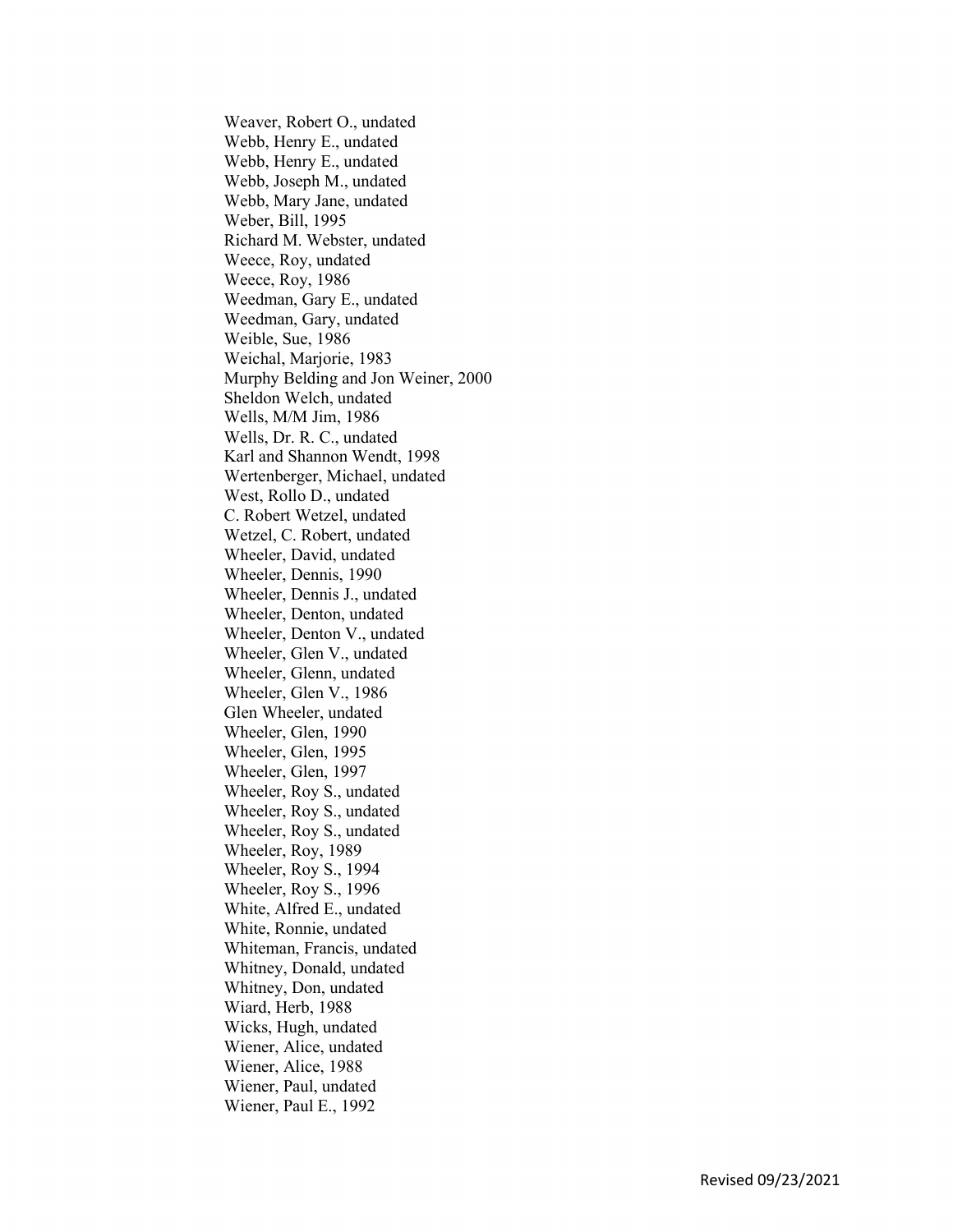Wigginton, Eugene H., v Wigginton, Gene, undated Wigginton, Eugene, undated Wigginton, Shirley, undated Windham, Neal; Roadcup, David; Jones, A. K., Jr., undated Wileman, Mike, 1988 Wilhite, Jud, undated William, Kent, undated Williams, Dacid J., undated Williams, Dick, 1992 Williams, Dick, undated Williams, Dick J. and Lee, undated Williams, Larry, 1990 Williams, Marsha, 1995 Williams, Paul S., undated Paul Williams, 2000 Williams, Paul S., undated Williamson, Chester, undated Willis, Pearl A., undated Willke, J. C., MD, undated Wilmoth, Eileen, undated Wilson, Bob and Patsy, undated Wilson, Bob and Patsy, undated Dave Wilson, undated Donald J. Wilson, undated Wilson, Donald J., undated Wilson, Donald, 1990 Wilson, Eldon G., undated Wilson, Herbert, undated Wilson, Herb, undated Wilson, Joe, undated Joe Wilson, undated Wilson, John, undated Wilson, Leta E., undated Patsy Wilson, 2000 Wilson, Patsy, undated Wilson, Robert and Patsy, undated Wilson, Robert, undated Wilson, Dr. and Mrs. Robert, undated Wilson, Mr. and Mrs. Robert A., 1994 Wilson, Robert and Patsy, undated Dr. Robert and Patsy Wilson, 1999 Wilson, Wade, 1995 Winter, W. W., undated Wilson, Ron, undated Wilson, Seth, undated Wilson, Seth, undated Wilson, Seth, undated Wilson, William, undated Wineland, John D., 1989 Wineland, John, 1991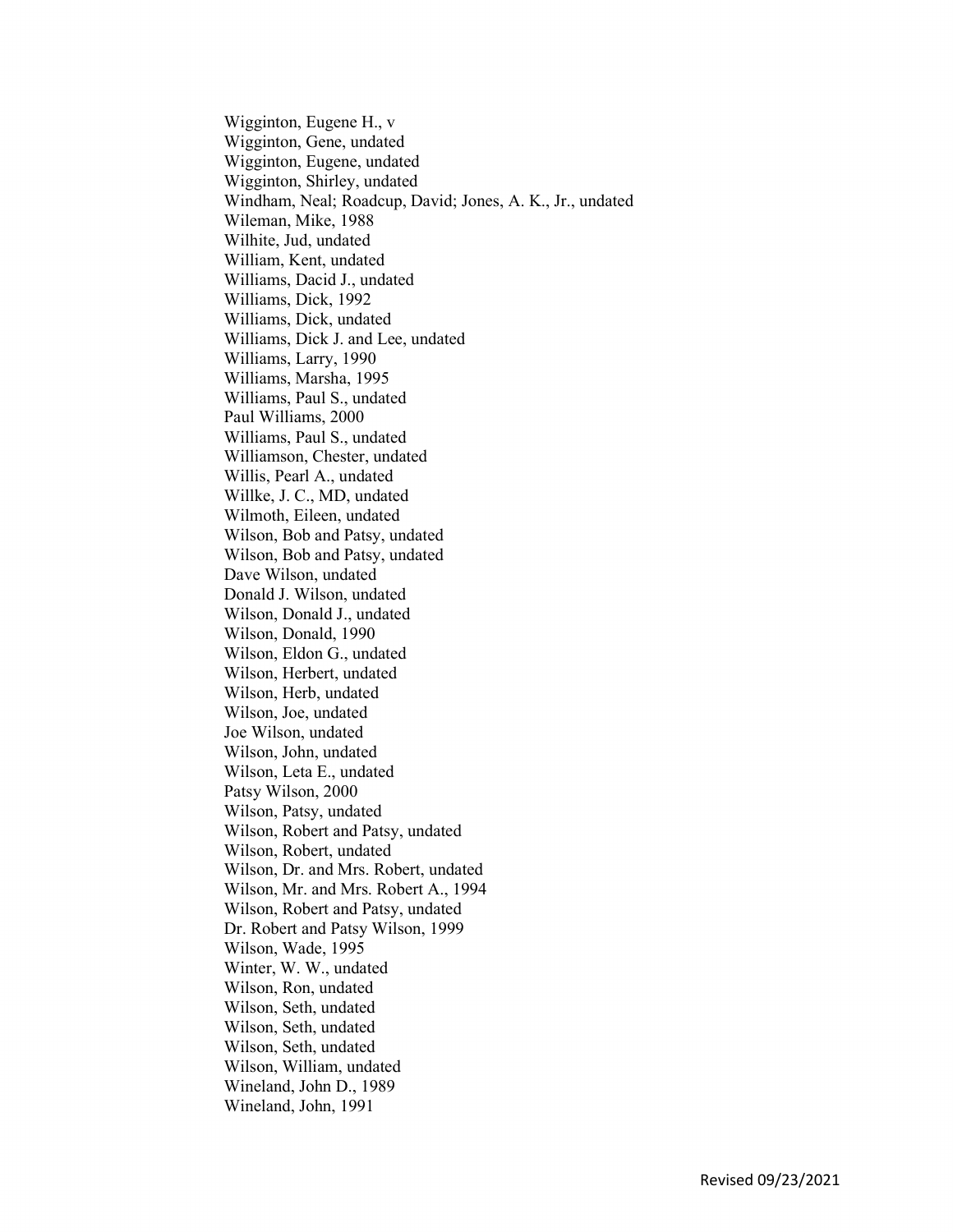Winger, Bob, undated Winger, Robert E., undated Robert Winger, 1998 Winger, Sam, undated Winger, Sam, undated Wingfield, Charles D., undated Winter, Wilke, 1994 Winter, W. W., 1991 Winter, W. W., undated Winter, Willard, 1989 Winter, Willard, 1990 Winter, W. W., 1995 Winter, W. W., undated Wissman, Ross, 1995 Wiseman, Bus, undated Ronald P. Woerner, undated Wohlenhaus, Stan, 1984 Tara Wolenhaus/Nanci Slagle, 1998 Wolff, Chris and Jamie, 1994 Wolins, Rex G., 1995 Woll. Lois, undated Wood, Earl L., undated Woodrome, Roger, undated Woolfolk, Robert, 1989 Woolfolk, Robert, 1991 Woolard, Ronnie, 1988 Woods, David, undated Woods, David D., undated Worcester, Vern, undated Works, Herb, undated Works, Herb, undated Worstell, Tom, undated Wren, Larry, 1995 Wright, C. H. J., undated Wright, Joseph W., undated Wright, Joe, undated Wright, Joe, 1991 Joe W. Wright, 1986 Wright, Valeta, undated Wunderlich, Howard, undated Wyatt, Bob, undated Wyatt, Steve, undated Wymore, Leonard G., undated Wymore, Leonard, undated Wymore, Leonard, undated Wymore, Leonard, undated Wymore, Leonard, undated Wymore, Leonard, 1989 Wymore, Leonard G., 1993 Wymore, Leonard G., 1994 Wymore, Thelma, undated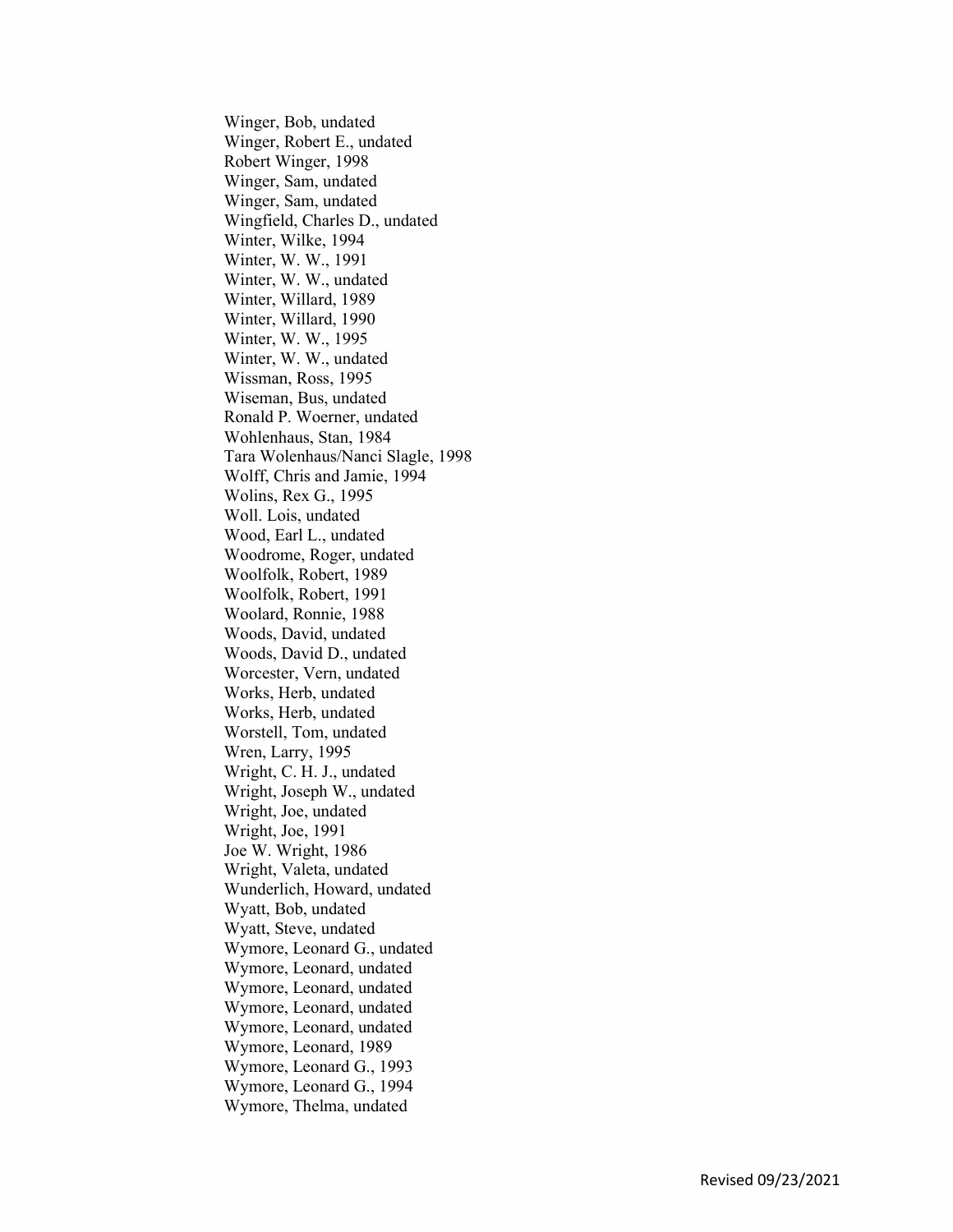Wynn, J. Porter, undated Wyrtzen, Don, undated Yager, Blair, 1990 Yager, Blair, 1994 Yarbrough, J. W., undated Yates, D., M.D., undated Yawberg, Robert, undated Yawberg, Robert F., undated Robert F. Yawberg, 1999 Yeager, Garry L., undated Yeaton, Richard J., undated Mrs. Yohe, Lorraine, undated York, Evelyn, undated York, Gary, undated York, Gary, undated York, Hugh H., undated York, Rick, 1995 Young, Albert L., undated York, Gary, 1993 Young, Claudia T., undated Young, Donna L., undated Young, James L., undated Young, L. Palmer, undated Young, L. Palmer, undated Young, L. Palmer, 1989 M. Norvel Young, undated Young, Marty, undated Young, Dr. Norvel, undated Young, Philip, undated Young, Robert, undated Youngblood, Tom, 1990 Youngblood, Tom, 1990 Zastrow, Winston, undated Zimmerman, Almira L., undated Zorn, Walter, 1991 Zorn, Dr. Walter D., 1995 Zastrow, H. Winston, undated Zastrow, H. Winston, undated Zastrow, Kathy, undated Todd Zastrow, 1998 Ziegler, Sandra, undated Ziese, Mark, undated Zoeller, Phil, 1989 Zorn, Walter D., 1986 Zorn, Walter, 1990 Walter D. Zorn, 1998 Zorn, Walter D., 1992 Zorn, Walter, 1994 Zustiak, Gary, 1989 Zustiak, Gary, 1990 Zustiak, Gary, undated